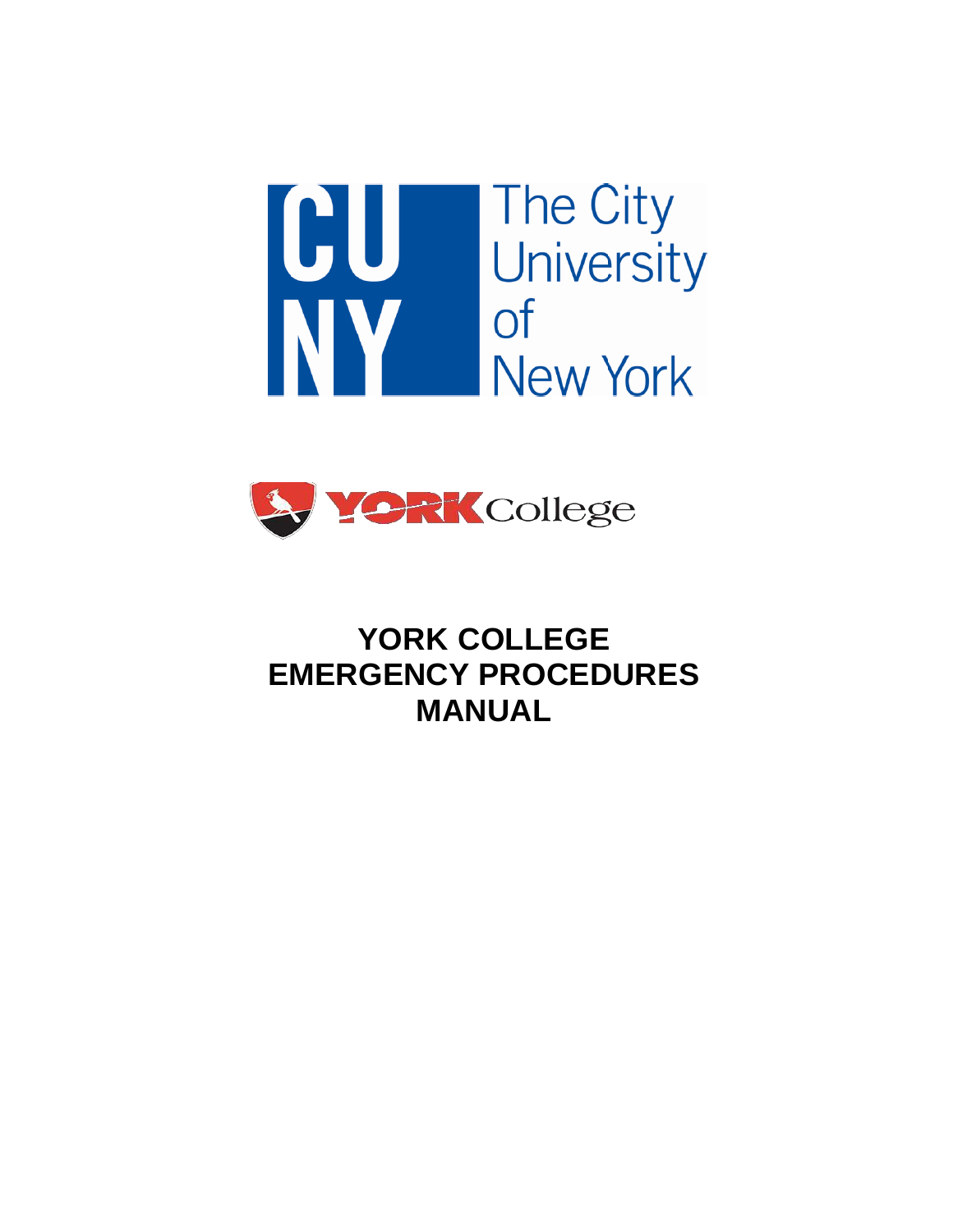# **TABLE OF CONTENTS**

|                                                                     | -3        |
|---------------------------------------------------------------------|-----------|
|                                                                     |           |
|                                                                     |           |
|                                                                     |           |
|                                                                     |           |
|                                                                     |           |
|                                                                     |           |
|                                                                     |           |
|                                                                     |           |
|                                                                     |           |
|                                                                     | - 10      |
|                                                                     | $11 - 24$ |
|                                                                     | 25        |
|                                                                     | 26        |
|                                                                     | 26        |
|                                                                     | 26        |
|                                                                     | 27        |
|                                                                     | 28        |
|                                                                     |           |
|                                                                     | 31        |
|                                                                     |           |
| <b>Evacuation Routes, Fire Codes, Alarms and General Procedures</b> | 34-49     |
|                                                                     |           |
|                                                                     |           |
|                                                                     |           |
|                                                                     |           |
|                                                                     |           |
|                                                                     |           |
|                                                                     | 67-68     |
|                                                                     | 69        |
|                                                                     |           |
|                                                                     | 72        |
|                                                                     | 73        |
|                                                                     |           |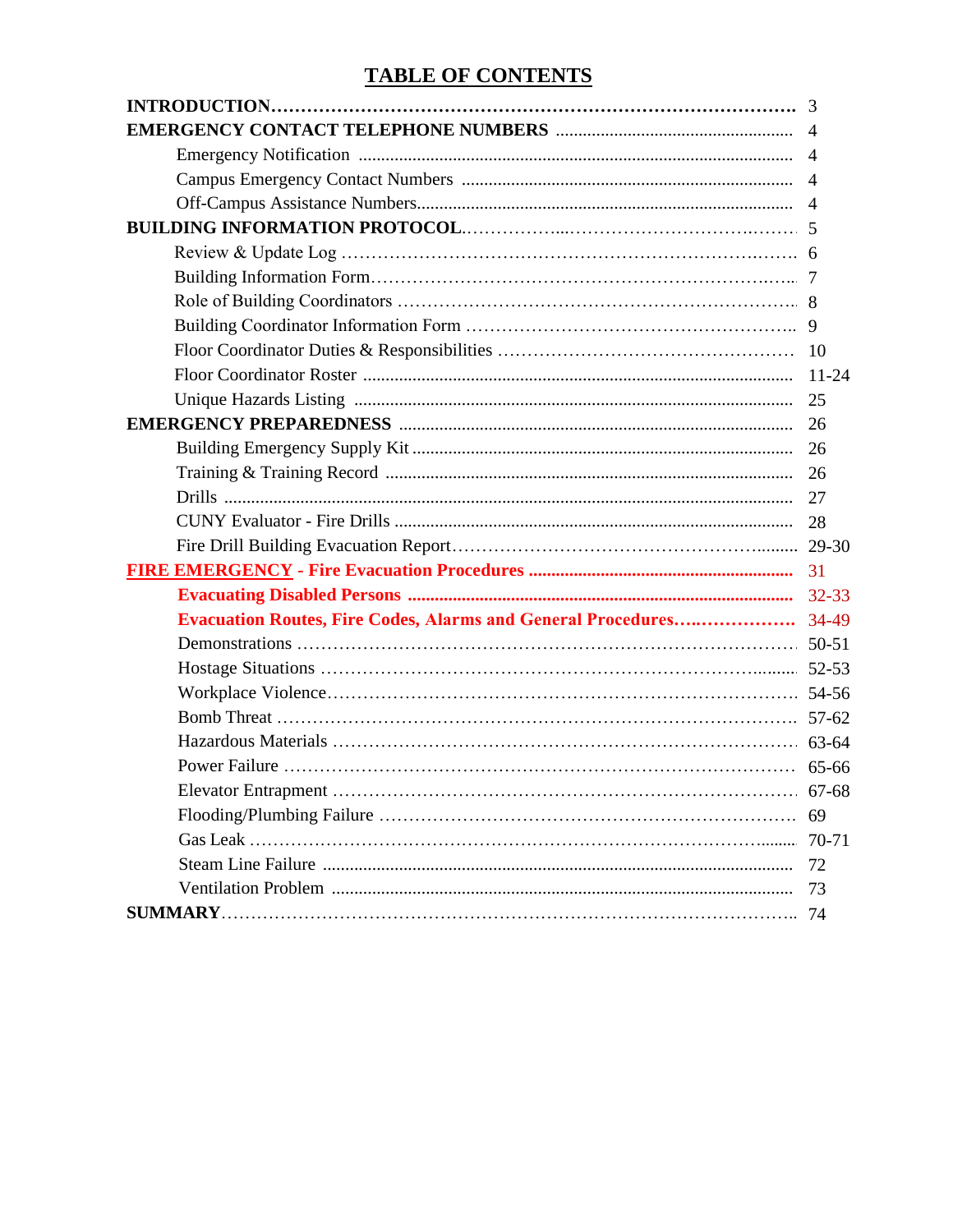## **INTRODUCTION**

The City University of New York recognizes the importance of an integrated plan to ensure that our mission of education will continue in the event of an emergency. The University, in consultation with the Council of Presidents (November 2001), commissioned a complete review of Emergency Management Procedures with the intent of developing a standardized Universitywide plan.

This plan, developed in conjunction with Kroll, a worldwide leader in risk management, is comprised of two (2) manuals:

## **1. The College Emergency Procedures Manual**

Once a Building Emergency Procedures Manual has been completed for each building, it shall be incorporated into the "College Emergency Procedures Manual." A copy of this manual must be maintained in the Offices of Public Safety, Buildings and Grounds and any other areas that may be designated by the College President or designee. The college must also forward a copy of this manual to the Office of the University Public Safety Director.

### **Contents**

- Contains vital building information (physical description, unique hazards, Building Coordinators)
- Emergency Contacts (NYFD/NYPD and Campus Emergency Contact Lists)
- Emergency Preparedness & Training
- Building Specific Emergency Procedures
- Generic Emergency Procedures
- Incorporates all emergency procedures from each building into a complete College Emergency Procedures Manual

### **2. The CUNY Emergency Response and Recovery Manual**

This plan is designed to be customized by the college and maintained by Public Safety, Buildings and Grounds and any other areas that may be designated by the College President or designee. The college must also forward a copy of this manual to the Office of the University Public Safety Director.

### **Contents**

- Defines the levels of emergencies
- Designates areas of responsibility
- Provides administrative framework for each level and essential personnel
- Provides a response framework for each level and essential personnel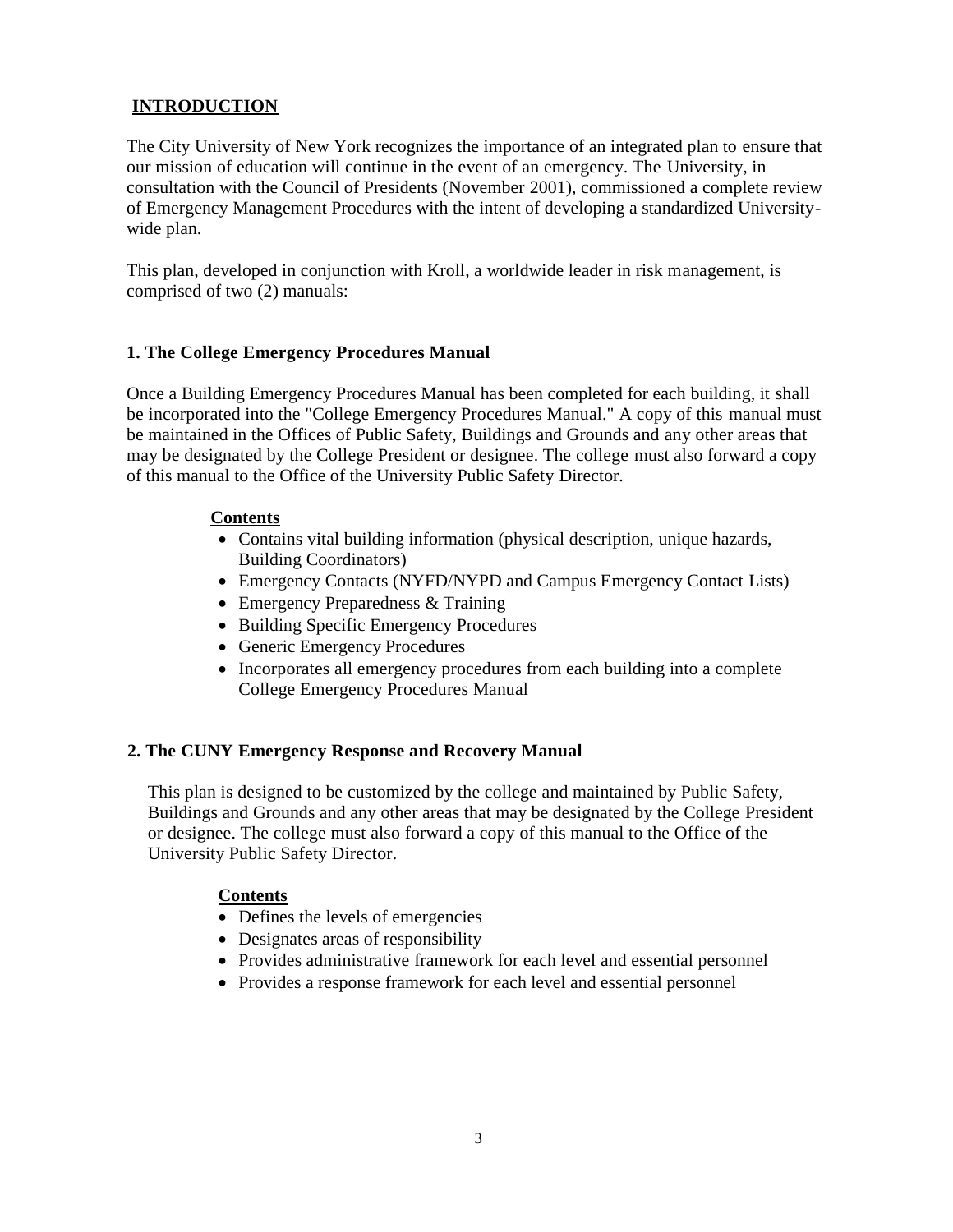## **EMERGENCY CONTACT TELEPHONE NUMBERS**

## EMERGENCY NOTIFICATION

| College Public Safety: | 718-262-2222 or 911 (NYPD/FDNY/EMS) |  |  |
|------------------------|-------------------------------------|--|--|
|                        |                                     |  |  |

## EMERGENCY CONTACT NUMBERS

| <b>Public Safety Dispatch:</b>  | 718-262-2222 |
|---------------------------------|--------------|
| Health & Safety Officer:        | 718-262-2662 |
| Physical Plant/B $& G:$         | 718-262-2212 |
| <b>Student Health Services:</b> | 718-262-2050 |

#### OFF-CAMPUS ASSISTANCE NUMBERS

| Local Police Precinct: | 718-657-8181     |
|------------------------|------------------|
| Local Fire Station     | 718-297-3718     |
| Haz-Mat Incident:      | 911              |
| Poison Control:        | $(800)$ 222-1222 |

## OTHER OFF-CAMPUS NUMBERS

| Con Edison:    | $(800) - 752 - 6633$ |
|----------------|----------------------|
| Food Vendor:   | 718-262-2890         |
| Fuel Supplier: | 718-228-8661         |
| Gas Co.:       | $(800) - 752 - 6633$ |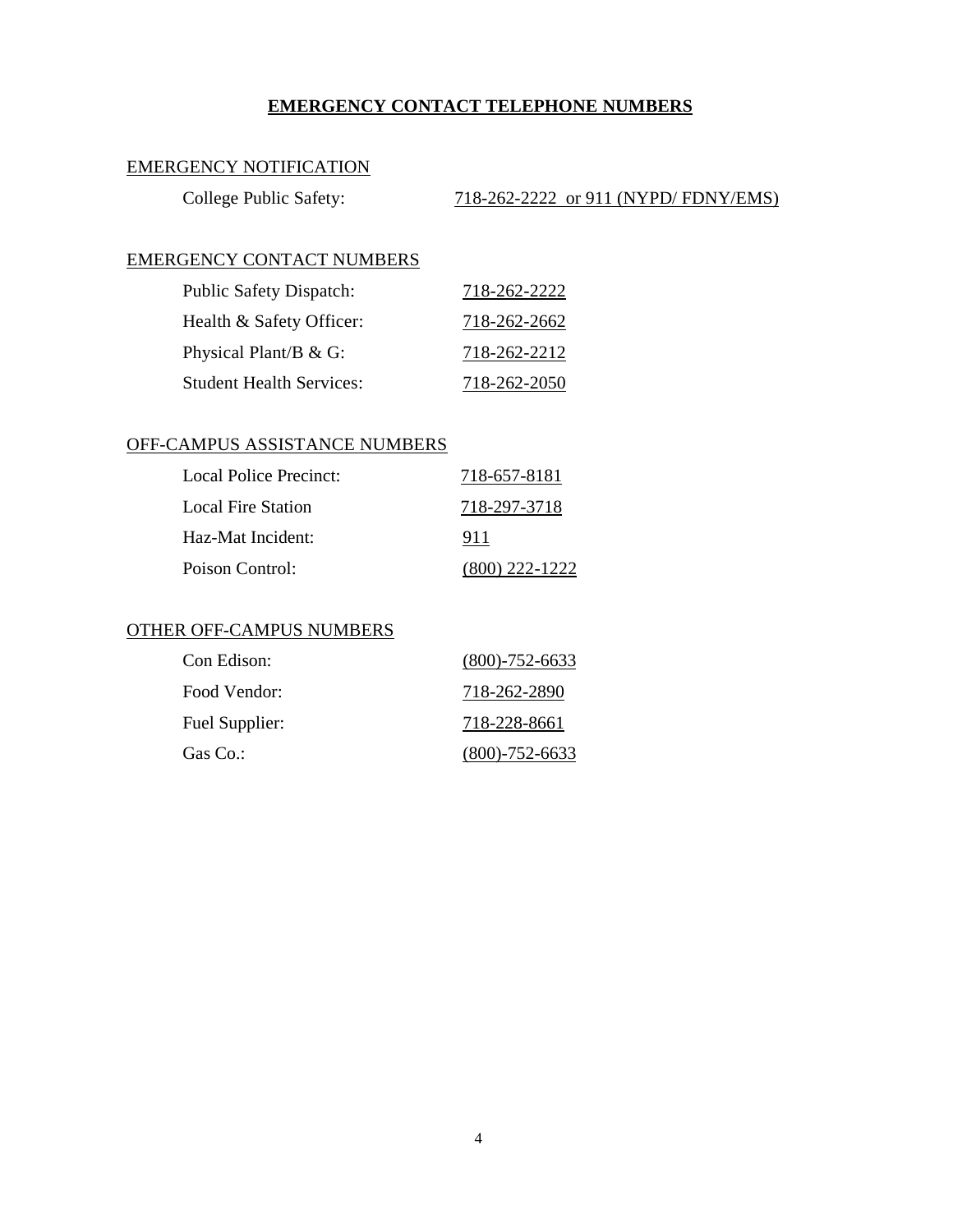This College Emergency Procedures Manual applies to:

# **College Name: YORK COLLEGE College Address: 94-20 Guy Brewer Blvd Jamaica, NY 11451**

A copy of this manual must be kept on campus at the Public Safety Office located in the Academic Core Building in Room 1M02 for immediate use by Building Coordinators and Emergency Services Personnel. This manual must also be readily available for inspection by college and university officials responsible for Health and Safety, Public Safety and Physical Plant Services as appropriate.

Minimally, this manual must be reviewed annually and updated as needed. Document your review or update of the manual on the Review and Update Log and maintain a copy in this section for review.

(A copy of the log form follows this page)

The following sections of the manual contain master copies of the following forms: Building Information Form Building Coordinator Information Form Floor Coordinator Roster Form Unique Hazards Listing

Completed copies of each of the above forms must be kept on file for each building on campus under the "Building Information" section located in the rear of this manual.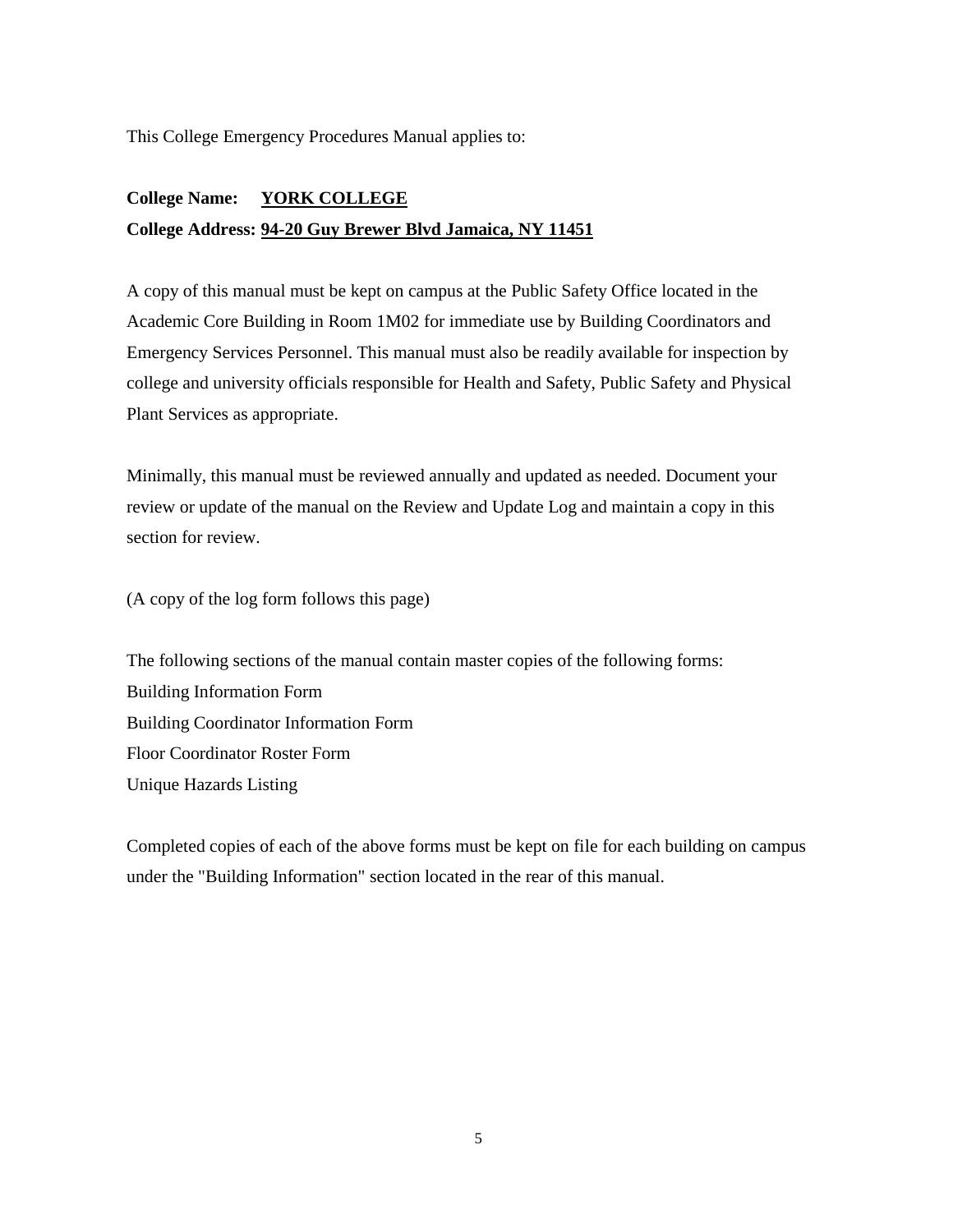#### **City University of New York Review and Update Log**

**College:** YORK

**Review Type Conducted By Conducted By Update Conducted By Conducted By Conducted By Conducted By Conducted By Conducted By Conducted By Conducted By Conducted By Conducted By Conducted By Conducted By Required Copy of Update to College Manual**  $\Box Y$   $\Box N$   $\Box Y$   $\Box N$  $\Box Y \quad \Box N \quad \Box Y \quad \Box N$  $\Box Y$   $\Box N$   $\Box Y$   $\Box N$  $\Box Y$   $\Box N$   $\Box Y$   $\Box N$  $\Box Y \quad \Box N \quad \Box Y \quad \Box N$  $\Box Y$   $\Box N$   $\Box Y$   $\Box N$  $\Box Y$   $\Box N$   $\Box Y$   $\Box N$  $\Box Y$   $\Box N$   $\Box Y$   $\Box N$  $\Box Y$   $\Box N$   $\Box Y$   $\Box N$  $\Box Y \quad \Box N \quad \Box Y \quad \Box N$  $\Box Y \quad \Box N \quad \Box Y \quad \Box N$  $\Box Y \quad \Box N \quad \Box Y \quad \Box N$  $\Box Y$   $\Box N$   $\Box Y$   $\Box N$ 

Special attention should be given to the following sections of the College Emergency Procedures Manual during any review or update:

- Building Information Form
- CUNY Alert Authorization/Notification Rosters
- Building Coordinator Information Form
- Floor Coordinator Roster Form
- Unique Hazards Listing

Include copies of any updates or revisions in the appropriate section of the manual.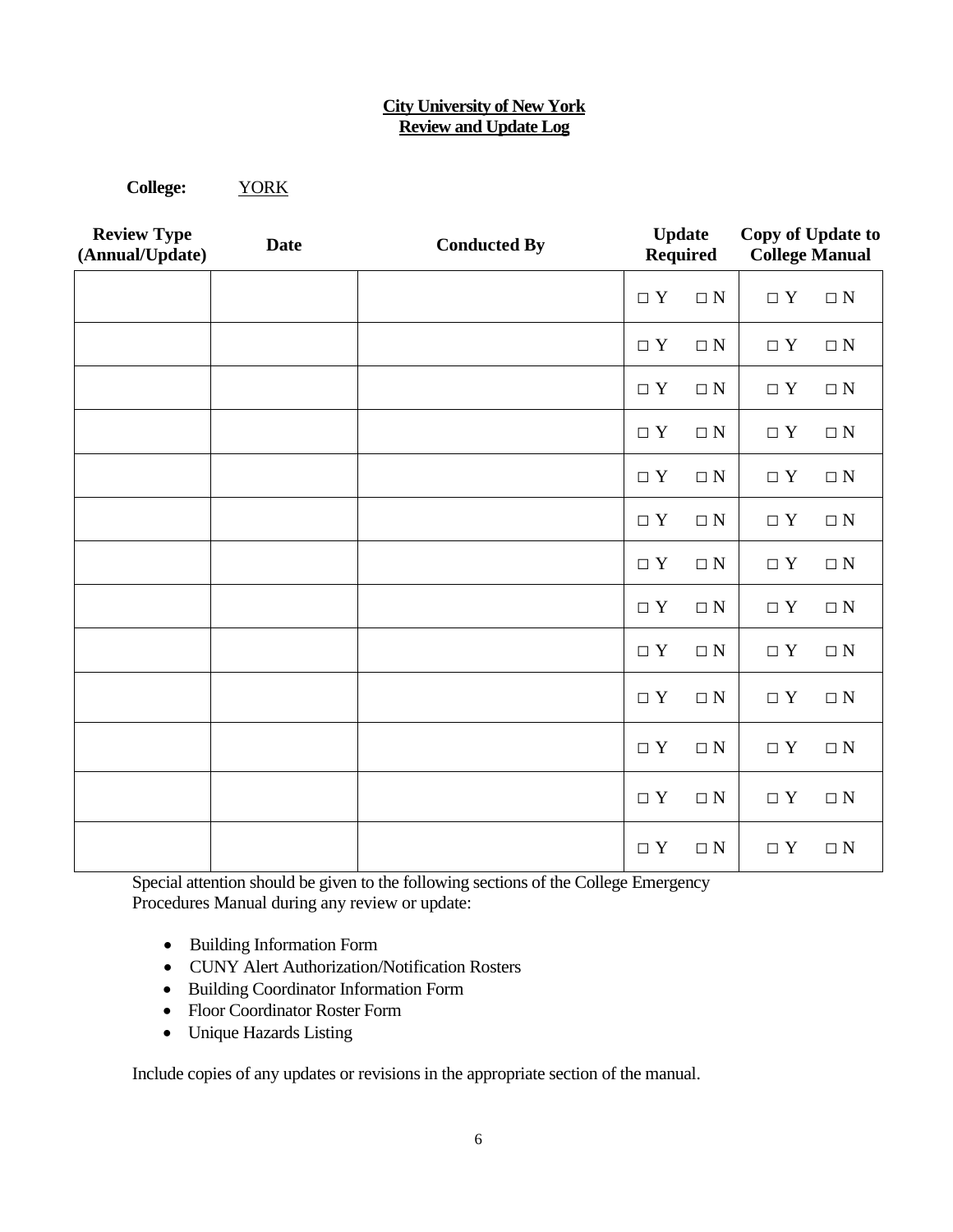### **Building Information Form General Location Information**

**Building Name**: Academic Core Building **City Address:** 94-20 Guy Brewer Blvd **City:** Jamaica, Queens **Local Telephone:** 718-262-2222

**Evacuation Assembly Locations**: Gymnasium, Performing Arts Center & Classroom

Building Plaza

# **Physical Description**

| Department of Buildings Classification: W               | Usage:                                    |
|---------------------------------------------------------|-------------------------------------------|
| FDNY Classification: Class E (Office) & G (Educational) | Floors Used: 4 Floors & Basement          |
| <b>Construction Type: Steel /Masonry</b>                | Occupancy Load:                           |
| Number of Floors: 5 Floors & Basement                   | Distance to Hydrant: 20 FT/30 FT          |
| Area Used (Sq. Ft): 632,123 (Sq. Ft.)                   | Fire System: $Edwards 3 - Interior fire$  |
| Distance to Fire Station: 35 Ft.                        | alarm with partial sprinkler & standpipes |

| Hazardous Materials (I)                                                                                                                                                                               |      | Unique Equipment Inventory |          |  |
|-------------------------------------------------------------------------------------------------------------------------------------------------------------------------------------------------------|------|----------------------------|----------|--|
| Description                                                                                                                                                                                           | Qty. | Description                | Serial # |  |
| Material Safety Data Sheets for all Hazardous Materials<br>located on the enclosed Hazardous Material CD and on the<br>Environmental Health & Safety Website at<br>http://198.61.27.138/inventory.pdf |      |                            |          |  |
|                                                                                                                                                                                                       |      |                            |          |  |

(I) enter detailed Hazard information on page 8 "Unique Hazard"

\*Unique equipment is that which itself is not hazardous but should be made known to emergency services personnel.

**Maintain a copy of completed form in the appropriate building section of the College Emergency Procedures Manual. This form must be reviewed annually and updated as needed.**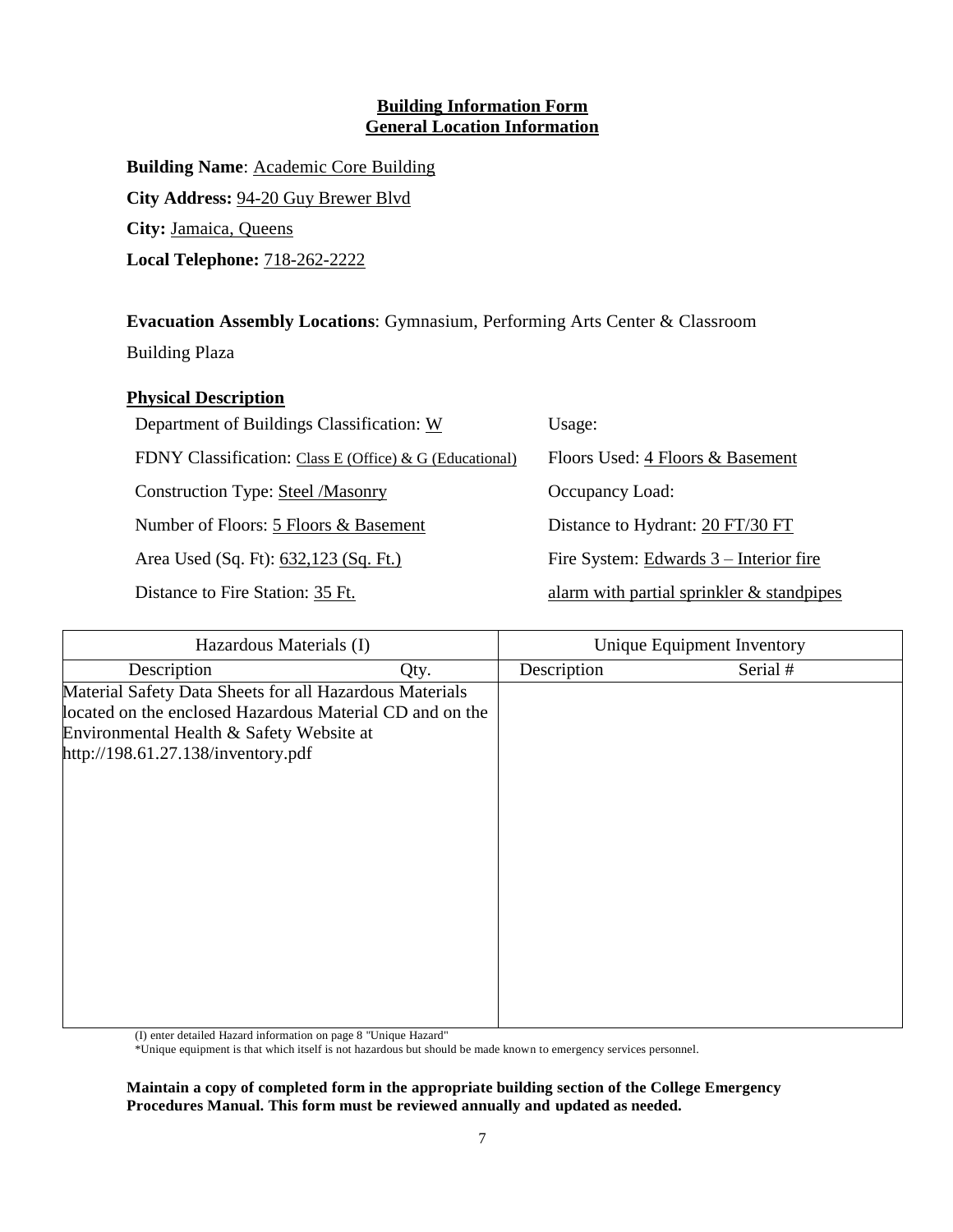## **Role of Building Coordinators**

The building coordinator is designated by the College President (or designee) as the primary point of contact with occupants in a particular building.

Some of the duties of the building coordinator are:

- Assist in the orderly evacuation of the building as a fire warden (Pursuant to NYFD Fire Code and NYS Education Law Section 807 - Fire Drills)
- Assist in identifying hazards and communicating repair needs to the appropriate campus authority
- Conduct building specific training and drills in conjunction with campus authorities
- Provide for updates of the Building Emergency Procedures Manual as required (in conjunction with campus authorities)

The building coordinator must complete the **Building Coordinator Information Form** found on the following page. Maintain a copy of completed roster in the appropriate building section of the College **Emergency Procedures Manual**. This roster must be reviewed annually and updated as needed.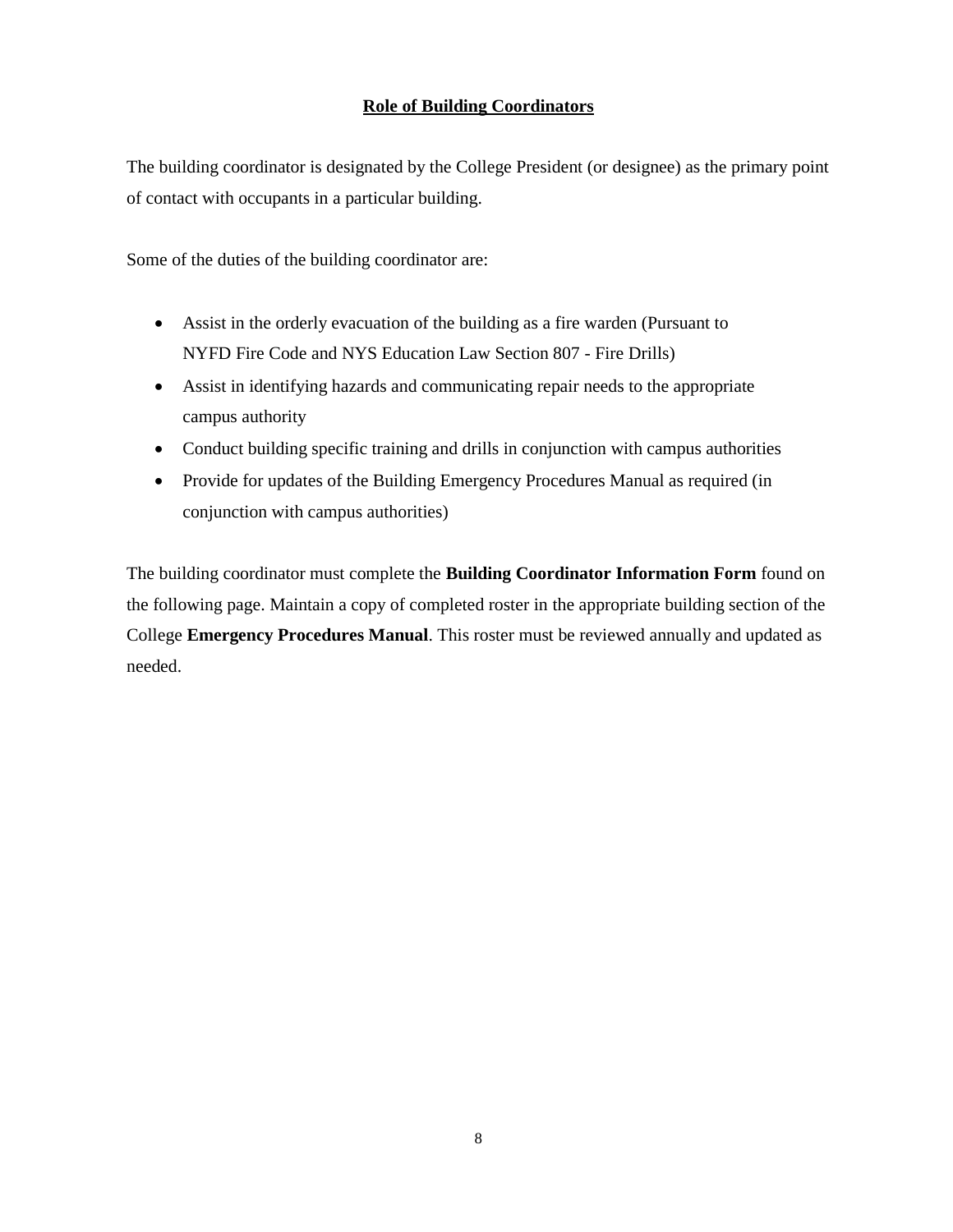#### **City University of New York Coordinator Information Form**

### **College:** YORK

**Building Name**: ACADEMIC CORE BUILDING

**Building Coordinator**

**Building Coordinator Name:** Joseph Goffredo

**Building Coordinator Campus Address:** Academic Core Building, Room LL13

**Phone** #: 718-262-2203

**Fax#: \_\_\_\_\_\_\_\_\_\_\_\_\_\_\_\_\_\_\_\_\_\_\_\_\_\_\_\_\_\_\_\_\_\_\_**

**E-Mail Address:** goffredo@york.cuny.edu

**Alternate Building Coordinator**

**Alternate Building Coordinator Name:** Mohammed Hanif

**Alternate Building Coordinator Campus Address:** Academic Core Building, Room LL13

**Phone** #: 718-262-2207

**Fax#: \_\_\_\_\_\_\_\_\_\_\_\_\_\_\_\_\_\_\_\_\_\_\_\_\_\_\_\_\_\_\_\_\_\_\_\_**

**E-Mail Address: \_\_\_\_\_\_\_\_\_\_\_\_\_\_\_\_\_\_\_\_\_\_\_\_\_\_\_\_\_\_\_\_\_\_\_\_\_\_\_\_\_\_**

**Maintain a copy of completed roster in the appropriate building section of the College Emergency Procedures Manual. This roster must be reviewed annually and updated as needed.**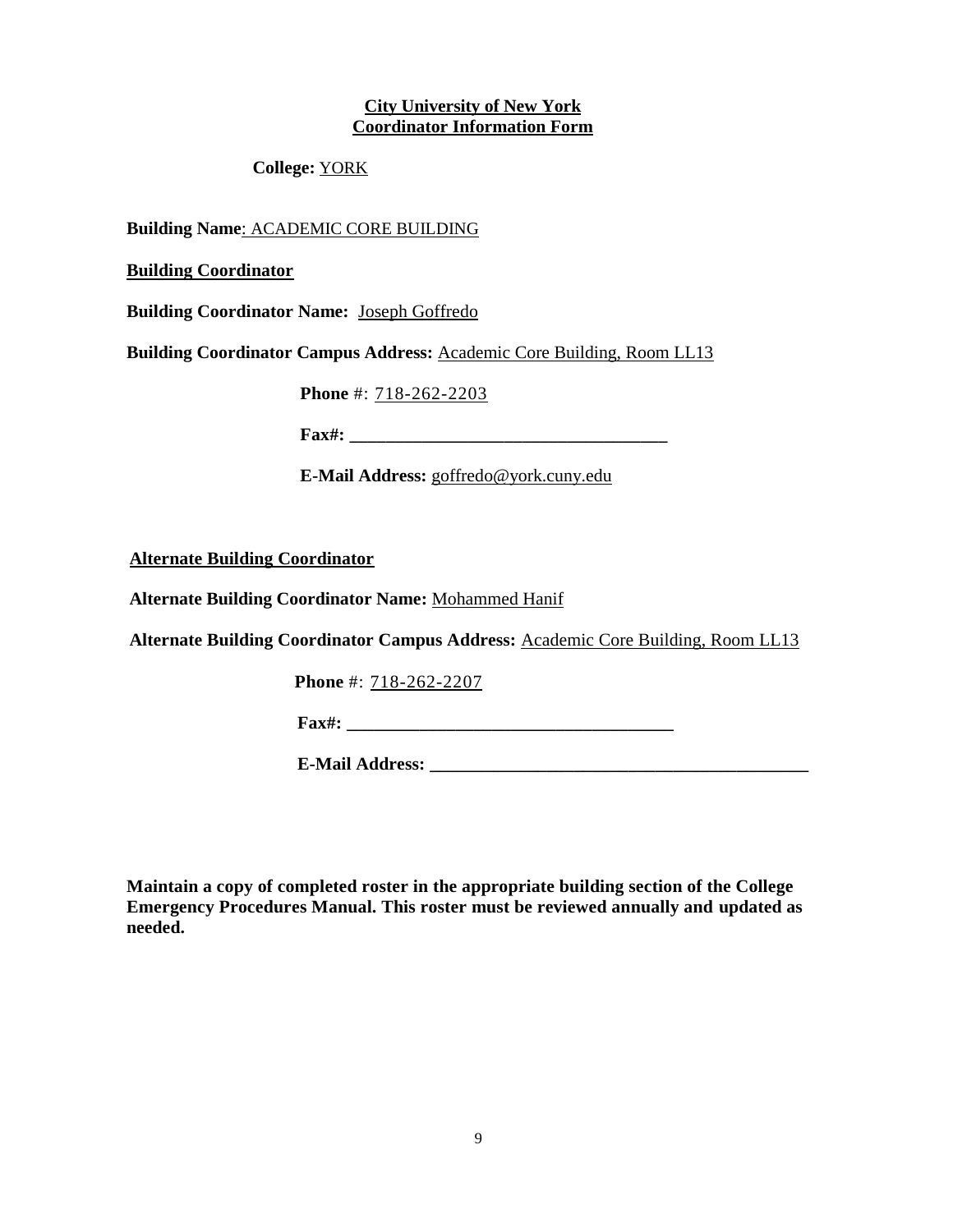### **Floor Coordinator Duties and Responsibilities**

The floor coordinator is designated by the College President (or designee) as the primary point of contact with floor occupants in a particular building.

Some of the duties of the floor coordinator are to assist the building coordinator with:

- Orderly evacuation of the floor if required (Pursuant to NYFD Local Law 5)
- Assist in identifying hazards and communicating repair needs to the appropriate campus authority
- Assist in coordinating training and drills as required

In order to keep the information up to date, the building coordinator must complete the **Floor Coordinator Roster** found on the following page and maintain a copy in the appropriate building section of the College Emergency Procedures Manual. This roster must be reviewed annually and updated as needed.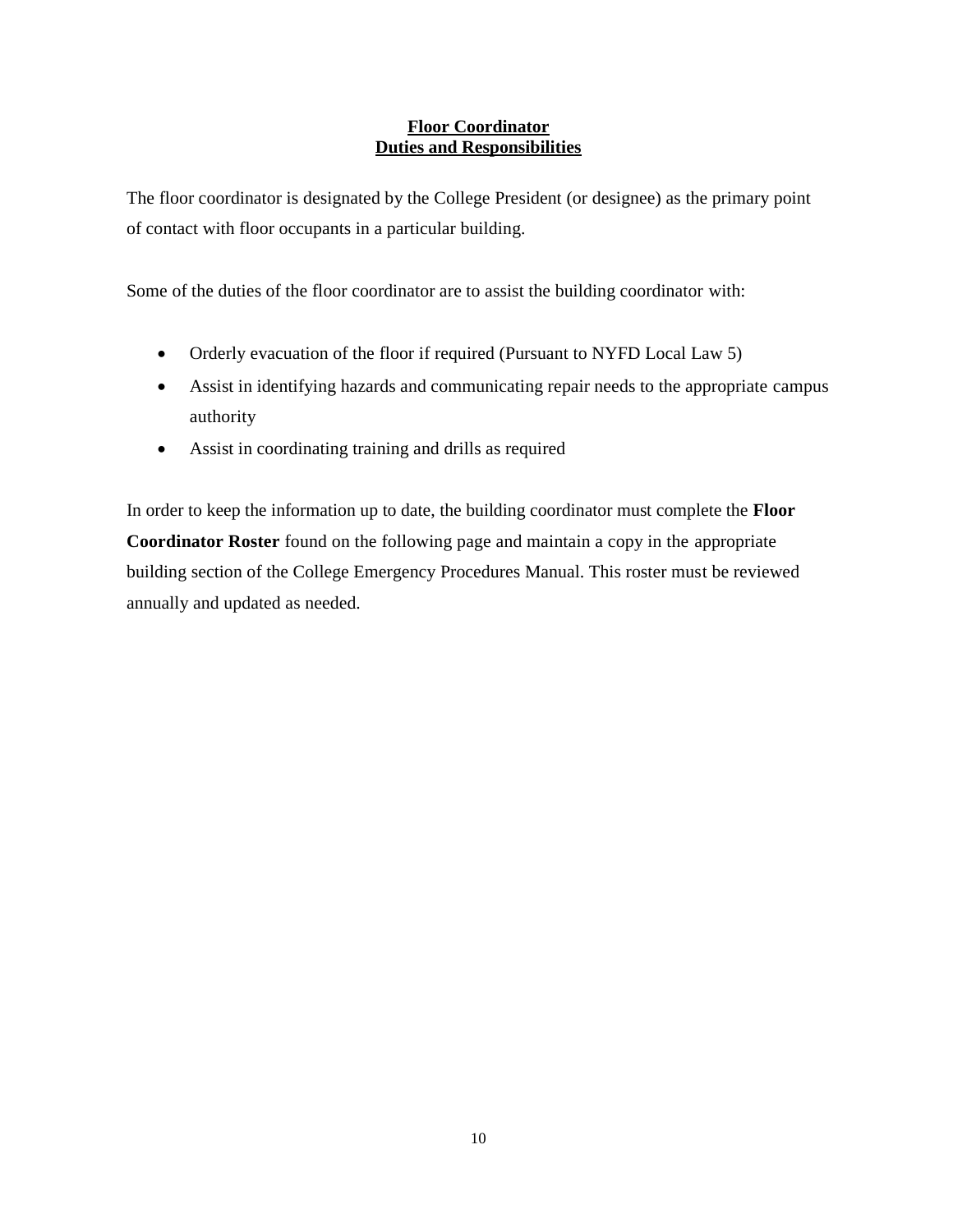#### **City University of New York Floor Coordinator Roster**

# **College:** YORK

# **Building:** ACADEMIC CORE BUILDING

| <b>Floor Coordinator</b>         | <b>First Name</b> | <b>Last Name</b> | Office Phone | Department                |
|----------------------------------|-------------------|------------------|--------------|---------------------------|
| LL- Section B&D                  | Mohammed          | Hanif            | 2207         | B&G                       |
| LL-Section E&F                   | Marjorie          | <b>Brunthues</b> | 2397         | Mailroom                  |
| LL-Section E&M                   | Keith             | Marshall         | 2293         | Printing                  |
| LL-Section M                     | Joseph            | Goffredo         | 2203         | B&G                       |
| 1st Fl- Section A                | Jocelyn           | Heywood          | 2400         | Fine/Perform Arts         |
| $1st$ Fl- Section C              | Carolette         | McDonald         | 2128         | <b>Writing Lab</b>        |
| 1 <sup>st</sup> Fl- Section D&E  | Regina            | Misir            | 2458         | <b>Teacher ED</b>         |
| $1st$ Fl- Section E              | Anthony           | Andrews          | 2936         | <b>Student Activities</b> |
| $1st$ Fl- Section E              | Jean              | Phelps           | 2286         | <b>Student Activities</b> |
| $1st$ Fl- Section F              | Timothy           | Lane             | 2485         | Laborer                   |
| $1st$ Fl- Section F              | Sharon            | Hawkins          | 2050         | <b>Health Services</b>    |
| $1st$ Fl- Section F              | Glen              | Roew             | 2200         | Carpenter Shop            |
| $1st$ Fl- Section G              | <b>Starr</b>      | Ferrens          | 3782         | Counseling                |
| $1st$ Fl- Section G              | Rosalind          | Sepulveda        | 2882         | <b>Bookstore</b>          |
| 1 <sup>st</sup> Fl- Section H    | Yvette            | Williamson       | 2186         | <b>Bursars</b>            |
| 1 <sup>st</sup> Fl- Section H    | Jessica           | Roca             | 2181         | <b>Bursars</b>            |
| 1 <sup>st</sup> Fl- Section H    | Jagnannath        | Taukdar          | 2115         | <b>Business Office</b>    |
| $1st$ Fl- Section H              | Jean              | Garcia           | 5347         | Computer Serv.            |
| $1st$ Fl- Section H              | <b>Britu</b>      | Haile            | 2097         | Computer Serv.            |
| $1st$ Fl- Section H              | Nona              | Reece            | 2150         | Registrar                 |
| 1 <sup>st</sup> Fl- Section H    | Ronald            | Stanley          | 2154         | Registrar                 |
| 1 <sup>st</sup> Fl- Section M    | Beverly           | <b>Brown</b>     | 2240         | Financial Serv.           |
| $2nd$ Fl- Section A              | Theresa           | Rooney           | 2070         | English                   |
| $2nd$ Fl- Section A              | Helen             | Andretta         | 2346         | English                   |
| $2nd$ Fl- Section A              | Cody Ann          | Parris-David     | 2470         | English                   |
| $2nd$ Fl- Section A              | Daniel            | McGee            | 2489         | English                   |
| $2nd$ Fl- Section B              | Bernadette        | Stroud           | 2501         | Accounting                |
| $2nd$ Fl-Section C&D             | Farley            | Mawyer           | 2535         | Mathematics               |
| 2 <sup>nd</sup> Fl- Section C&D' | Irene             | Taniey           | 2535         | Mathematics               |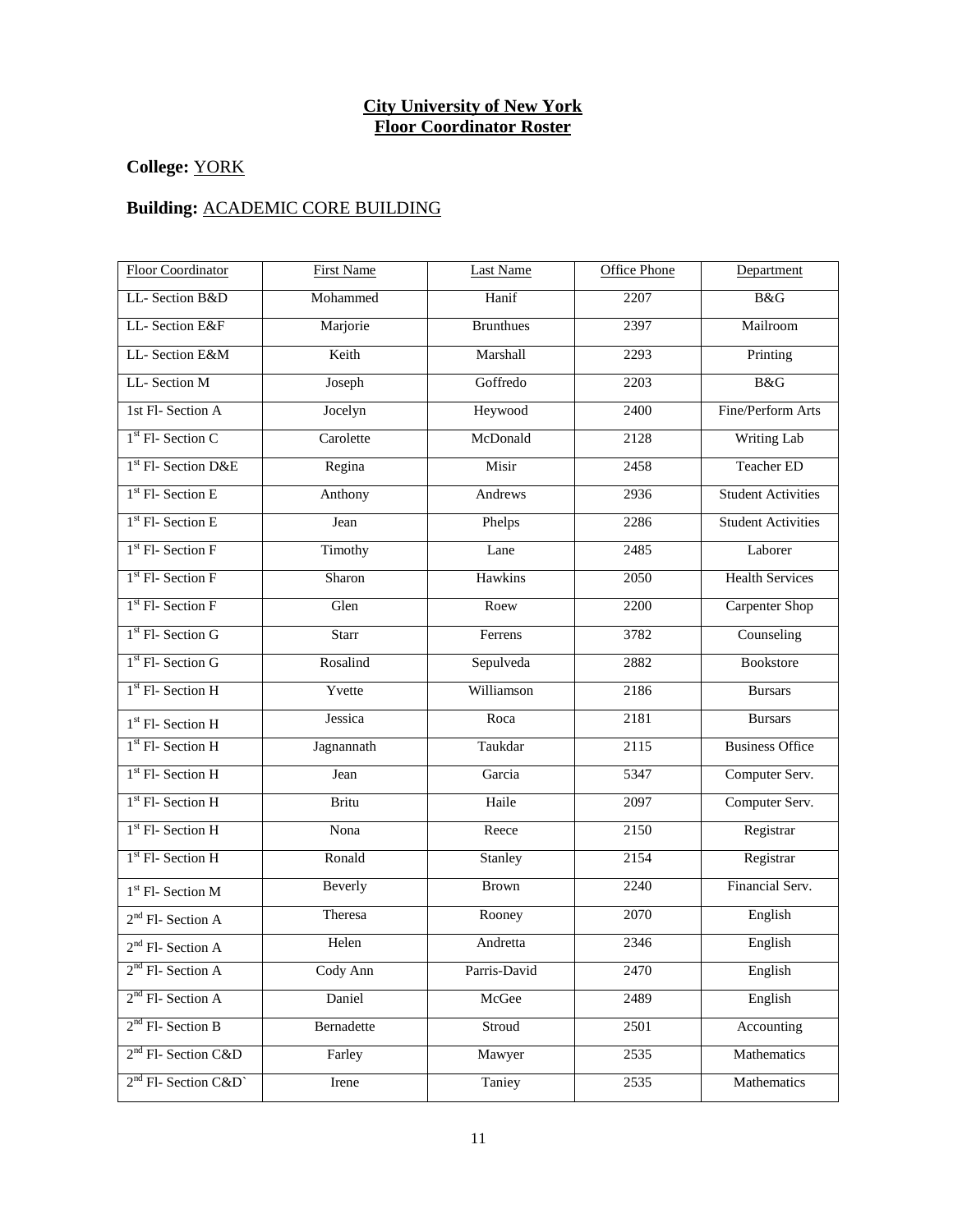| $2nd$ Fl- Section E             | Woria         | Sedzro           | 2045 | ED Tech                 |
|---------------------------------|---------------|------------------|------|-------------------------|
| $2nd$ Fl- Section E             | Gomez         | Joel             | 2596 | Natural Sci.            |
| $2nd$ Fl- Section F             | Eartha        | White            | 2708 | Adult Conti. ED         |
| $2nd$ Fl- Section H             | Claudette     | Small            | 2392 | Admin. Affairs          |
| $2nd$ Fl- Section H             | Mary          | Wigfall          | 2306 | <b>Human Resources</b>  |
| $2nd$ Fl- Section H             | Jeannie       | <b>Simmons</b>   | 2870 | <b>Human Resources</b>  |
| 2 <sup>nd</sup> Fl- Section H   | Reginald      | Madden           | 2359 | <b>President Office</b> |
| $2nd$ Fl- Section H             | Sandra        | <b>Adams</b>     | 2357 | <b>President Office</b> |
| 3rd Fl- Section A&B             | Isabelle      | Hubert           | 2607 | <b>Social Sciences</b>  |
| 3rd Fl- Section C               | Elvera        | Freeman          | 2431 | Foreign Lang.           |
| $3rd$ Fl- Section C             | Eastman       | Tsang            | 2418 | Foreign Lang.           |
| 3rd Fl- Section D               | Sam           | $\overline{Hux}$ | 2954 | English                 |
| 3rd Fl- Section D               | <b>Basdeo</b> | Mangru           | 2635 | History & Phil.         |
| 3rd Fl- Section D               | Vanessa       | Grande           | 2635 | History & Phil.         |
| 3rd Fl- Section E               | Howard        | Ruttenberg       | 2649 | History & Phil.         |
| 3 <sup>rd</sup> Fl- Section E   | Linda         | Chesney          | 5119 | <b>Career Services</b>  |
| $3rd$ Fl- Section G             | John          | Drobnicki        | 3809 | Library                 |
| $3rd$ Fl- Section G             | Njoki         | Kinyatti         | 2021 | Library                 |
| 3 <sup>rd</sup> Fl- Section G   | Vickitoy      | Meyers           | 2026 | Library                 |
| 3 <sup>rd</sup> Fl- Section G   | Scott         | Shiedlower       | 2017 | Library                 |
| 3rd Fl- Section H               | Hope          | Young            | 2037 | Library                 |
| 4 <sup>th</sup> Fl- Section E   | Ramakrishnan  | Ponnampalam      | 2385 | <b>Natural Science</b>  |
| 4 <sup>th</sup> Fl- Section F&G | Stephen       | $\overline{Yu}$  | 2752 | Ed Tech                 |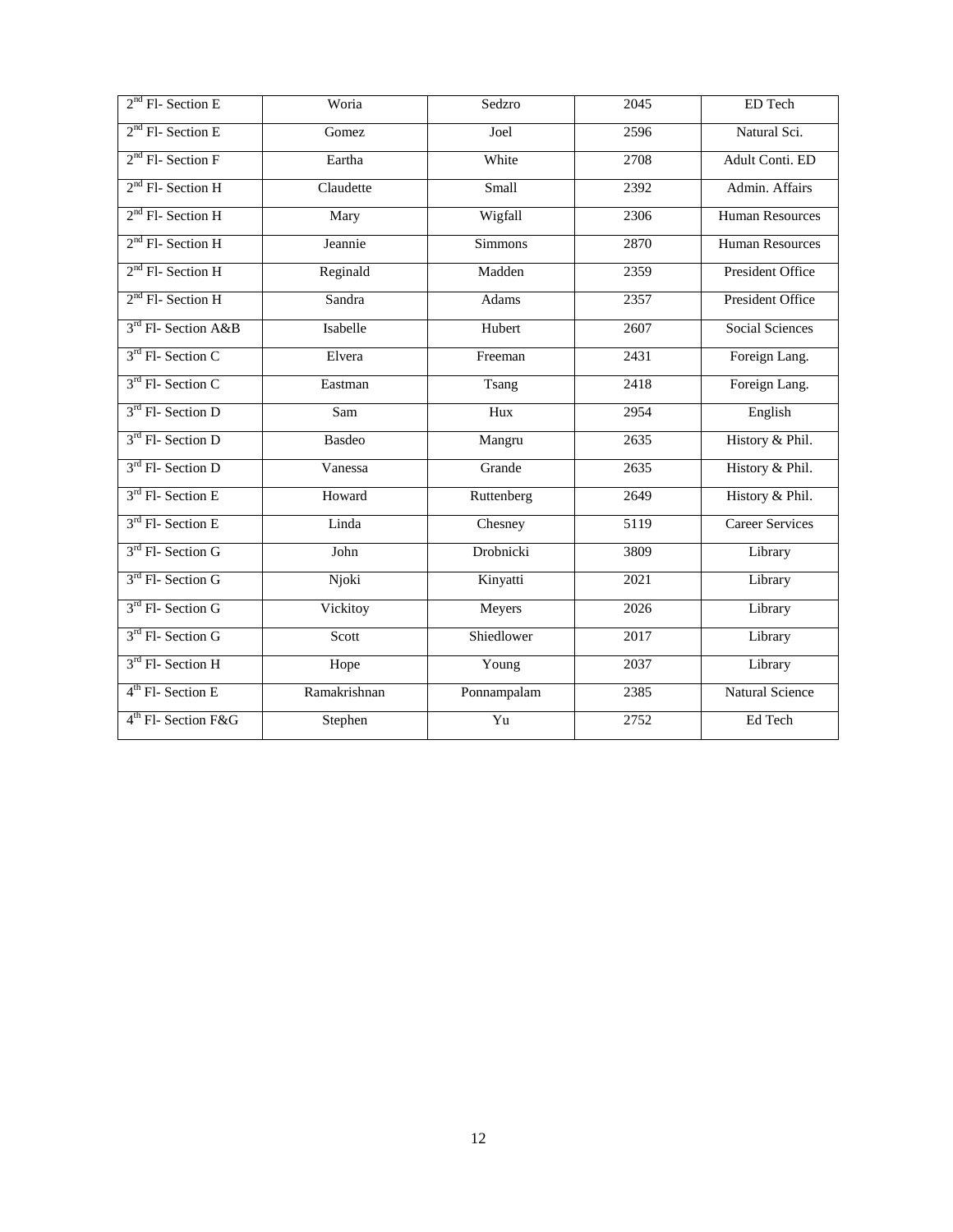### **Building Information Form General Location Information**

Building Name: Classroom Building City Address: 94-43 159 Street City: Jamaica, NY 11451 Local Telephone: 718-262-2222

Evacuation Assembly Locations: Gymnasium and Academic Core 160 Street Plaza

### **Physical Description**

| Department of Buildings Classification: W               | Usage:                                      |
|---------------------------------------------------------|---------------------------------------------|
| FDNY Classification: Class E (Office) & G (Educational) | Floors Used: 2 Floors                       |
| <b>Construction Type: Steel /Masonry</b>                | Occupancy Load:                             |
| Number of Floors: 2 Floors                              | Distance to Hydrant: 20 FT/30 FT            |
| Area Used (Sq. Ft):                                     | Fire System: Edwards 3 – Interior fire      |
| Distance to Fire Station: 35 Ft.                        | alarm with partial sprinkler $&$ standpipes |

| Hazardous Materials (I)                                  |  | Unique Equipment Inventory |          |  |
|----------------------------------------------------------|--|----------------------------|----------|--|
| Description<br>Qty.                                      |  | Description                | Serial # |  |
| Material Safety Data Sheets for all Hazardous Materials  |  |                            |          |  |
| located on the enclosed Hazardous Material CD and on the |  |                            |          |  |
| Environmental Health & Safety Website at                 |  |                            |          |  |
| http://198.61.27.138/inventory.pdf                       |  |                            |          |  |
|                                                          |  |                            |          |  |
|                                                          |  |                            |          |  |
|                                                          |  |                            |          |  |
|                                                          |  |                            |          |  |
|                                                          |  |                            |          |  |
|                                                          |  |                            |          |  |
|                                                          |  |                            |          |  |
|                                                          |  |                            |          |  |
|                                                          |  |                            |          |  |
|                                                          |  |                            |          |  |
|                                                          |  |                            |          |  |
|                                                          |  |                            |          |  |

(I) enter detailed Hazard information on page 8 "Unique Hazard"

\*Unique equipment is that which itself is not hazardous but should be made known to emergency services personnel.

**Maintain a copy of completed form in the appropriate building section of the College Emergency Procedures Manual. This form must be reviewed annually and updated as needed.**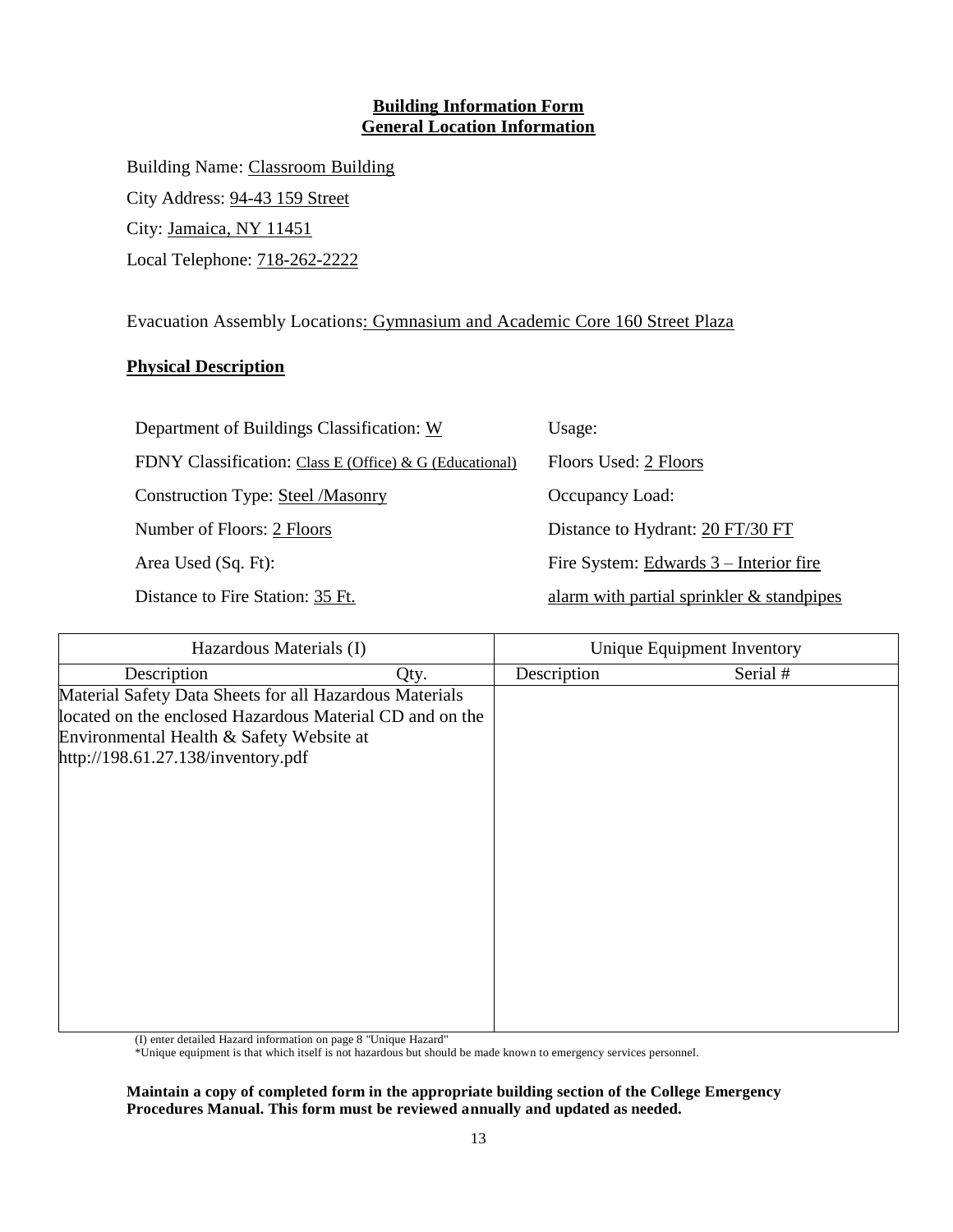#### **City University of New York Coordinator Information Form**

**College:** YORK

**Building Name**: Classroom Building

**Building Coordinator**

**Building Coordinator Name:** Jayne Calinda

**Building Coordinator Campus Address:** South Jamaica Day Care Center

**Phone** #: 718-523-6455

**Fax#: \_\_\_\_\_\_\_\_\_\_\_\_\_\_\_\_\_\_\_\_\_\_\_\_\_\_\_\_\_\_\_\_\_\_\_**

**E-Mail Address:**

**Alternate Building Coordinator**

**Alternate Building Coordinator Name:** Regina Dawson

**Alternate Building Coordinator Campus Address:** South Jamaica Day Care Center

**Phone** #: 718-523-6455

**Fax#: \_\_\_\_\_\_\_\_\_\_\_\_\_\_\_\_\_\_\_\_\_\_\_\_\_\_\_\_\_\_\_\_\_\_\_\_**

**E-Mail Address: \_\_\_\_\_\_\_\_\_\_\_\_\_\_\_\_\_\_\_\_\_\_\_\_\_\_\_\_\_\_\_\_\_\_\_\_\_\_\_\_\_\_**

**Maintain a copy of completed roster in the appropriate building section of the College Emergency Procedures Manual. This roster must be reviewed annually and updated as needed.**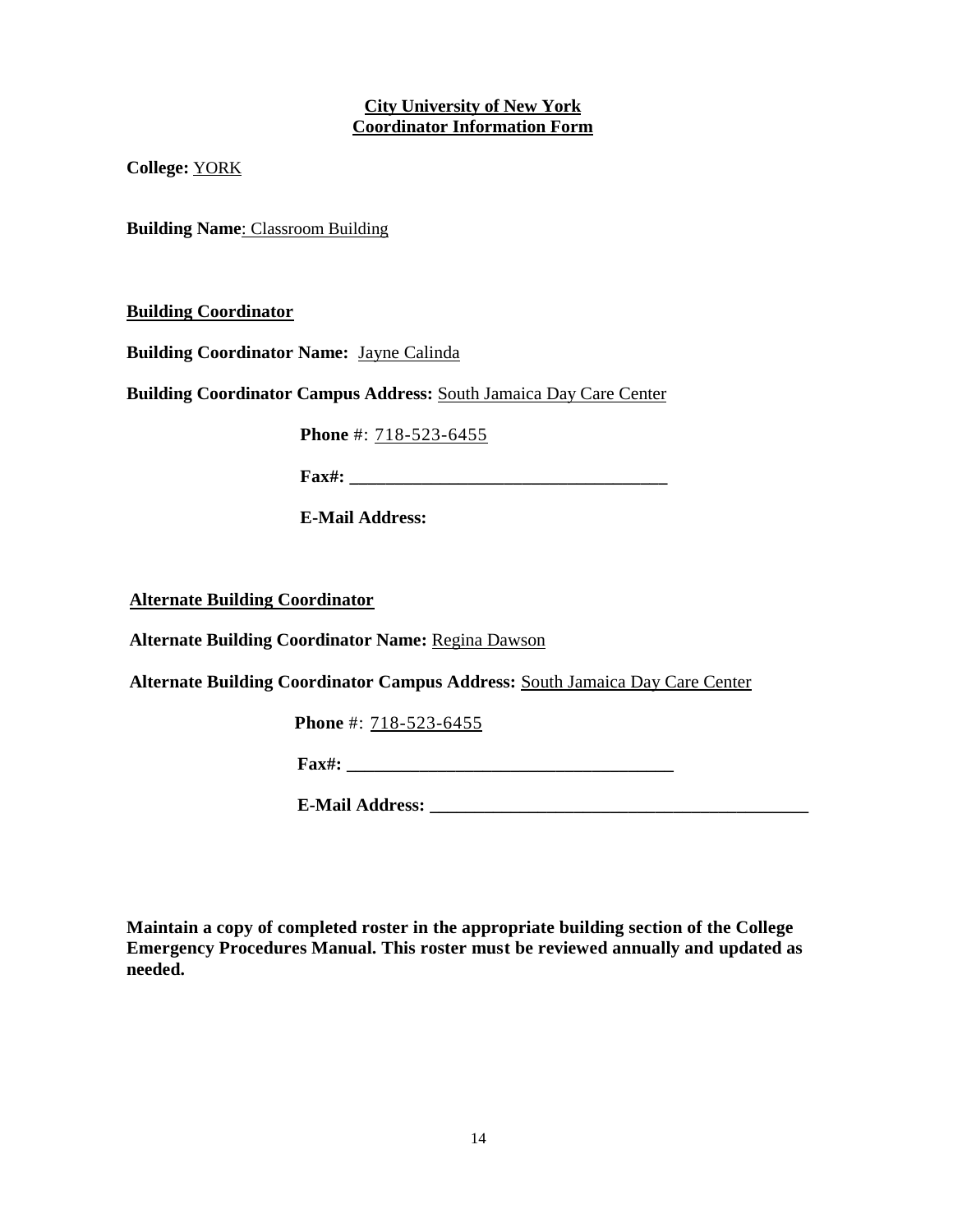#### **Classroom Building**

| <b>Floor Coordinator</b>    | <b>First Name</b> | Last Name      | Office Phone | Department      |
|-----------------------------|-------------------|----------------|--------------|-----------------|
| 1 <sup>st</sup> Floor North | Patricia          | Crutch         | 523-6455     | Day Care Center |
| 1 <sup>st</sup> Floor North | Regina            | Dawson         | 523-6455     | Day Care Center |
| 1 <sup>st</sup> Floor South | Trevor            | Williams       | 3804         | Learning Center |
| $2nd$ Floor N & S           | Sory              | <b>Skelton</b> | 2564         | Learning Center |
| $2nd$ Floor N & S           | Yadira            | Trevino        | 3842         | Learning Center |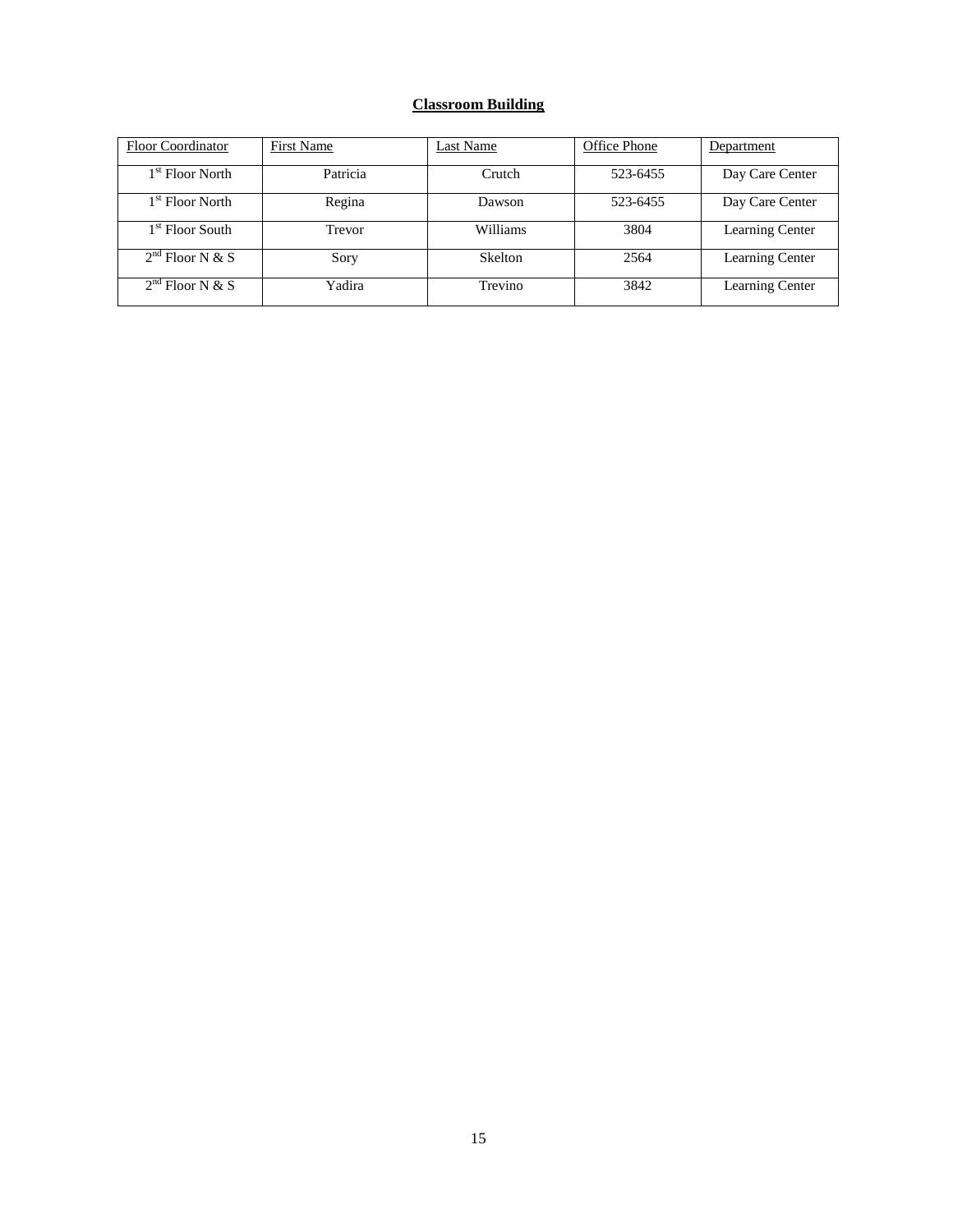#### **Building Information Form General Location Information**

Building Name: Health and Physical Education Building City Address: 160-30 Liberty Ave City: Jamaica, Queens Local Telephone: 718-262-2222

Evacuation Assembly Locations: Academic Core Guy Brewer Plaza and Performing Arts Center

## **Physical Description**

| Department of Buildings Classification: W               | Usage:                                      |
|---------------------------------------------------------|---------------------------------------------|
| FDNY Classification: Class E (Office) & G (Educational) | Floors Used: 2 Floors & Basement            |
| <b>Construction Type: Steel /Masonry</b>                | Occupancy Load:                             |
| Number of Floors: 2 Floors & Basement                   | Distance to Hydrant: 20 FT/30 FT            |
| Area Used (Sq. Ft):                                     | Fire System: Edwards 3 – Interior fire      |
| Distance to Fire Station: 35 Ft.                        | alarm with partial sprinkler $&$ standpipes |

| Hazardous Materials (I)                                                                                                                                                                               |      |             | Unique Equipment Inventory |
|-------------------------------------------------------------------------------------------------------------------------------------------------------------------------------------------------------|------|-------------|----------------------------|
| Description                                                                                                                                                                                           | Qty. | Description | Serial #                   |
| Material Safety Data Sheets for all Hazardous Materials<br>located on the enclosed Hazardous Material CD and on the<br>Environmental Health & Safety Website at<br>http://198.61.27.138/inventory.pdf |      |             |                            |
|                                                                                                                                                                                                       |      |             |                            |

(I) enter detailed Hazard information on page 8 "Unique Hazard"

\*Unique equipment is that which itself is not hazardous but should be made known to emergency services personnel.

**Maintain a copy of completed form in the appropriate building section of the College Emergency Procedures Manual. This form must be reviewed annually and updated as needed.**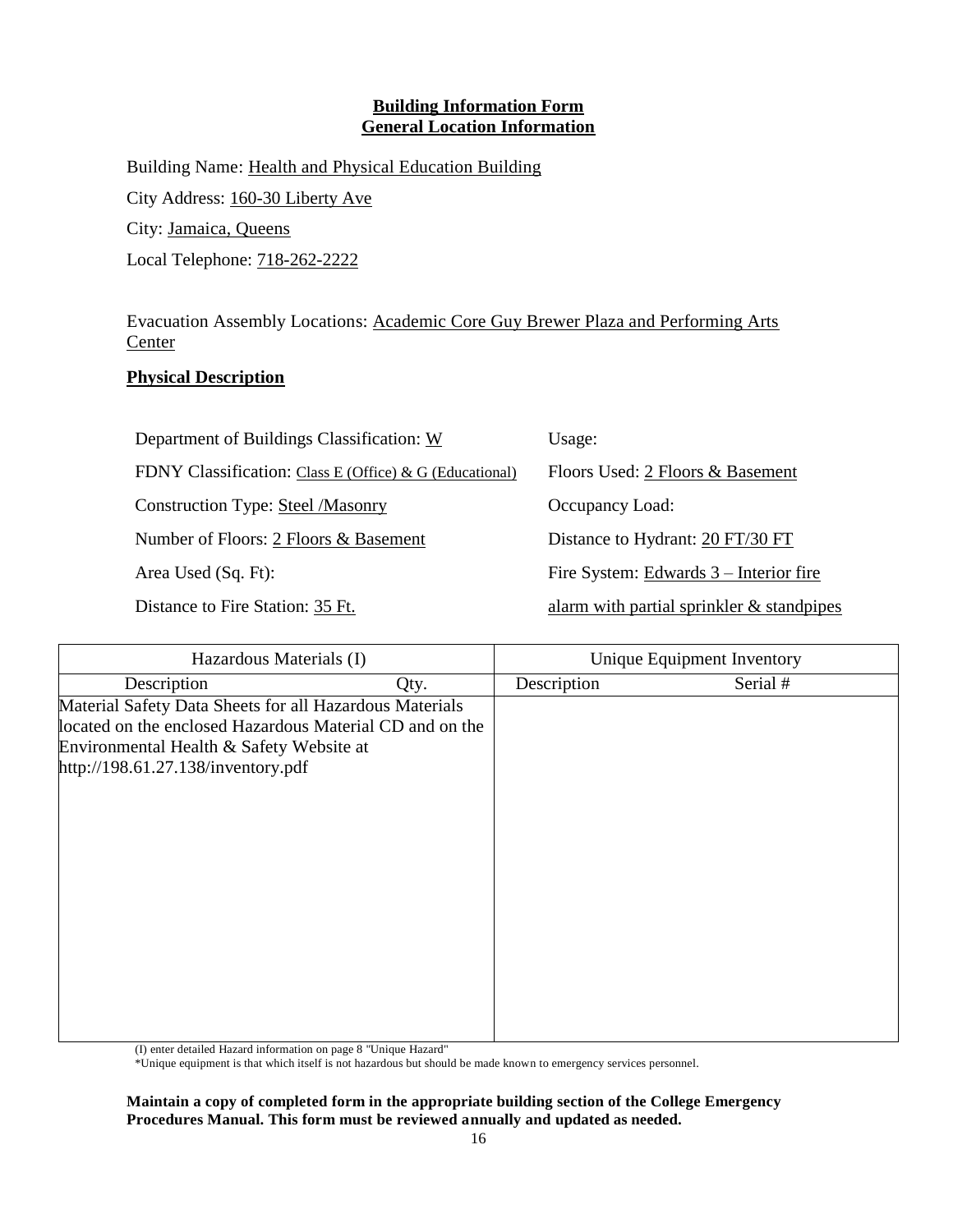#### **City University of New York Coordinator Information Form**

**College:** YORK

**Building Name**: Health and Physical Education Building

**Building Coordinator**

**Building Coordinator Name:** David Ajuluchukwu

**Building Coordinator Campus Address:** HPE Room 201

**Phone** #: 718-262-2817

**Fax#: \_\_\_\_\_\_\_\_\_\_\_\_\_\_\_\_\_\_\_\_\_\_\_\_\_\_\_\_\_\_\_\_\_\_\_**

**E-Mail Address:**

**Alternate Building Coordinator**

**Alternate Building Coordinator Name:** John Baxter

**Alternate Building Coordinator Campus Address:** HPE Room 201

**Phone** #: 718-262-5107

**Fax#: \_\_\_\_\_\_\_\_\_\_\_\_\_\_\_\_\_\_\_\_\_\_\_\_\_\_\_\_\_\_\_\_\_\_\_\_**

**E-Mail Address: \_\_\_\_\_\_\_\_\_\_\_\_\_\_\_\_\_\_\_\_\_\_\_\_\_\_\_\_\_\_\_\_\_\_\_\_\_\_\_\_\_\_**

**Maintain a copy of completed roster in the appropriate building section of the College Emergency Procedures Manual. This roster must be reviewed annually and updated as needed.**

#### **Health & Physical Education Building**

| <b>Floor Coordinator</b> | <b>First Name</b> | Last Name        | Office Phone | Department |
|--------------------------|-------------------|------------------|--------------|------------|
| H.P.E. Complex           | John              | <b>Baxter</b>    | 5107         | H.P.E.     |
| H.P.E Complex            | Denee             | <b>Barracato</b> | 5115         | H.P.E      |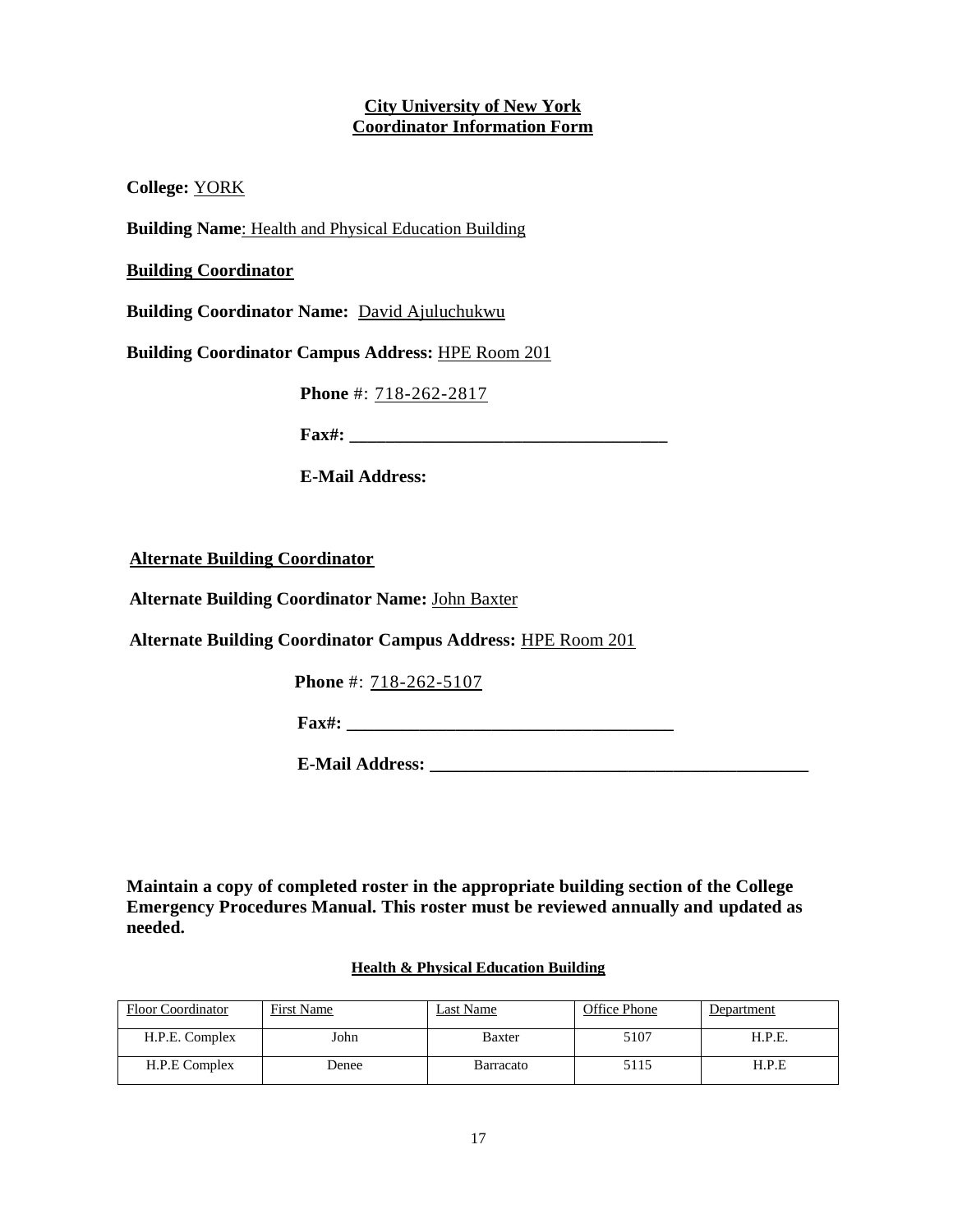### **Building Information Form General Location Information**

Building Name: Performing Arts Center City Address: 94-45 Guy Brewer Blvd City: Jamaica, Queens Local Telephone: 718-262-2222

Evacuation Assembly Locations: Academic Core Guy Brewer Plaza and Gymnasium

### **Physical Description**

| Department of Buildings Classification: W               | Usage:                                      |
|---------------------------------------------------------|---------------------------------------------|
| FDNY Classification: Class E (Office) & G (Educational) | Floors Used: 2 Floors & Basement            |
| <b>Construction Type: Steel /Masonry</b>                | Occupancy Load:                             |
| Number of Floors: 2 Floors & Basement                   | Distance to Hydrant: 20 FT/30 FT            |
| Area Used (Sq. Ft):                                     | Fire System: Edwards 3 – Interior fire      |
| Distance to Fire Station: 35 Ft.                        | alarm with partial sprinkler $&$ standpipes |

| Hazardous Materials (I)                                  |      | Unique Equipment Inventory |          |
|----------------------------------------------------------|------|----------------------------|----------|
| Description                                              | Qty. | Description                | Serial # |
| Material Safety Data Sheets for all Hazardous Materials  |      |                            |          |
| located on the enclosed Hazardous Material CD and on the |      |                            |          |
| Environmental Health & Safety Website at                 |      |                            |          |
| http://198.61.27.138/inventory.pdf                       |      |                            |          |
|                                                          |      |                            |          |
|                                                          |      |                            |          |
|                                                          |      |                            |          |
|                                                          |      |                            |          |
|                                                          |      |                            |          |
|                                                          |      |                            |          |
|                                                          |      |                            |          |
|                                                          |      |                            |          |
|                                                          |      |                            |          |
|                                                          |      |                            |          |
|                                                          |      |                            |          |

(I) enter detailed Hazard information on page 8 "Unique Hazard"

\*Unique equipment is that which itself is not hazardous but should be made known to emergency services personnel.

**Maintain a copy of completed form in the appropriate building section of the College Emergency Procedures Manual. This form must be reviewed annually and updated as needed.**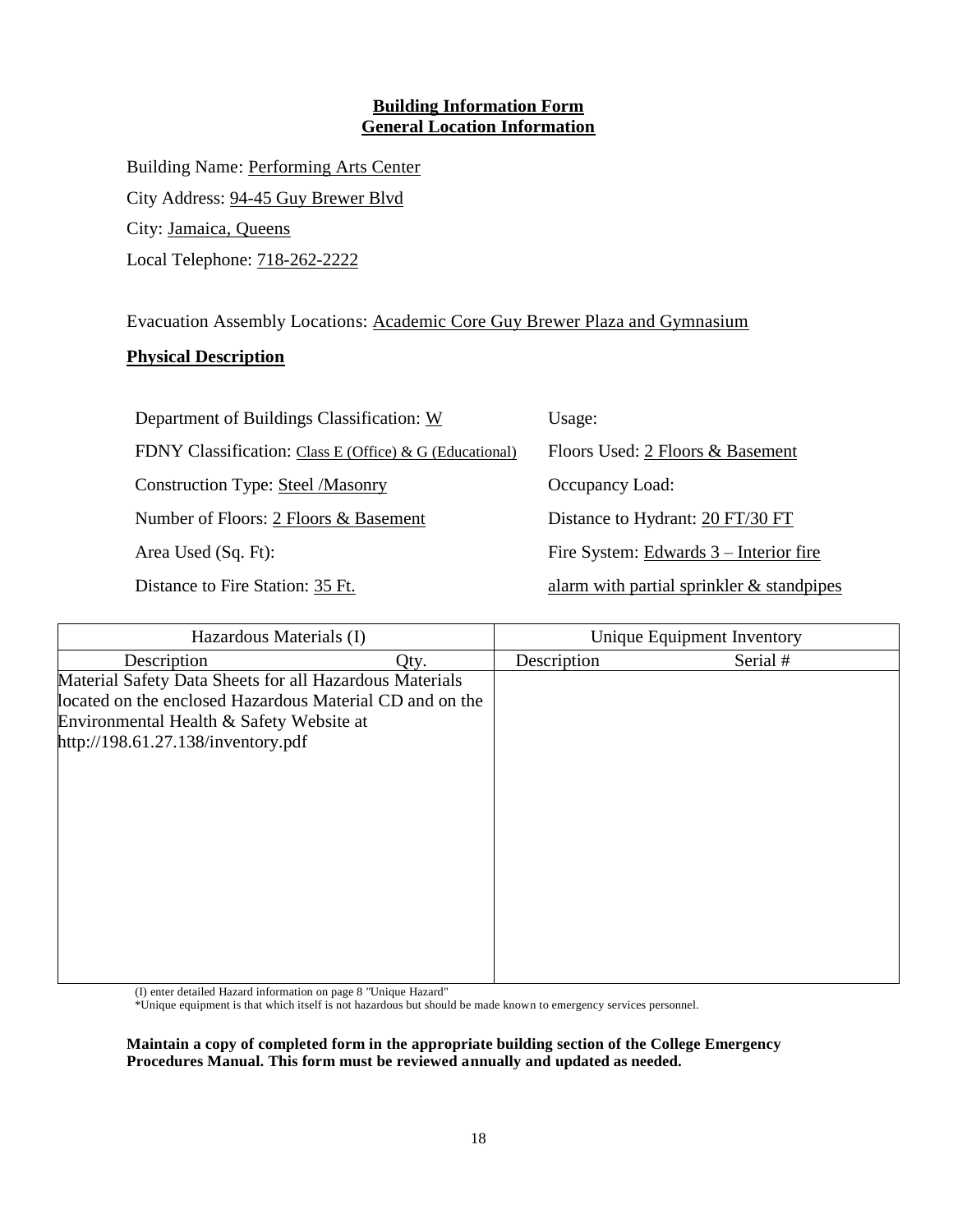#### **City University of New York Coordinator Information Form**

**College:** YORK

**Building Name**: Performing Arts Center

#### **Building Coordinator**

**Building Coordinator Name:** Kwame Clarke

**Building Coordinator Campus Address:** PAC Building

**Phone** #: 718-262-2281

**Fax#: \_\_\_\_\_\_\_\_\_\_\_\_\_\_\_\_\_\_\_\_\_\_\_\_\_\_\_\_\_\_\_\_\_\_\_**

**E-Mail Address:**

**Alternate Building Coordinator**

**Alternate Building Coordinator Name:** Indira Lajara

**Alternate Building Coordinator Campus Address:** PAC Building

**Phone** #: 718-262-5281

**Fax#:**  $\blacksquare$ 

**E-Mail Address: \_\_\_\_\_\_\_\_\_\_\_\_\_\_\_\_\_\_\_\_\_\_\_\_\_\_\_\_\_\_\_\_\_\_\_\_\_\_\_\_\_\_**

**Maintain a copy of completed roster in the appropriate building section of the College Emergency Procedures Manual. This roster must be reviewed annually and updated as needed.**

#### **Performing Arts Center**

| <b>Floor Coordinator</b> | First Name | Last Name     | Office Phone | Department |
|--------------------------|------------|---------------|--------------|------------|
| PAC                      | Kwame      | <b>Tlarke</b> | 2281         | PAC        |
| PAC                      | Indira     | Lajara        | 5281         | <b>PAC</b> |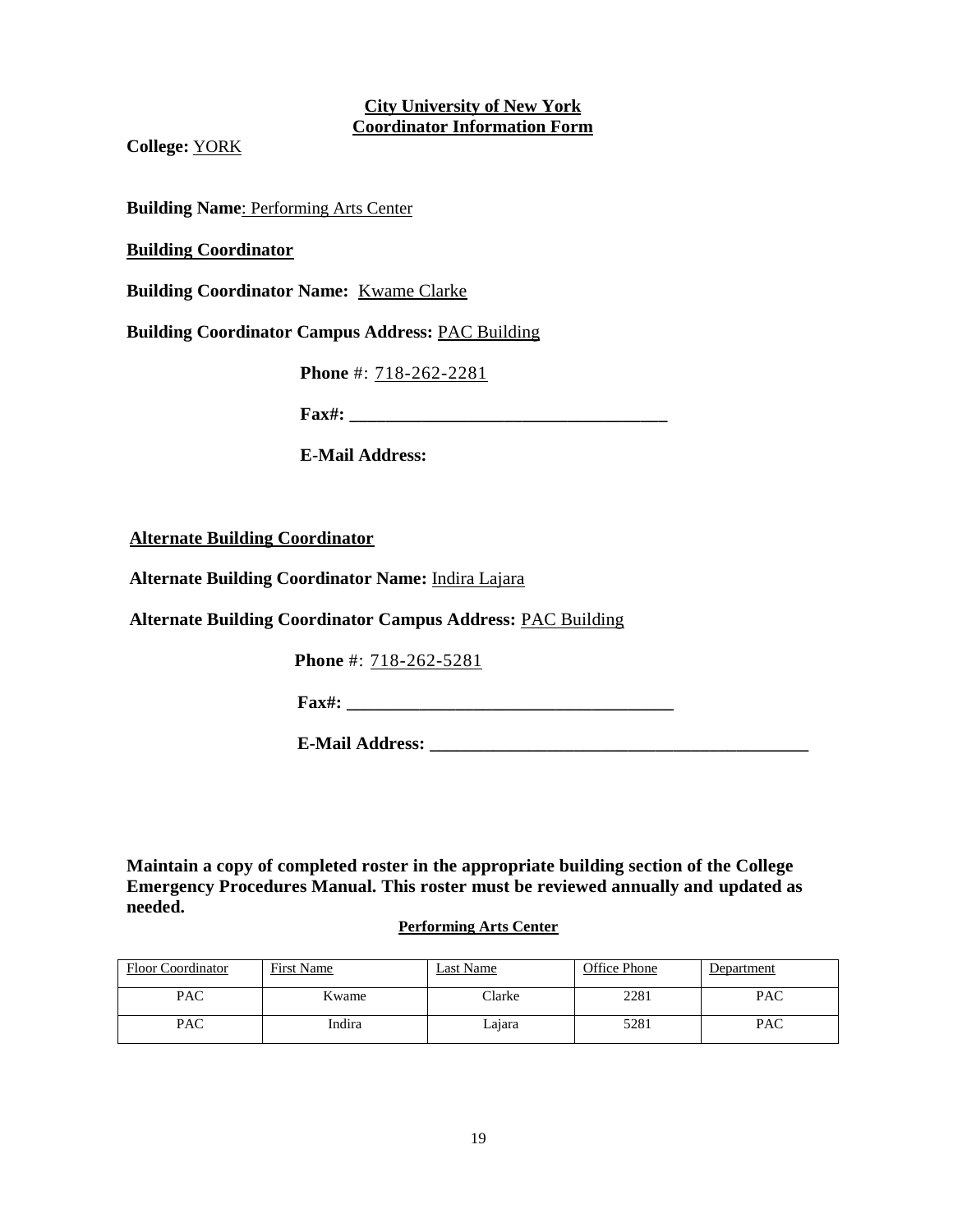### **Building Information Form General Location Information**

Building Name: Science Building City Address: 94-50 159 Street City: Jamaica, Queens Local Telephone: 718-262-2222

Evacuation Assembly Locations: Gymnasium and Academic Core 160 Street Plaza

### **Physical Description**

| Department of Buildings Classification: W               | Usage:                                       |
|---------------------------------------------------------|----------------------------------------------|
| FDNY Classification: Class E (Office) & G (Educational) | Floors Used: 2 Floors & Basement             |
| <b>Construction Type: Steel /Masonry</b>                | Occupancy Load:                              |
| Number of Floors: 2 Floors & Basement                   | Distance to Hydrant: 20 FT/30 FT             |
| Area Used (Sq. Ft): (Sq. Ft.)                           | Fire System: $Edwards 3 – Interior fire$     |
| Distance to Fire Station: 35 Ft.                        | alarm with partial sprinkler $\&$ standpipes |

| Hazardous Materials (I)                                                                                                                                                                               |      | Unique Equipment Inventory |          |
|-------------------------------------------------------------------------------------------------------------------------------------------------------------------------------------------------------|------|----------------------------|----------|
| Description                                                                                                                                                                                           | Qty. | Description                | Serial # |
| Material Safety Data Sheets for all Hazardous Materials<br>located on the enclosed Hazardous Material CD and on the<br>Environmental Health & Safety Website at<br>http://198.61.27.138/inventory.pdf |      |                            |          |
|                                                                                                                                                                                                       |      |                            |          |

(I) enter detailed Hazard information on page 8 "Unique Hazard"

\*Unique equipment is that which itself is not hazardous but should be made known to emergency services personnel.

**Maintain a copy of completed form in the appropriate building section of the College Emergency Procedures Manual. This form must be reviewed annually and updated as needed.**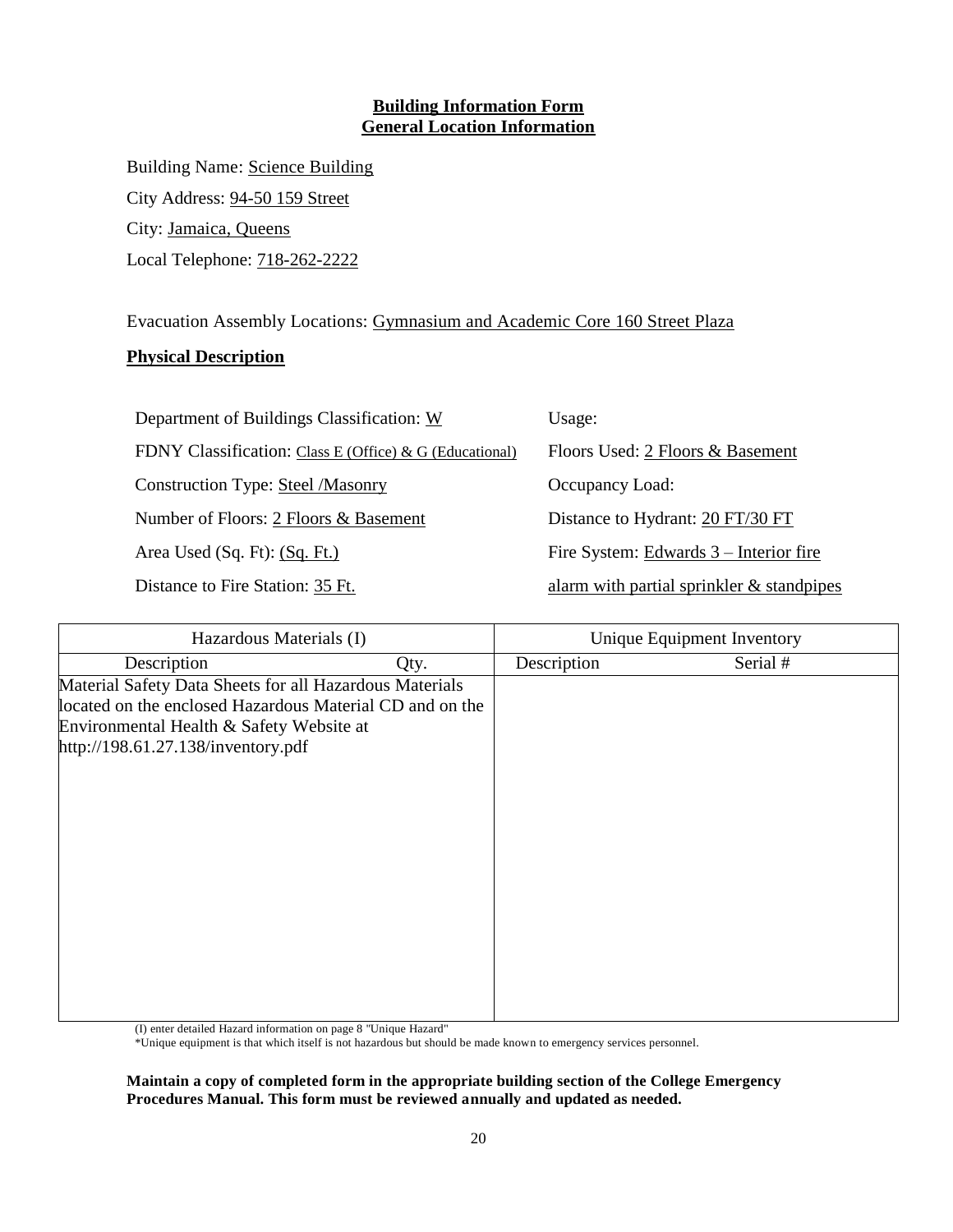## **City University of New York Coordinator Information Form**

**College:** YORK

**Building Name**: Science Building

**Building Coordinator**

**Building Coordinator Name:** Robert Brugna

**Building Coordinator Campus Address:** Science Building

**Phone** #: 718-262-2460

**Fax#:**  $\frac{1}{2}$ 

**E-Mail Address:**

**Alternate Building Coordinator**

**Alternate Building Coordinator Name:** Edward Rampersaud

**Alternate Building Coordinator Campus Address:** Science Building

**Phone** #: 718-262-3758

**Fax#: \_\_\_\_\_\_\_\_\_\_\_\_\_\_\_\_\_\_\_\_\_\_\_\_\_\_\_\_\_\_\_\_\_\_\_\_**

**E-Mail Address: \_\_\_\_\_\_\_\_\_\_\_\_\_\_\_\_\_\_\_\_\_\_\_\_\_\_\_\_\_\_\_\_\_\_\_\_\_\_\_\_\_\_**

**Maintain a copy of completed roster in the appropriate building section of the College Emergency Procedures Manual. This roster must be reviewed annually and updated as needed.**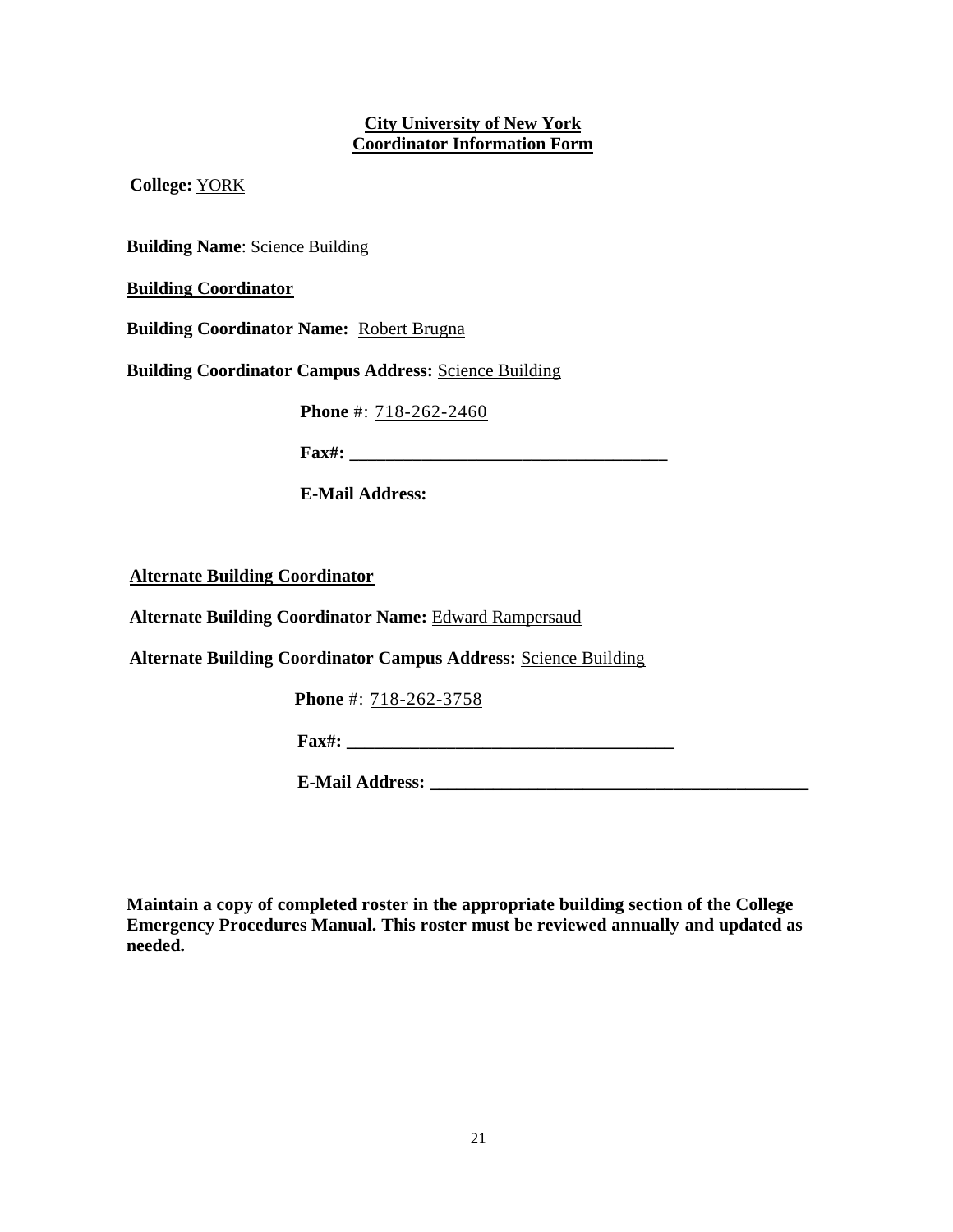## **Science Building**

| Floor Coordinator           | First Name   | Last Name     | Office Phone | Department            |
|-----------------------------|--------------|---------------|--------------|-----------------------|
| 1 <sup>st</sup> Floor South | Robert       | <b>Brugna</b> | 2460         | Physicians Asst.      |
| 1 <sup>st</sup> Floor South | Edward       | Rampersaud    | 3758         | Physicians Asst.      |
| 1 <sup>st</sup> Floor South | Claudia      | Hortua        | 3733         | C.L.I.P.              |
| 1 <sup>st</sup> Floor South | Matthew      | Corcoran      | 3733         | C.L.LP.               |
| 1 <sup>st</sup> Floor South | Rosetta      | Caban         | 2576         | <b>Small Business</b> |
| $2nd$ Floor North           | Jie          | <b>Zhang</b>  | 657-3181     | Ons. H.S.             |
| $2nd$ Floor South           | <b>Brian</b> | Moran         | 657-3181     | Ons. H.S.             |
| $2nd$ Floor South           | Greg         | Reo           | 657-3181     | Ons. H.S.             |
| Lower Level                 | Abdel-Hamid  | Kherief       | 3762         | C.L.I.P.              |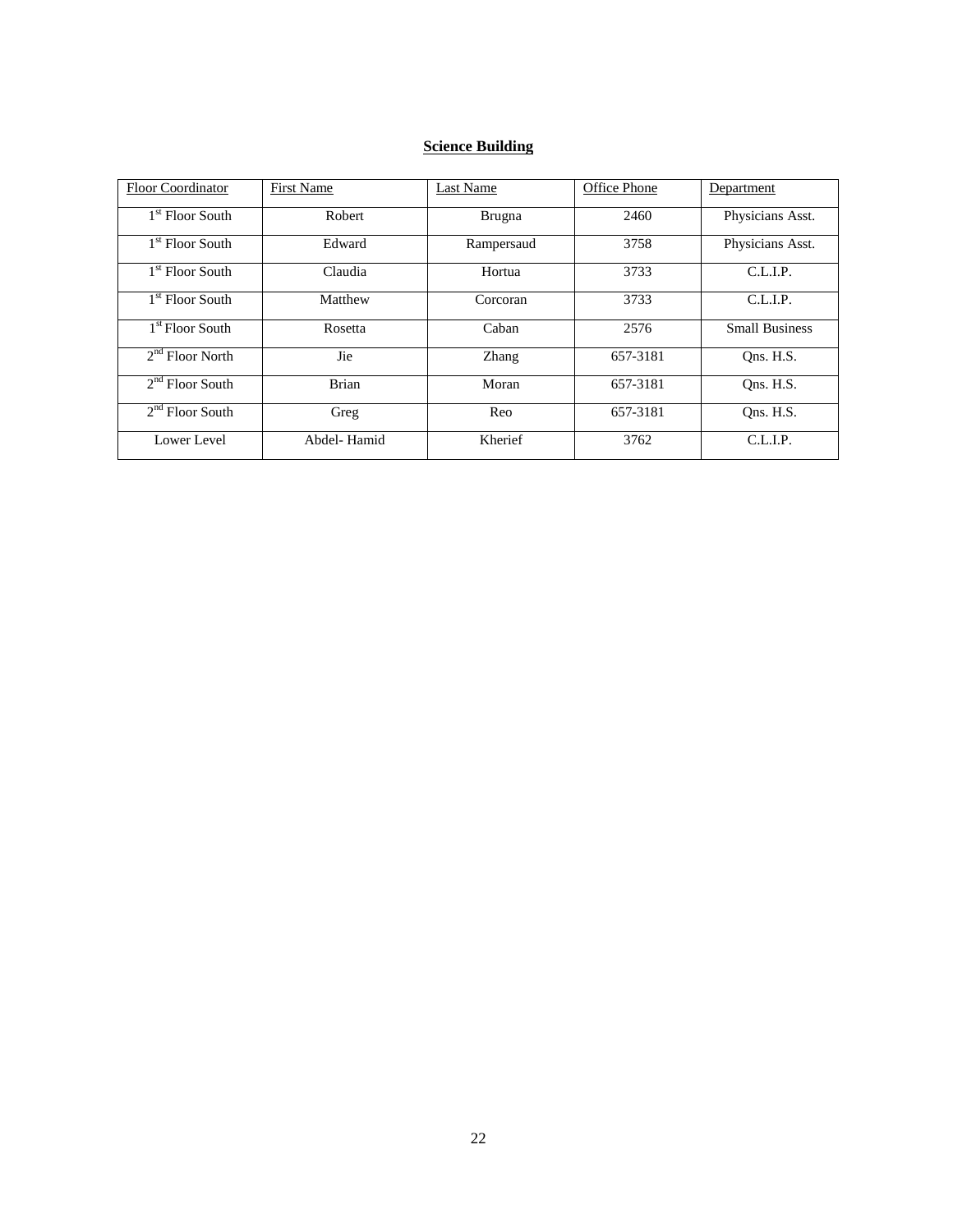#### **Building Information Form General Location Information**

Building Name: Family and Childcare Center City Address: 94-12 160 Street City: Jamaica, Queens Local Telephone: 718-262-2222

Evacuation Assembly Location: 159 Street Trestle and Academic Core 160 Street Plaza

### **Physical Description**

| Department of Buildings Classification: W               | Usage:                                      |
|---------------------------------------------------------|---------------------------------------------|
| FDNY Classification: Class E (Office) & G (Educational) | Floors Used: 2 Floors                       |
| <b>Construction Type: Steel /Masonry</b>                | Occupancy Load:                             |
| Number of Floors: 2 Floors                              | Distance to Hydrant: 20 FT/30 FT            |
| Area Used (Sq. Ft): (Sq. Ft.)                           | Fire System: Edwards 3 – Interior fire      |
| Distance to Fire Station: 35 Ft.                        | alarm with partial sprinkler $&$ standpipes |

| Hazardous Materials (I)                                                                                                                                                                               |      |             | Unique Equipment Inventory |
|-------------------------------------------------------------------------------------------------------------------------------------------------------------------------------------------------------|------|-------------|----------------------------|
| Description                                                                                                                                                                                           | Qty. | Description | Serial #                   |
| Material Safety Data Sheets for all Hazardous Materials<br>located on the enclosed Hazardous Material CD and on the<br>Environmental Health & Safety Website at<br>http://198.61.27.138/inventory.pdf |      |             |                            |
|                                                                                                                                                                                                       |      |             |                            |

(I) enter detailed Hazard information on page 8 "Unique Hazard"

\*Unique equipment is that which itself is not hazardous but should be made known to emergency services personnel.

**Maintain a copy of completed form in the appropriate building section of the College Emergency Procedures Manual. This form must be reviewed annually and updated as needed.**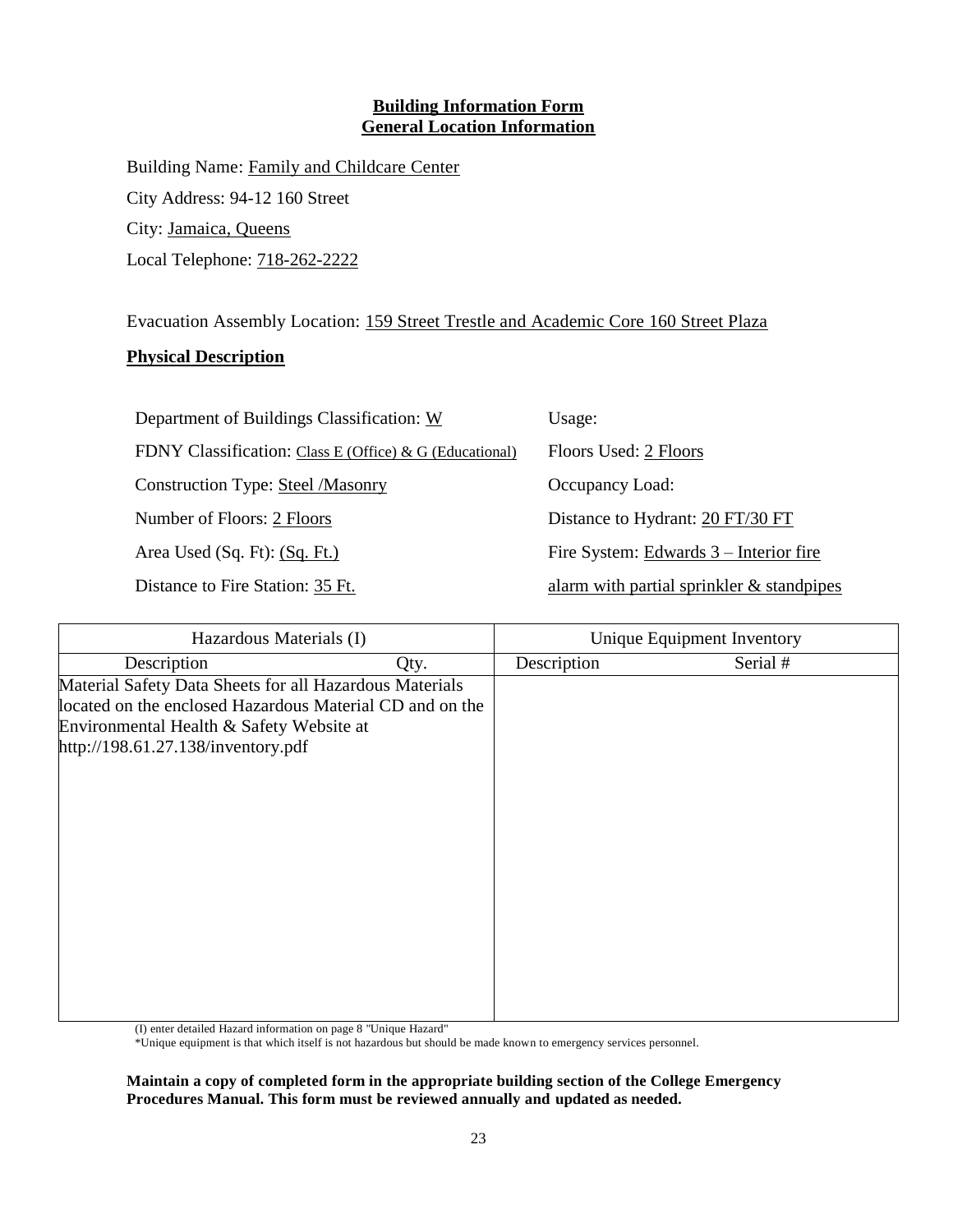#### **City University of New York Coordinator Information Form**

**College:** YORK

**Building Name**: Family and Childcare Center

**Building Coordinator**:

**Building Coordinator Name:** Cynthia Glendenen

**Building Coordinator Campus Address:** Family and Childcare Center

**Phone** #: 718-262-2390

**Fax#: \_\_\_\_\_\_\_\_\_\_\_\_\_\_\_\_\_\_\_\_\_\_\_\_\_\_\_\_\_\_\_\_\_\_\_**

**E-Mail Address:**

**Alternate Building Coordinator**

**Alternate Building Coordinator Name:** Natalie Walker

**Alternate Building Coordinator Campus Address:** Family and Childcare Center

**Phone** #: 718-262-2390

**Fax#: \_\_\_\_\_\_\_\_\_\_\_\_\_\_\_\_\_\_\_\_\_\_\_\_\_\_\_\_\_\_\_\_\_\_\_\_**

**E-Mail Address: \_\_\_\_\_\_\_\_\_\_\_\_\_\_\_\_\_\_\_\_\_\_\_\_\_\_\_\_\_\_\_\_\_\_\_\_\_\_\_\_\_\_**

**Maintain a copy of completed roster in the appropriate building section of the College Emergency Procedures Manual. This roster must be reviewed annually and updated as needed.**

#### Family and Childcare Center

| Floor Coordinator | <b>First Name</b> | Last Name | Office Phone | Department       |
|-------------------|-------------------|-----------|--------------|------------------|
|                   | Cvnthia           | Glendenin | 718-262-2390 | Child and Family |
|                   | Natalie           | Walker    | 718-262-2390 | Child and Family |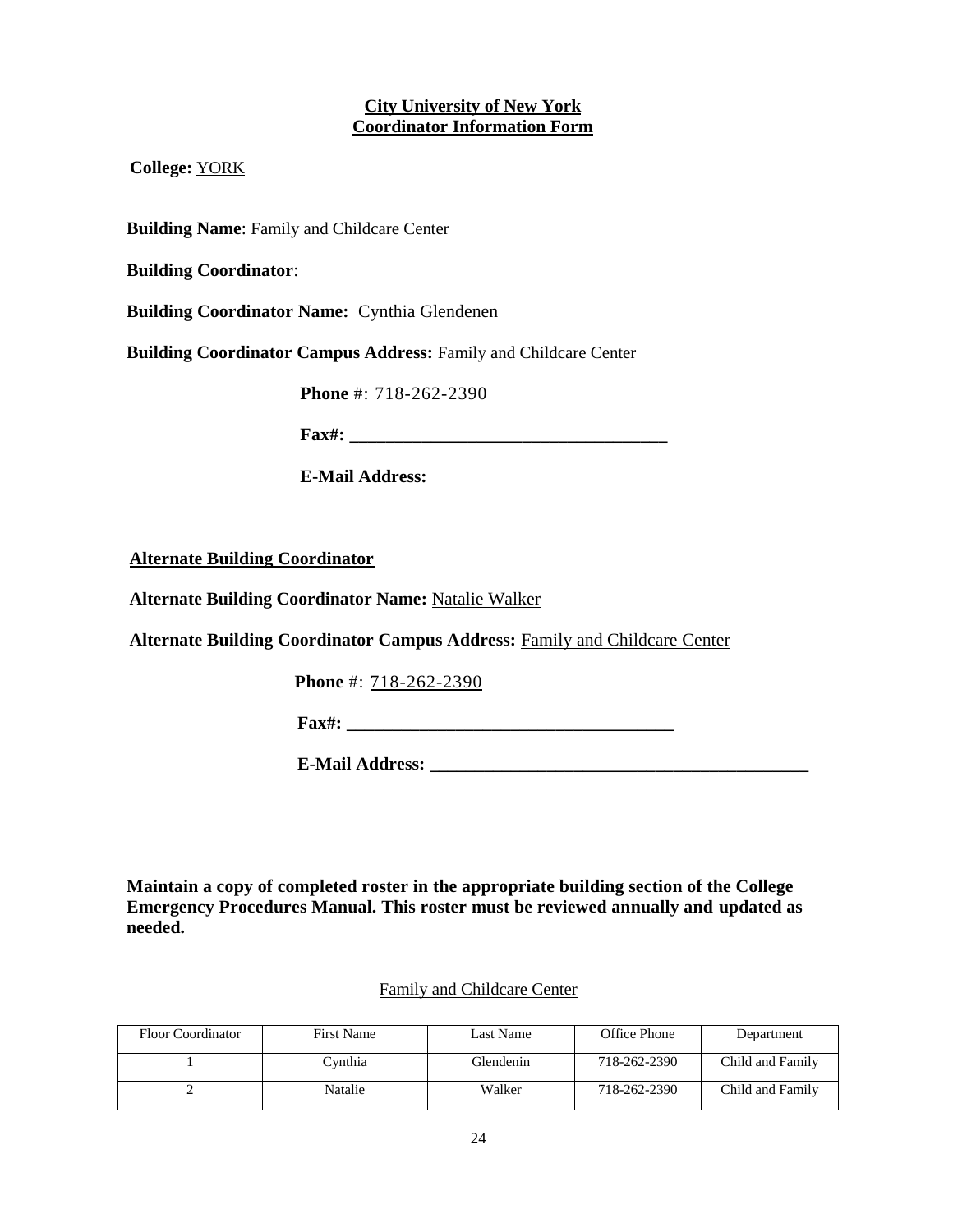### **UNIQUE HAZARDS LISTING**

These items may need to be inspected and possibly stabilized after an emergency

(In this section, include information about mechanical equipment and unusual chemical and/or physical hazards that pose a unique hazard and/or require inspection and possibly stabilization immediately after an emergency. Examples: underground storage tanks/piping, research animals, toxic gas cabinets, liquid nitrogen tanks, etc.)

| <b>Hazard</b> | <b>Location</b> (room, | <b>Responsible Person</b> | Phone# |
|---------------|------------------------|---------------------------|--------|
|               | department)            |                           |        |
|               |                        |                           |        |
|               |                        |                           |        |
|               |                        |                           |        |
|               |                        |                           |        |
|               |                        |                           |        |
|               |                        |                           |        |
|               |                        |                           |        |
|               |                        |                           |        |
|               |                        |                           |        |
|               |                        |                           |        |
|               |                        |                           |        |
|               |                        |                           |        |
|               |                        |                           |        |
|               |                        |                           |        |
|               |                        |                           |        |
|               |                        |                           |        |
|               |                        |                           |        |
|               |                        |                           |        |
|               |                        |                           |        |
|               |                        |                           |        |
|               |                        |                           |        |
|               |                        |                           |        |
|               |                        |                           |        |
|               |                        |                           |        |

**Maintain a copy of the completed forms in the appropriate building section of the College Emergency Procedures Manual. This form must be reviewed annually and updated as needed**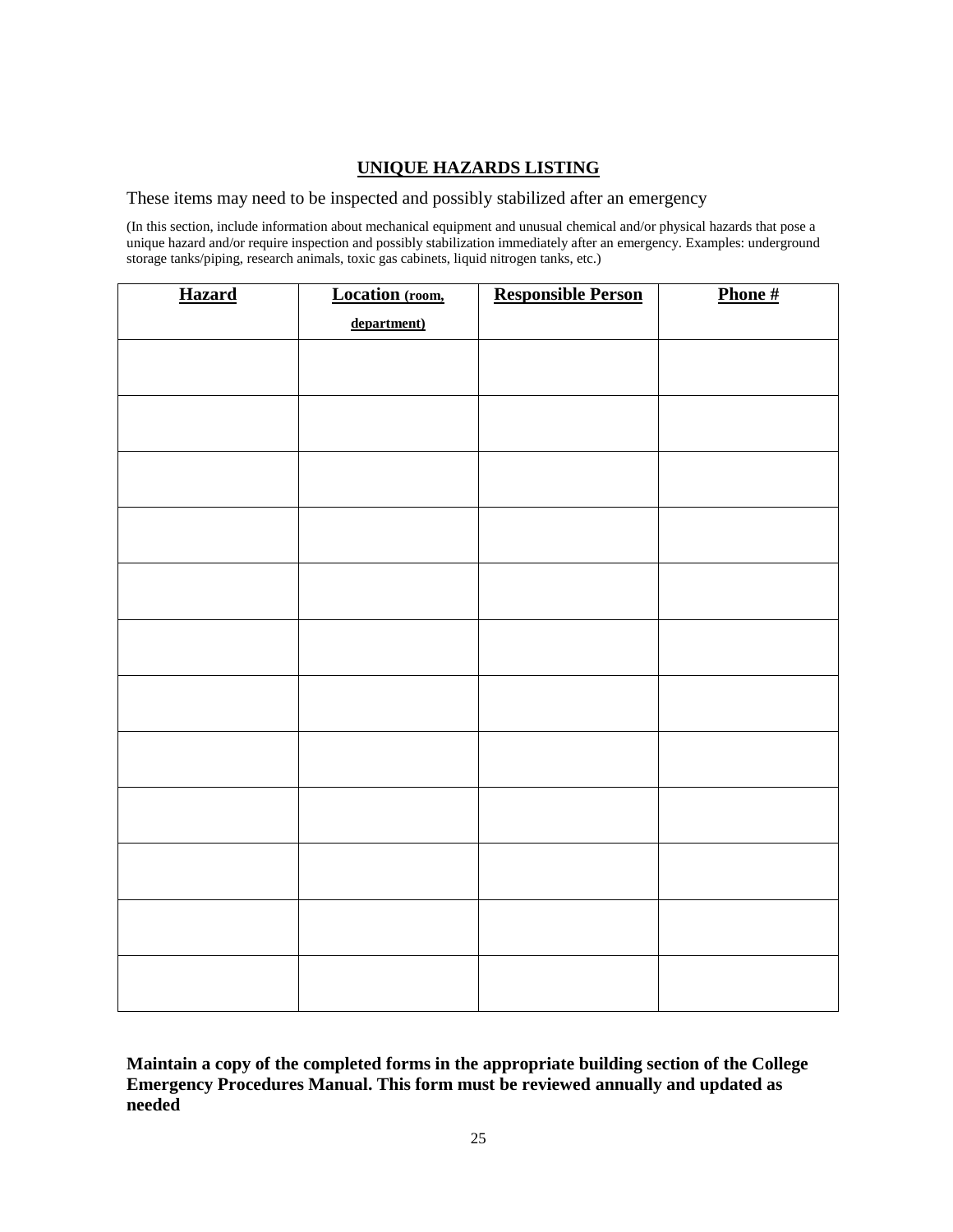## **EMERGENCY PREPAREDNESS BUILDING**

#### EMERGENCY SUPPLY KIT

Each building on campus should have on hand a minimal amount of the following suggested supplies for use during an emergency:

- First Aid Kit
- Light Sticks or Flashlights
- Whistles
- Copy of Building Roster
- Additional copy of Building Emergency Procedures Manual

This kit should be stored in a centrally located place in the building readily accessible to the Building and Floor Coordinator

#### TRAINING & TRAINING RECORD

Training is an integral part of the safety program for your building and it is the responsibility of each department to ensure all their employees are trained on the Emergency Response Plan for their building. It is the responsibility of the occupant to become familiar with the Emergency Response Plan, to know evacuation routes and assembly areas and to attend training(s) given by their department. As a supplement to the training, the Building Coordinator posts information in the building to ensure all occupants and guests can safely exit during an emergency.

Other training recommended for building occupants are CPR, first aid and fire extinguisher training. All of these services are offered on a scheduled basis by:

(Add any plans or statements specific to your building)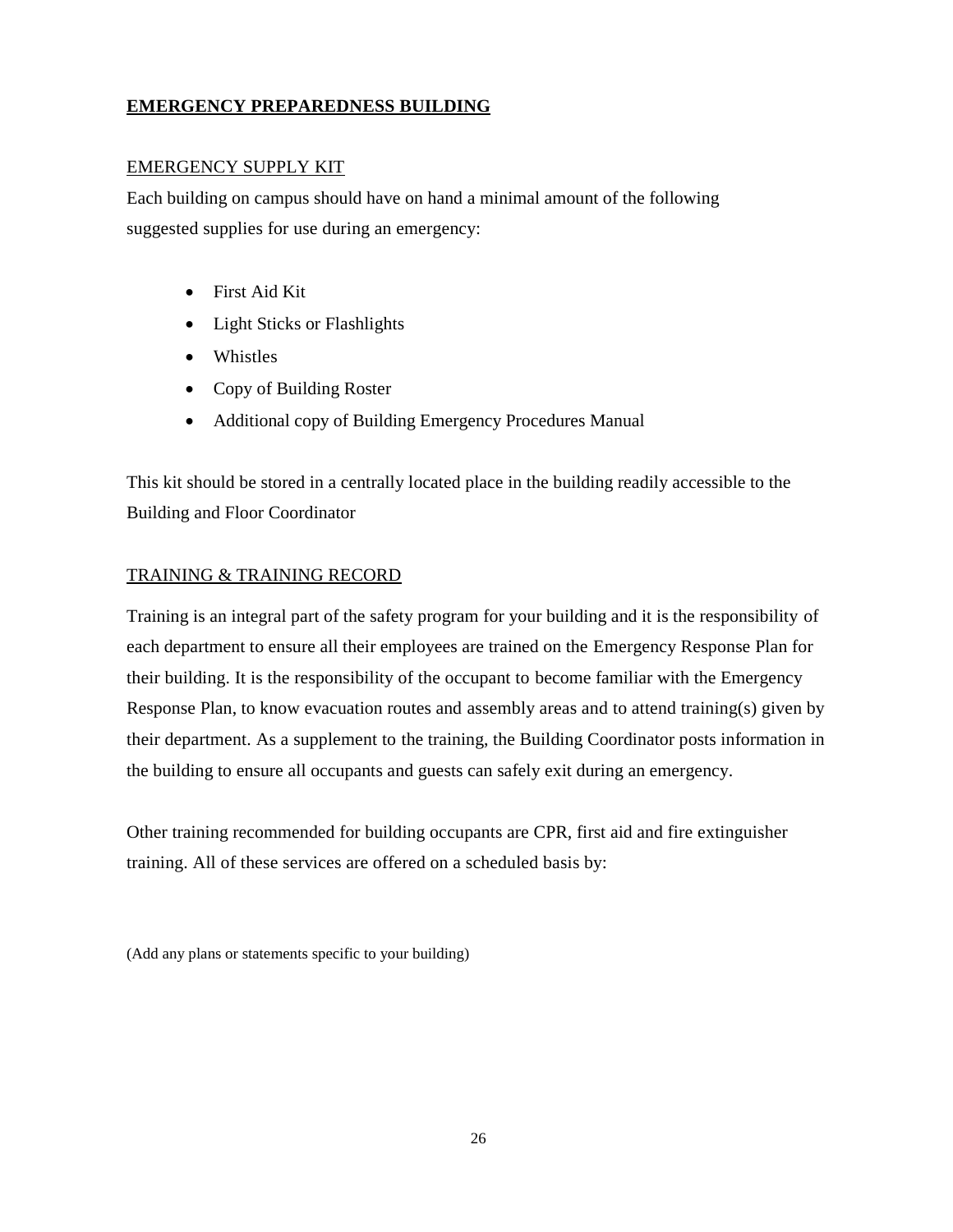#### **DRILLS**

In order to ensure the adequacy of any emergency plan, regular drills must be conducted to evaluate the plan's effectiveness and enhance specific procedures.

One of the most common drills conducted on our campuses is a fire drill. The following guidelines are provided to ensure that the City University of New York complies with City of New York Fire Prevention Code 27-4267 and NYS Education Law Section 807.

The College President or designee will designate a Drill Evaluator. The evaluator, using the Evaluator Form on the following page, will document the drill and forward results to the College President or designee for comment.

#### **Fire Drills**

#### **Academic Building Fire Drill Requirements**

Conduct three drills per year, one of which must be held between September 1st and December 1<sup>st</sup>

If the academic building houses a summer session, one of the two remaining drills must be conducted during the first week of the summer session

If the academic building has a fire escape, at least one of the three drills must be through the use of the fire escape

#### **Office Building (Class E) Fire Drill Requirements**

Conduct drills at least once every six months

A written record of all drills for each building shall be kept on the premises for a three year period and be readily available for inspection by the fire department. Utilize the form provided in this section entitled "Fire Drill/Building Evacuation Report" or equivalent college form.

#### **Emergency Drills** & **Simulations**

Outside of fire drills, colleges must conduct one simulation of a level 4 and 5 emergency each calendar year to determine the effectiveness of the college contingency plans. Descriptions of such emergencies can be found in the CUNY Emergency Response and Recovery Manual.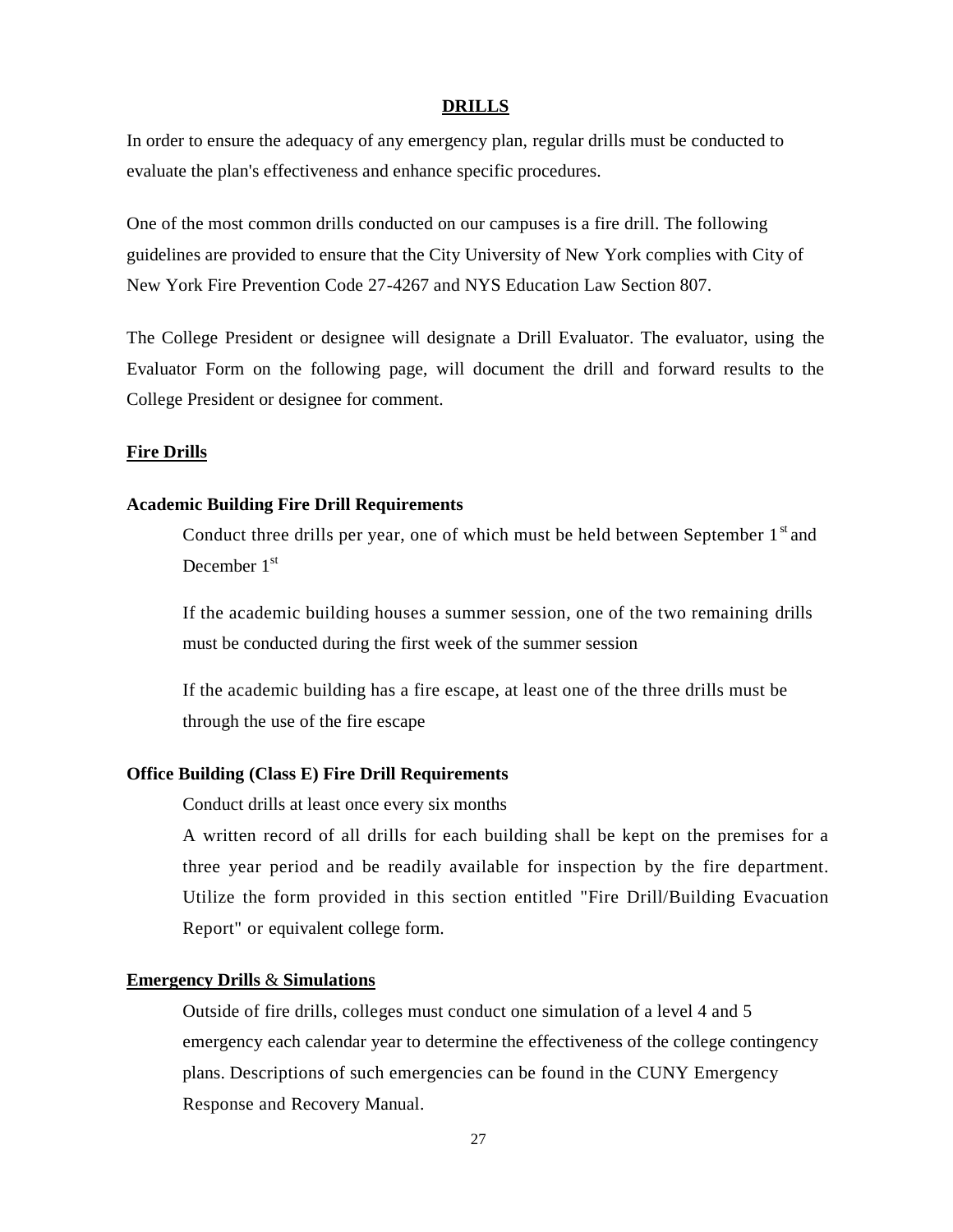#### **CITY UNIVERSITY OF NEW YORK EVALUATOR - FIRE DRILL**

Site:

Date/Time of

Drill:

Method of Announcement: *(Indicate Type)*

□ People to People

□ Actual

□ Alarm

| $\Box$ $\Box$                    |  |  |
|----------------------------------|--|--|
| Time All Clear<br>(end of drill) |  |  |
| Total Time of                    |  |  |
|                                  |  |  |
| Drill Conducted                  |  |  |
| $\mathbf{By:}\square$            |  |  |
| <b>RESPONSE OF STAFF</b>         |  |  |

| <b>General Participation:</b><br>$\Box$ Excellent $\Box$ Good $\Box$ Fair $\Box$ Poor |   |   |
|---------------------------------------------------------------------------------------|---|---|
| 1. Did staff dial 911 or other emergency number?                                      | Y | N |
| 2. Were extinguishers taken to the scene?                                             | Y | N |
| 3. Were windows/doors closed?                                                         | Y | N |
| 4. Were corridors cleared?                                                            | Y | N |
| 5. Did employees questioned know RACE?                                                | Y | N |
| 6. Did employees questioned know PASS?                                                | Y | N |
| 7. Were evacuation routes reviewed with staff?                                        | Y | N |
| 8. Number of staff on duty:                                                           |   |   |
| 9. Number of staff responding to drill:                                               |   |   |

All participants should sign on reverse side of this form their name and title

### **OVERALL RATING**

□ GOOD: 10-14 □ SATISFACTORY: 6-9 □ UNSATISFACTORY: 0-5

**COMMENTS:**

## **Signature/Title of individual completing form: \_\_\_\_\_\_\_\_\_\_\_\_\_\_\_\_\_\_\_\_\_\_\_\_\_\_\_\_\_\_\_\_\_\_\_\_\_**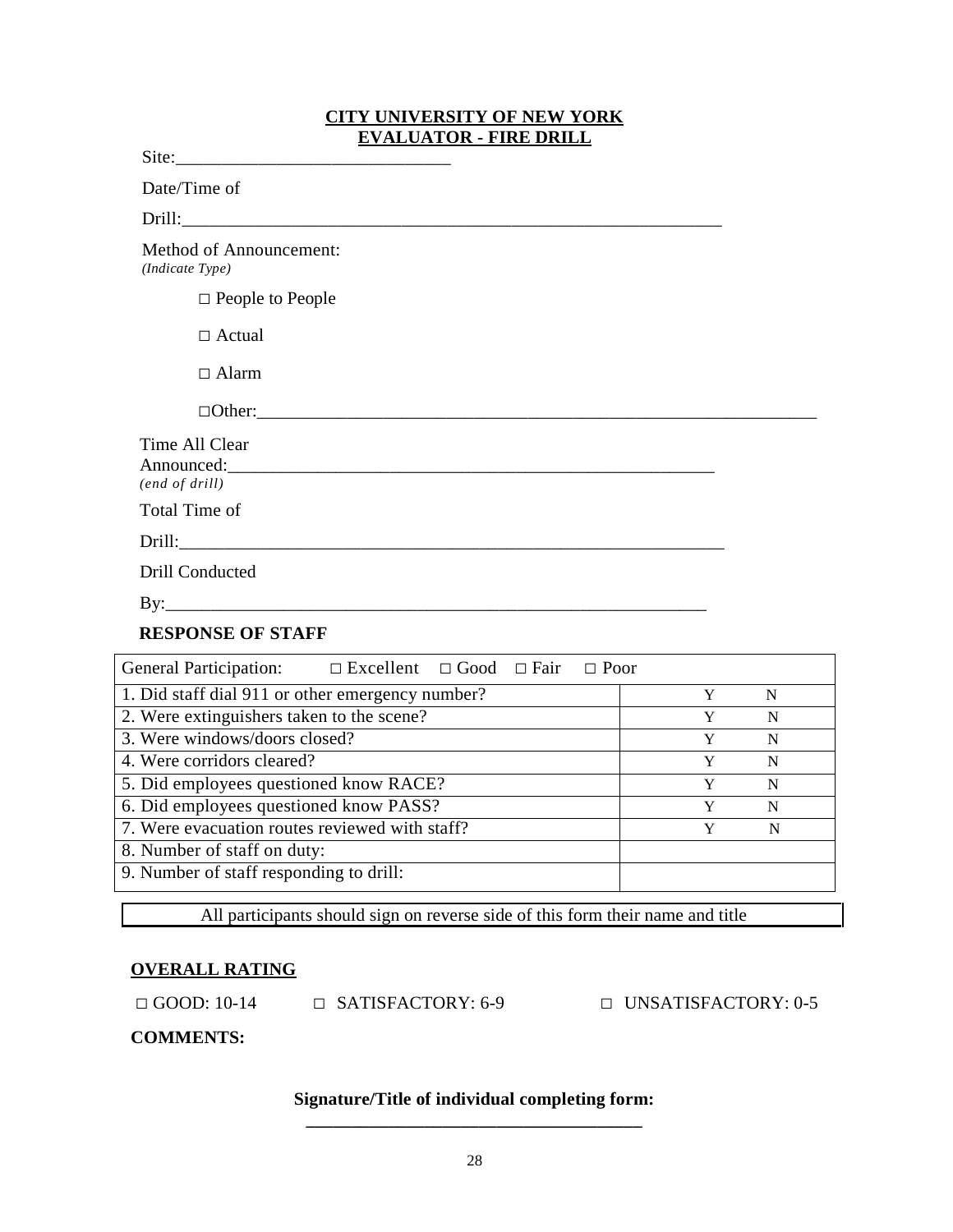## **CITY UNIVERSITY OF NEW YORK FIRE DRILL/BUILDING EVACUATION REPORT**

| Type of emergency causing evacuation:              |                     |            |           |
|----------------------------------------------------|---------------------|------------|-----------|
| 1. Number of participants (approximate)            |                     |            |           |
| 2. Time evacuation began:                          |                     |            |           |
| 3. Time evacuation ended:                          |                     |            |           |
| 4. Total time of evacuation:                       |                     |            |           |
| 5. Number of floors evacuated:                     |                     |            |           |
| 6. Was the drill conducted in an orderly manner?   | $\Box$ Yes          | $\Box$ No  |           |
| 7. Did occupants use closest exits?                | $\Box$ Yes          | $\Box$ No  |           |
| 8. Did people enter the building during the drill? |                     | $\Box$ Yes | $\Box$ No |
| 9. Were alarms audible throughout the building?    | $\Box$ Yes          | $\Box$ No  |           |
| 10. Were interior doors closed properly?           | $\Box$ Yes          | $\Box$ No  |           |
| 11. Did floor monitors follow proper procedure?    | $\Box$ Yes          | $\Box$ No  |           |
| 12. Did Physical Plant Services assist in drill?   | $\Box$ Yes          | $\Box$ No  |           |
| 13. Did Public Safety assist the evacuation?       | $\Box$ Yes          | $\Box$ No  |           |
| 14. Were handicapped occupants evacuated?          | $\Box$ Yes          | $\Box$ No  |           |
| 15. Were elevators used?                           | $\hfill\Box$<br>Yes | $\Box$ No  |           |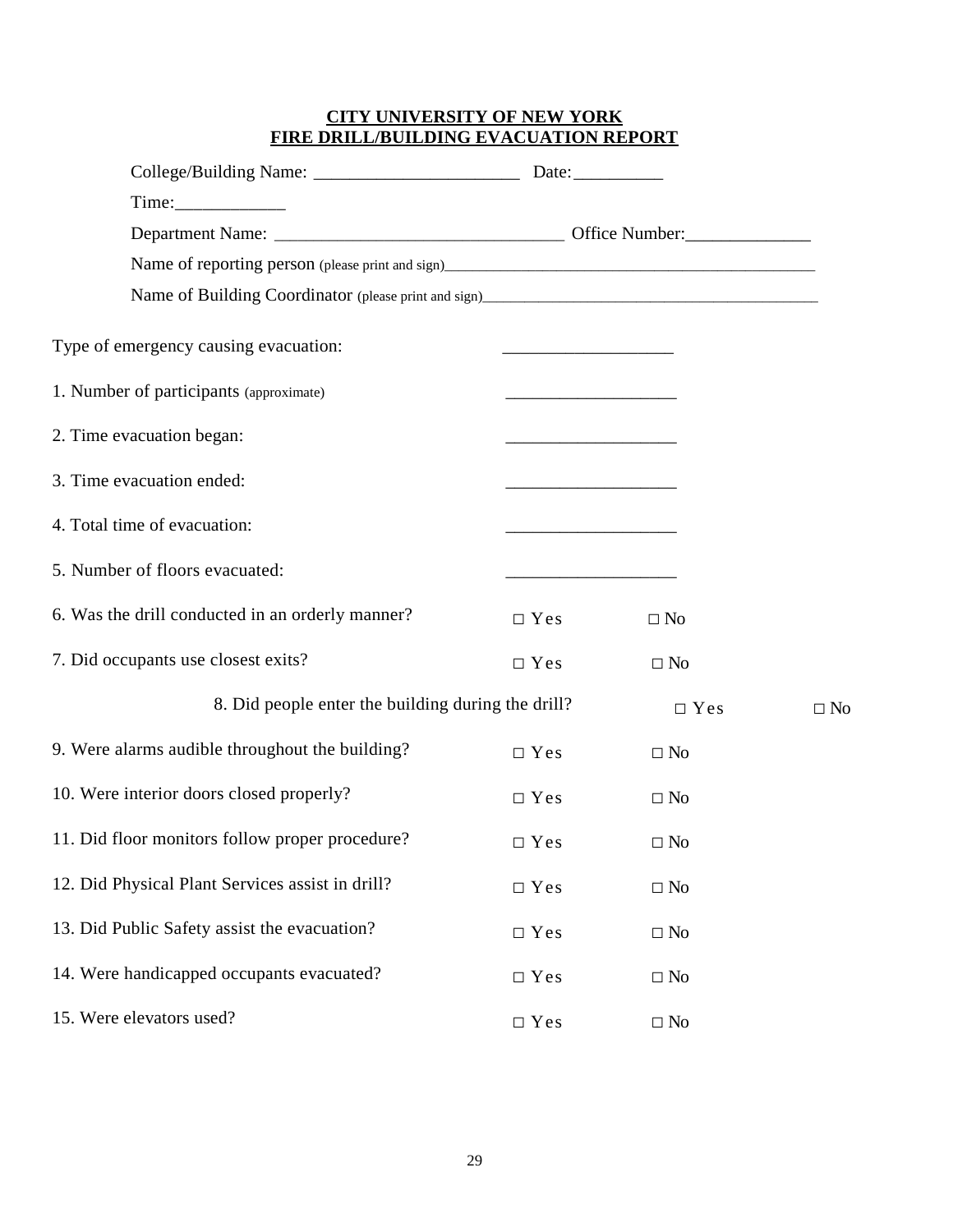| Names of Floor Monitors | Area Assigned | Comments |
|-------------------------|---------------|----------|
|                         |               |          |
|                         |               |          |
|                         |               |          |
|                         |               |          |
|                         |               |          |
|                         |               |          |
|                         |               |          |
|                         |               |          |
|                         |               |          |
|                         |               |          |
|                         |               |          |
|                         |               |          |
|                         |               |          |
|                         |               |          |
|                         |               |          |
|                         |               |          |

Drill Rating: □ Acceptable □ Not Acceptable

List other comments below: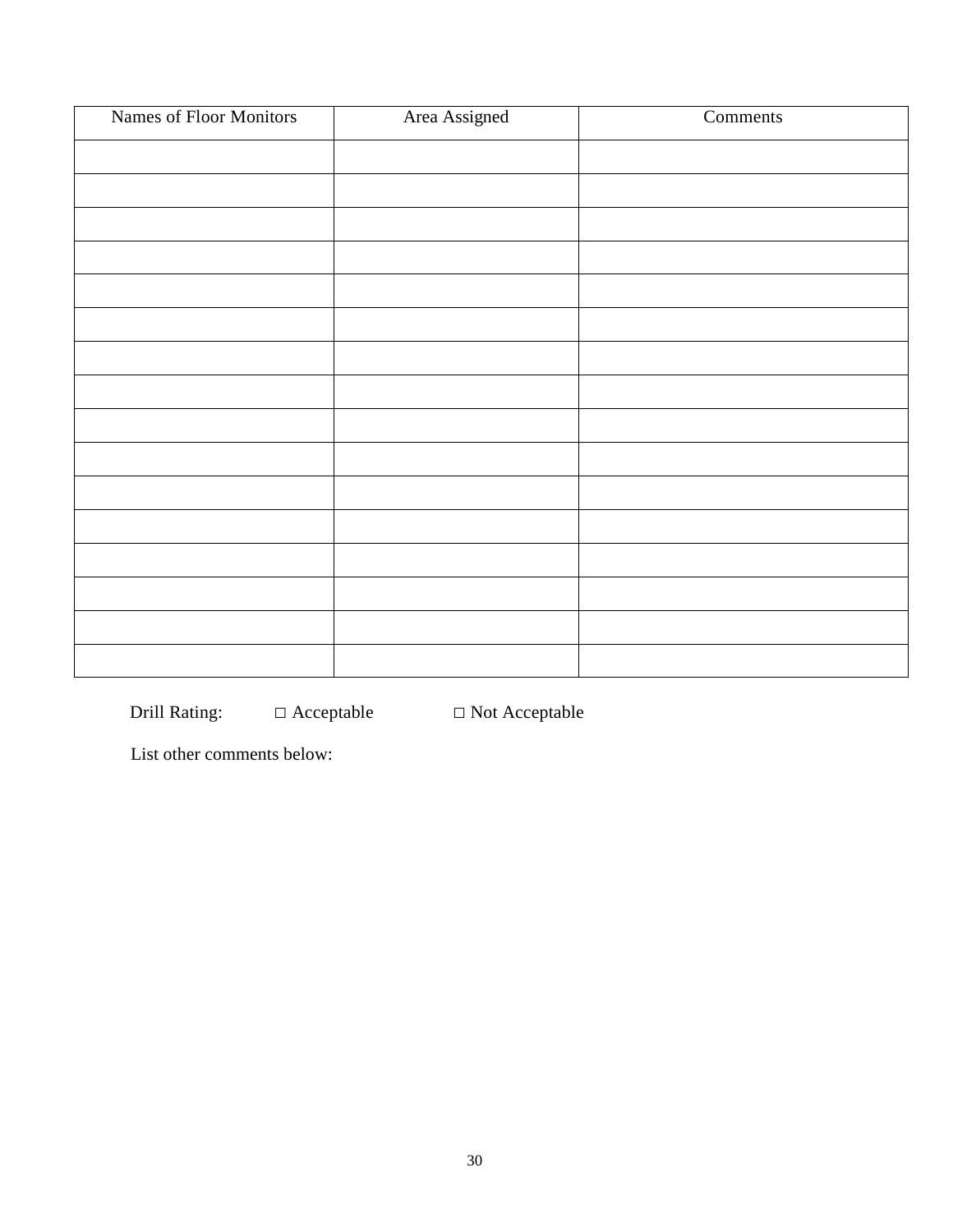# **FIRE EVACUATION PROCEDURES**

Know your Emergency Evacuation Route in advance and your Evacuation Assembly Point in advance. Also be prepared to use an alternate exit in case your primary route is obstructed. Plan how you would escape in case of a fire. Know your escape routes well enough to be able to make your way in the dark or in dense smoke.

WHEN THE EVACUATION ALARM SOUNDS - YOU MUST LEAVE THE BUILDING!!!!!!

Failure to leave a building when the fire alarm is sounding is a violation of New York state law. Always assume it is a real emergency and leave the building. It is unlawful for any person to prevent another person from leaving the building when the alarm is sounding.

- $\triangle$  Be aware that whenever the fire alarm sounds it may signal a very real emergency situation.
- ♦ Remain calm and proceed to evacuate the area in an orderly manner. Do not rush, push or panic. Rely on planning and knowledge.
- ♦ Assist disabled persons to evacuate the area. Be particularly aware of persons with sight or hearing disabilities.
- $\blacklozenge$  If there is smoke, stay low, it will be easier to breathe.
- $\blacklozenge$  Before opening any door, touch the door with the back of your hand. Do not open a door that is warm or hot.
- ♦ Close doors behind you to prevent fire spread, but make sure that you can reopen them if you need to retreat.

Listen for instructions from:

- ♦ Building & Floor Coordinators
- $\leftarrow$  Fire Wardens
- ♦ Security & Public Safety Officers
- ♦ Building & Grounds Personnel
- $\triangle$  Other Faculty & Staff
- ♦ Never use an elevator to evacuate unless directed to do so by the NYC Fire Department.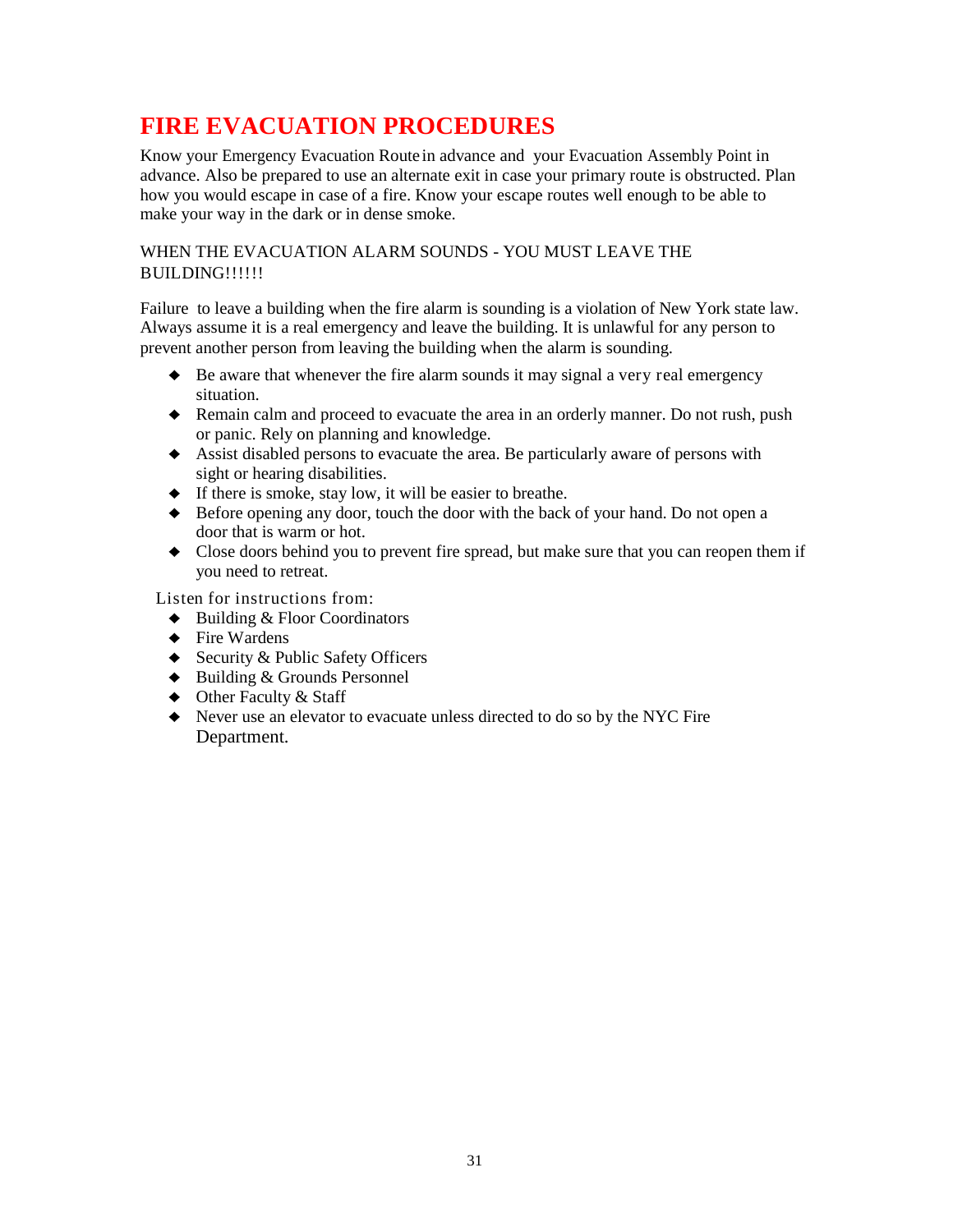# **EVACUATING DISABLED PERSONS**

Techniques for evacuating disabled persons vary with the nature of the disability. If a person with a disability cannot evacuate, they should be moved to a designated enclosed fire stairwell that is a good distance away from the hazard.

Designated disabled emergency evacuation areas have been established and are clearly marked "Disabled Staging Area" in the following locations.

A-Core Building:

- Lower Level LB Corridor Inside Stair #4 and LF Corridor Inside Stair #7
- $\bullet$  1<sup>st</sup> Floor 1D Corridor in Front of Cafeteria (Handicap Ramp Situated at Liberty Ave entrance/exit on  $1<sup>st</sup>$  floor)
- $2<sup>nd</sup> Floor 2D Corridor in Stairwell #2$
- $\bullet$  3<sup>rd</sup> Floor 3D Corridor Next to Stair #2, 3F Corridor Next to Stair #3 & Inside of Library Next to Stair #9
- $\bullet$  4<sup>th</sup> Floor 4F Corridor Next to Stair #3 and 4M Corridor Next to Stair #8

Classroom Building:

Stairway adjacent to the elevator.

Science Building:

- Stairway adjacent to the elevator.
- Lower Level Exit to Evans Road

HPE Building:

• Lower Level Exit to South Field

Public Safety maintains class schedules and office locations of all disabled students who may require assistance when evacuating. Public Safety Officers will check these locations along with the "Disabled Staging Area" during evacuations.

Always ask a disabled person how you can help before giving emergency evacuation assistance. Ask how they can best be assisted or moved, and if there are any special considerations or items that need to come with them.

- ♦ For persons with mobility impairments, it may be necessary to help clear the exit route of debris, if possible.
- $\blacklozenge$  For persons with a visual disability, give verbal instructions while assisting in an evacuation. Do not grasp a visually impaired person's arm. Ask if he or she would like to hold your arm as you exit, especially in crowds or debris covered areas.
- $\blacklozenge$  For persons with auditory disabilities, get the attention of the person by touch or eye contact. Gestures and pointing are helpful, but be prepared to write a brief statement if that person does not seem to understand.
- ♦ Do not use elevators unless authorized by FDNY personnel.
- ♦ Do not attempt <sup>a</sup> rescue evacuation unless you had rescue training or the person is in immediate danger and cannot wait for professional assistance.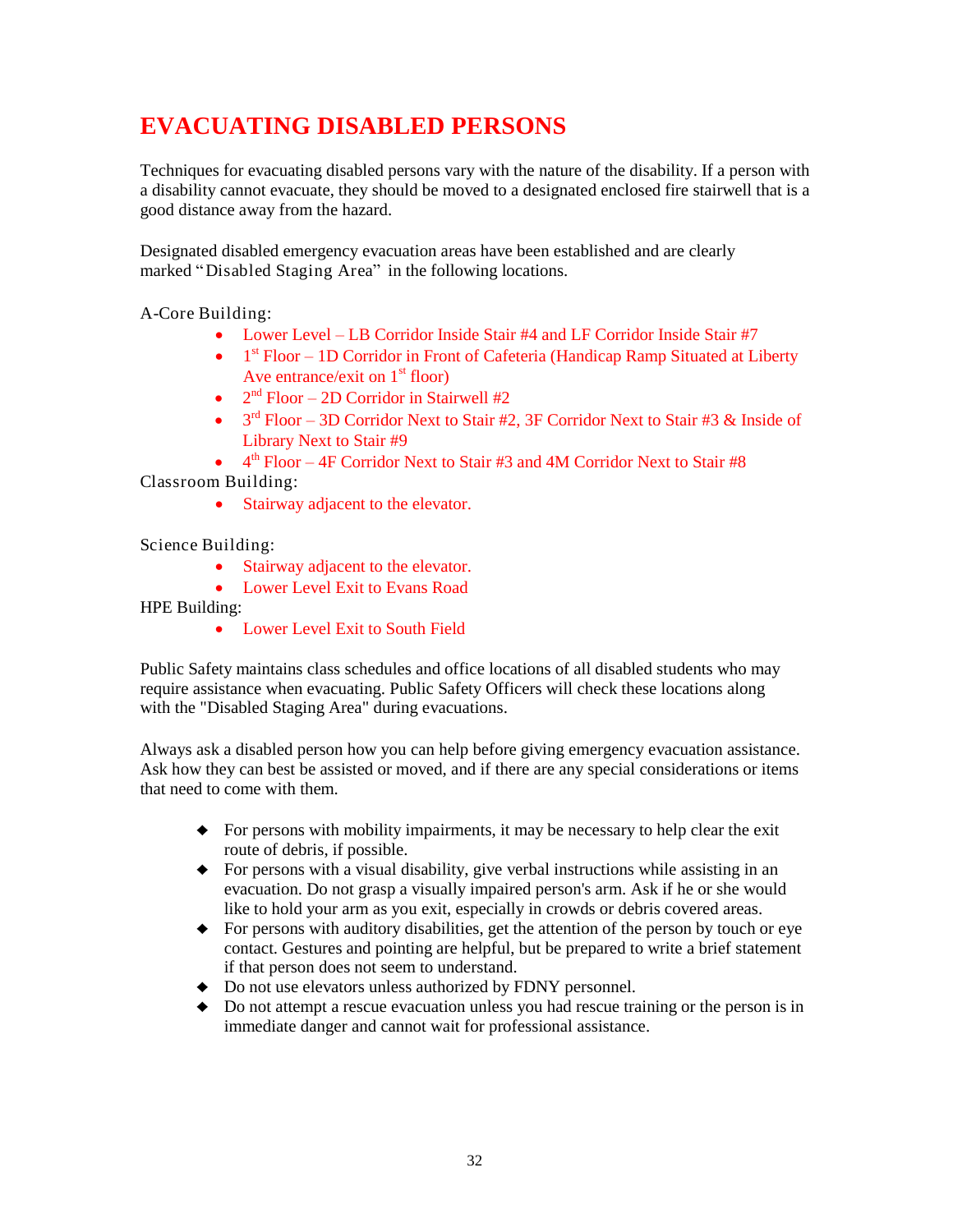#### **EVACUATION OF MOBILITY-IMPAIRED PEOPLE**

- Evacuate mobility-impaired people if possible
- Do not use elevators, unless authorized to do so by police or fire personnel
- Check on people with special needs during an evacuation. A `buddy system' whereby mobility-impaired people arrange for co-workers or neighbors to alert and assist them in an emergency, if required, is a good method.
- Attempt a rescue evacuation only if you have had rescue training or the person is in immediate danger and cannot wait for professional assistance
- Always ask a mobility-impaired person how you can help before attempting any rescue technique or giving assistance. Ask how he or she can best be assisted or moved and whether there are any special considerations or items that need to come with the person.

#### **Blindness or Visual Impairment**

- Give verbal instructions to advise about the safest route
- Do not grasp a visually impaired person's arm. Ask if he or she would like to hold onto your arm as you exit, especially if there is debris or a crowd.

#### **Deafness or Hearing Loss**

- Get attention of the person by touch or eye contact. Clearly state the problem. Gestures and pointing are helpful, but be prepared to write a brief statement if the person does not seem to understand.
- Offer visual instructions to advise about the safest route

#### **Mobility Impairment**

It may be necessary to help clear the exit route of debris, if possible, so that the person with a disability can move to a safer area

If a person with mobility impairment cannot exit, they should move to a safer area, such as an enclosed stairwell or an office with a shut door that is a good distance from the hazard. Notify police or fire personnel immediately about any people remaining in the building and their locations.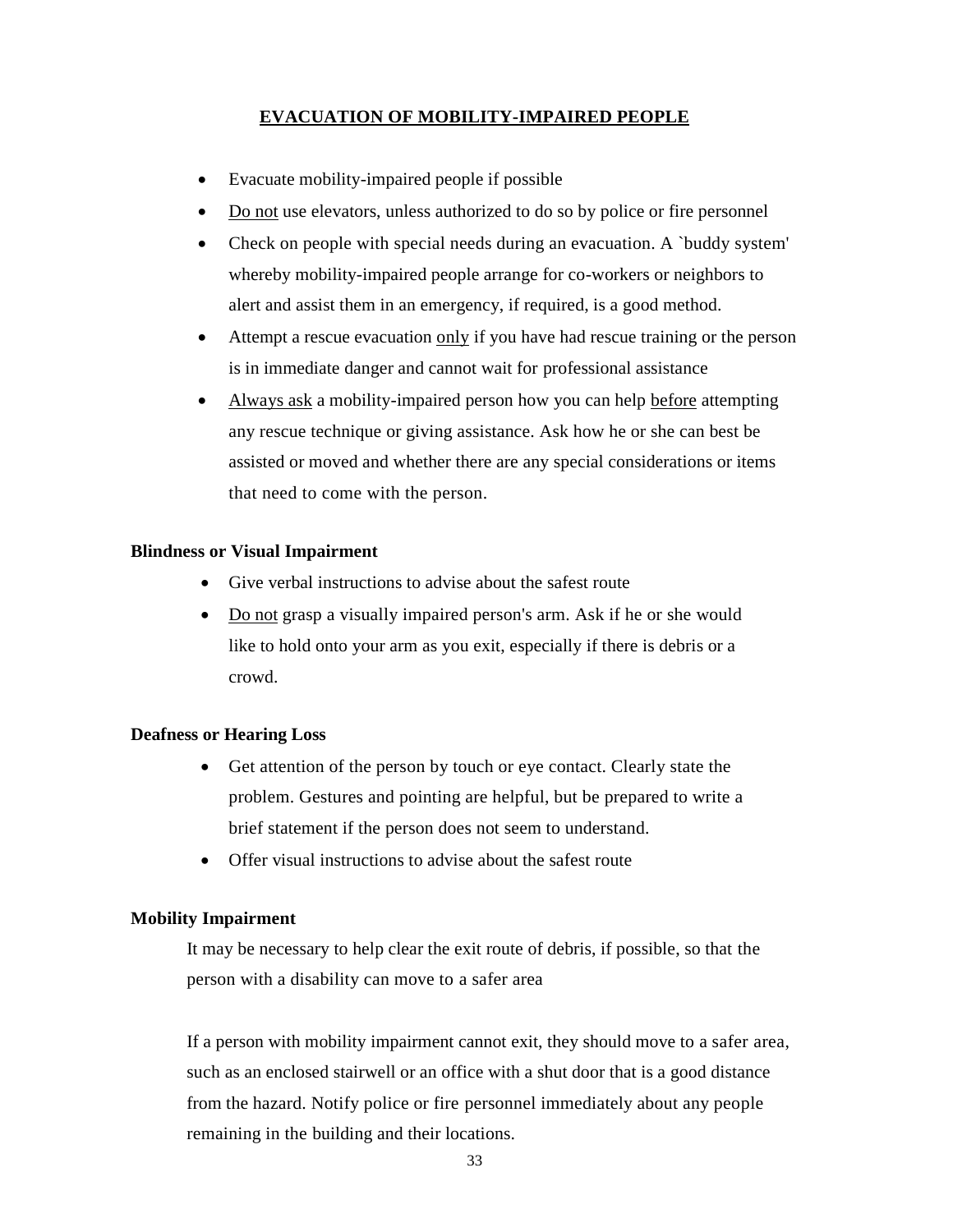# **EVACUATION ROUTES**

The following is a listing of York College buildings and proposed EMERGENCY EVACUATION ROUTES from various locations in each building. Once you have evacuated you should proceed away from the building and towards your designated Evacuation Assembly Point in order to provide easy access to the Fire Department and to other emergency personnel.

### **ACADEMIC CORE BUILDING**

*Evacuation Assembly Points – Gymnasium, Performing Arts Center & Classroom Bldg. Plaza*

Exits from the Academic Core Building are at the main entrance facing Guy R. Brewer Blvd., at the Liberty Ave. entrance on the south side of the building, at the

160<sup>th</sup> Street entrance on the west side of the building and through exit doors leading to the Shipping and Receiving (Loading Dock) area on the north side of the building.

## **SCIENCE BUILDING**

*Evacuation Assembly Points – Gymnasium and Academic Core 160 Street Plaza*

Exit from the Science Building is on the  $159<sup>th</sup>$  street side of the building adjacent to rooms #105 and the main entrance. There is also one exit on the west side of the Science Building adjacent to lecture hall #131.

## **CLASSROOM BUILDING**

*Evacuation Assembly Points – Gymnasium and Academic Core 160 Street Plaza*

Exits from the Classroom Building are at the main entrance on  $159^{\text{th}}$  /160<sup>th</sup> streets and at the south end of the building towards Liberty Blvd.

### **THEATER/AUDITORIUM BUILDING**

*Evacuation Assembly Points – Academic Core Plaza and Gymnasium* 

Exits from the Theater & Auditorium Building are at the main entrance on Guy R. Brewer Blvd., the north side of the building between the lower mezzanine and the upper mezzanine, the north side of the main lobby and the east side of the building at the rear of the building.

### **HEALTH/PHYSICAL ED. BUILDING**

*Evacuation Assembly Points – Academic Core Guy Brewer Plaza and Performing Arts Center*

Exits from the Health & Physical Education Building are at the main entrance on Liberty Ave. at the north side of the building, exit doors from the gym on the south side of the building, exit door adjacent to room #206 on the north side of the building and the northeast door of the gym.

### **FAMILY AND CHILDCARE CENTER**

*Evacuation Assembly Points – 159 Street Trestle and Academic Core 160 Street Plaza*

Exits are located at the main entrances on 160 street and on the north, south and west sections of the building.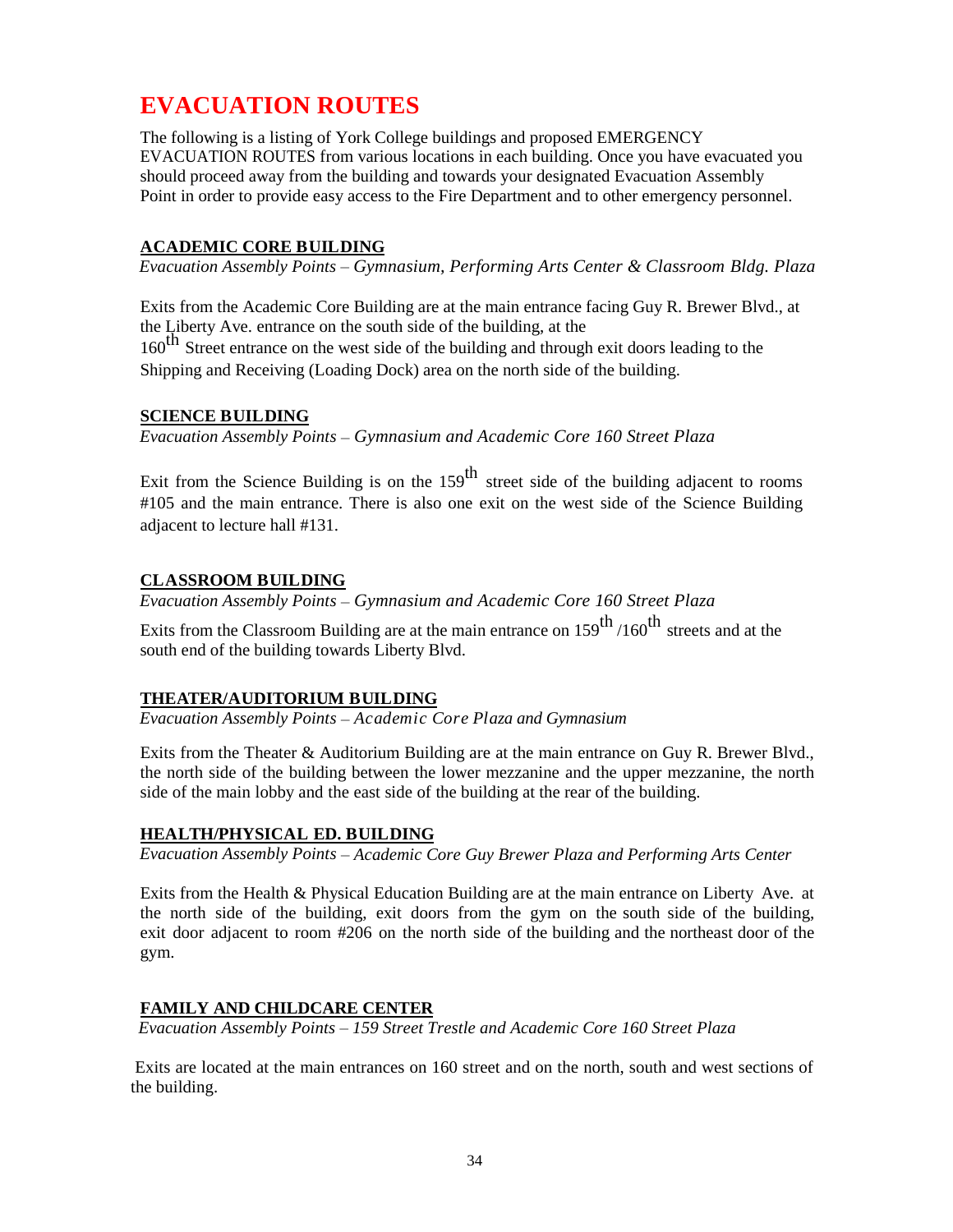# **FIRE**

### **IF YOU DISCOVER A FIRE**

Pull the nearest fire alarm box on the floor; call 911 and Public Safety at x2222 be prepared to give the following information:

Specific conditions (smoke, fire, etc.)

Specific location (floor, room)

Your name and location

- ♦ Notify those in the immediate area of the danger.
- ♦ Assist in removing any disabled person from the immediate area.
- ♦ Follow the directions of Building & Floor Coordinators, Fire Wardens, Public Safety Officers and Building & Grounds personnel.

### **IF YOU HEAR THE FIRE ALARM**

- ♦ Be aware that whenever the fire alarm sounds it may signal a very real emergency situation.
- ♦ Remain calm and proceed to evacuate the area in an orderly manner. Do not rush, push or panic. Rely on planning and knowledge.
- ♦ Assist disabled persons to evacuate the area. Be particularly aware of persons with sight or hearing disabilities.
- ♦ Do not go back to retrieve belongings.
- ♦ If there is smoke, stay low; it will be easier to breathe.
- ♦ Use the stairways indicated by emergency personnel. NEVER USE AN ELEVATOR TO EVACUATE UNLESS DIRECTED TO DO SO BY THE FIRE DEPARTMENT.
- $\blacklozenge$  Before opening any door, touch the door with the back of your hand. Do not open a door that is warm or hot.
- ♦ Close doors behind you to prevent fire spread, but make sure that you can reopen them if you need to retreat.
- ♦ If trapped in <sup>a</sup> building with operable windows, open windows at the top to let heat and smoke out, open at the bottom to breathe.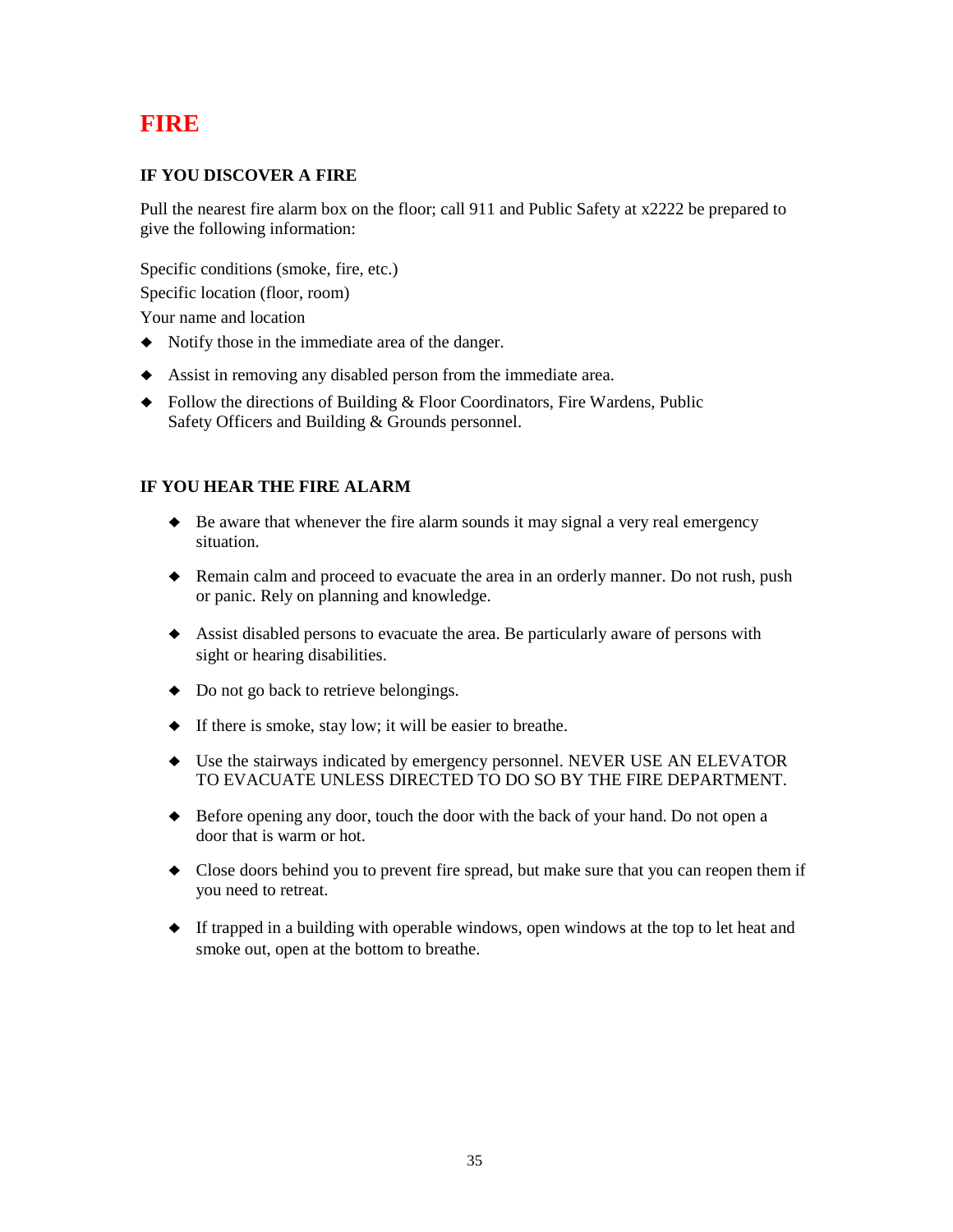#### **LISTEN FOR INSTRUCTIONS FROM:**

- ♦ Building & Floor Coordinators
- ◆ Fire Wardens
- ◆ Security & Public Safety Officers
- ♦ Building & Grounds Personnel
- ◆ Other Faculty & Staff

#### **USING A FIRE EXTINGUISHER**

Fire extinguishers are located on every floor inside each fire stair. They should be used to extinguish small fires only. Insure that you have a clear escape route before using an extinguisher. An easy way to remember how to use a fire extinguisher is to remember the acronym PASS, which stands for Pull, Aim, Squeeze and Sweep.

- ♦ PULL the pin. This will allow you to discharge the extinguisher.
- ♦ AIM at the base of the fire. If you aim at the flames, the extinguishing agent will fly right through. You want to hit the fuel.
- ♦ SQUEEZE the top handle lever. This depresses a button that releases the pressurized extinguishing agent.
- ♦ SWEEP from side to side until the fire is completely out. Start using the extinguisher from a safe distance away, and then move forward. Once the fire is out, keep an eye on the area in case it re-ignites.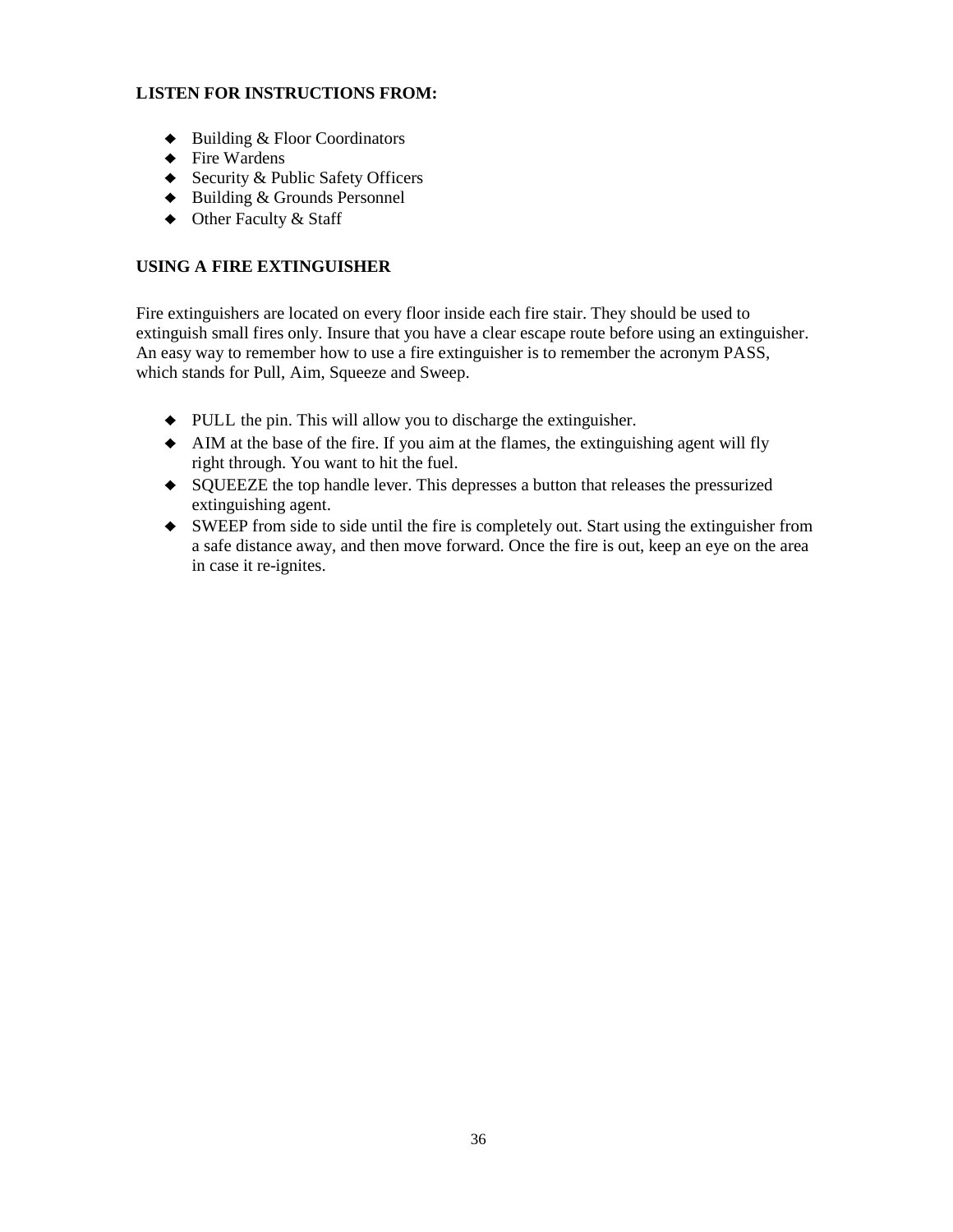## **EMERGENCY PROCEDURES (BUILDING SPECIFIC)**

### **Building Alarms**

Complete this section to indicate all of the alarms that occupants should be able to identify. There may be several alarms in or near your building, such as elevator alarms, evacuation alarms, bio-safety hood and fume hood alarms or underground storage tank alarms. If these or any other alarms are in your building, this section should describe the different sounds, the significance of each alarm and the appropriate occupant response to each alarm.

This building has the following alarm sounds:

- The evacuation alarm is a fire alarm horn strobe system.
- When you hear the evacuation alarm, leave the building. Follow evacuation procedures - see section below.
- The elevator alarm is a bell system and is not as loud.
- When you hear the elevator alarm, call the Office of Public Safety at 718-262- 2222 or use the emergency telephone located inside each elevator.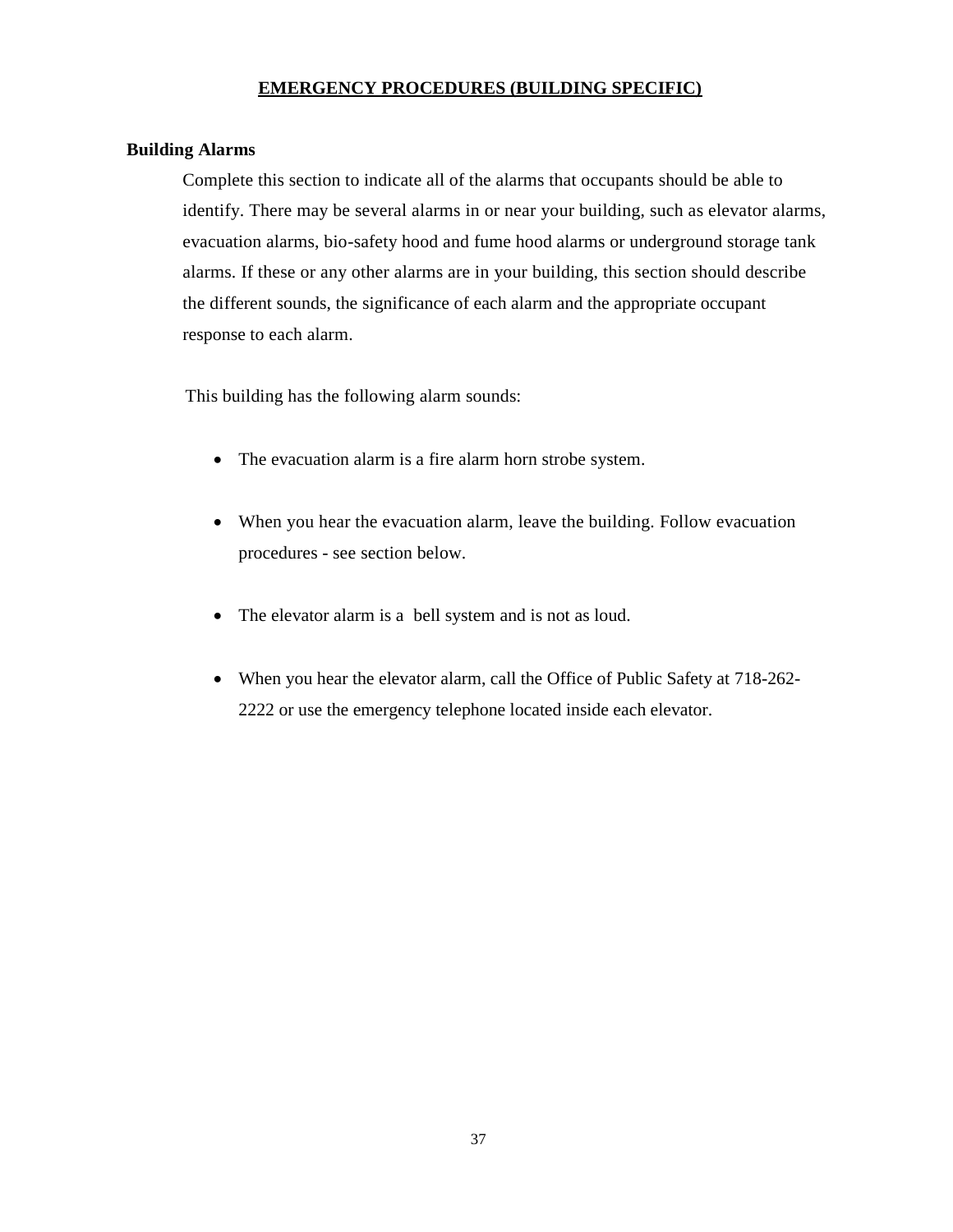# **EVACUATION PROCEDURES**

(Pursuant to NYC Admin Code 27-4267 and FDNY Regulations) Building occupants are required by law to evacuate the building when the fire alarm sounds.

Evacuation directions, fire alarm locations and escape routes are required to be posted throughout the building at the base of stairways, elevator landings and inside public doors. Also listed should be the specific location(s) of the building's designated evacuation meeting points.

Buildings designated with Class E occupancy code must have a fire safety plan on file with the FDNY. A complete copy of that plan should be inserted into this section of the Building Emergency Procedures Manual. Additional information concerning Class E building fire code requirements can be found at the end of this section.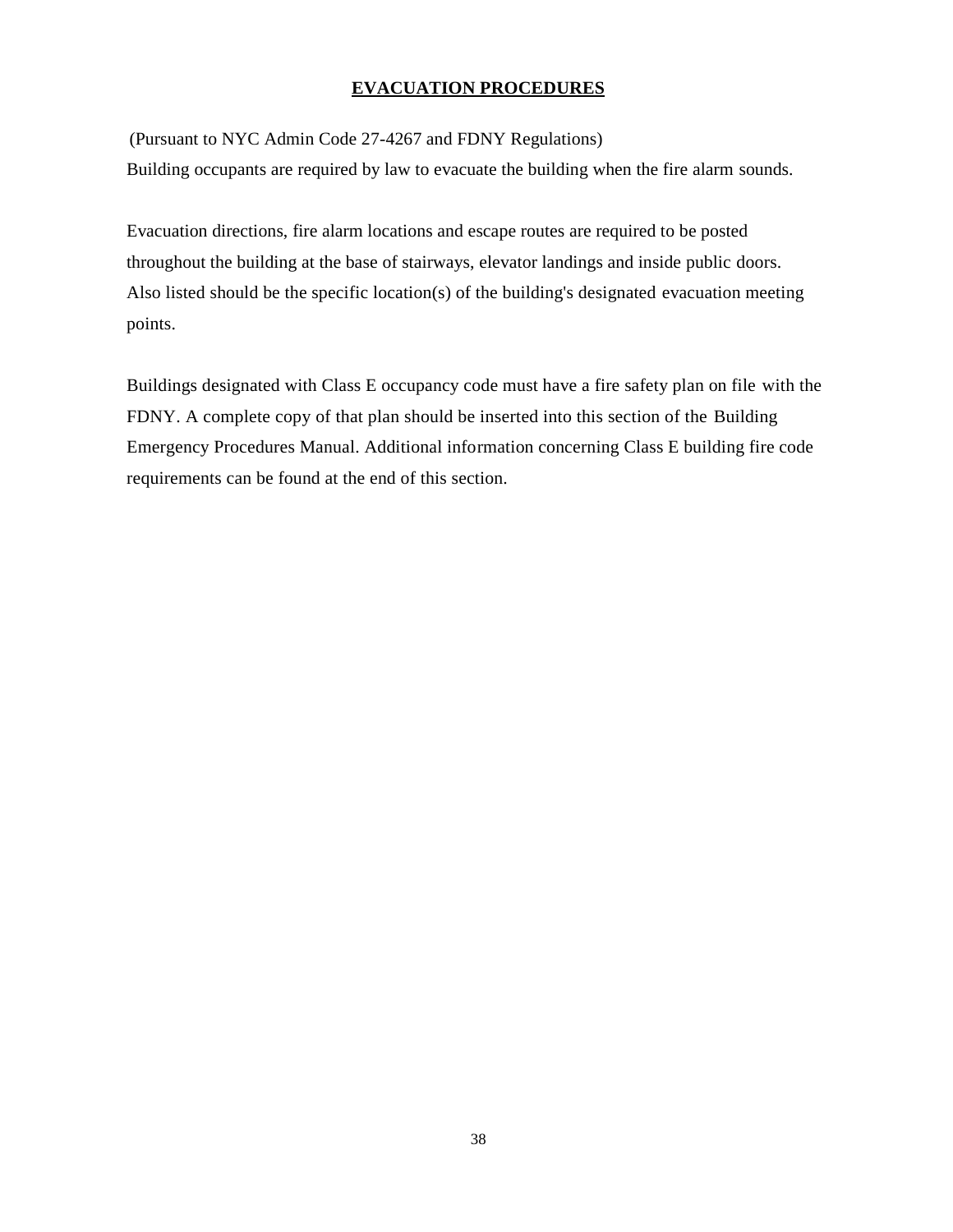## **NEW YORK CITY FIRE CODE CLASS E BUILDING REFERENCE**

This information is provided as a reference guide concerning fire code terms relating to buildings with Class E occupancy code ratings. Any questions concerning New York City Fire Code and its application should be directed to the New York City Fire Department or the appropriate campus authority.

#### FIRE SAFETY PLAN

A description of the fire drill and evacuation procedures for a structure which is required to be submitted to the fire department in accordance with the requirements of Section 274267 of the administrative code and the regulations of the fire commissioner.

#### SECTION 27-4267 FIRE SAFETY IN OFFICE BUILDINGS

The owner or other person having charge of a building classified in Section 27-253 of the code as occupancy group E, occupied or arranged to be occupied for an occupant load of more that one hundred persons above or below the street level or more than a total of five hundred persons in the entire building and any existing office building with an occupant load as hereinabove provided, shall comply with the following:

#### SECTION 27-4267 (a) Fire Safety Plan

SECTION 27-4267 (a) (1)

A fire safety plan for fire drill and evacuation procedures in accordance with the requirements of the commissioner shall be submitted to the fire department and the approval of the commissioner shall be obtained. The applicable parts of the fire safety plan shall be distributed to the tenants of the building and to the building service employees. The tenants shall distribute to their employees applicable parts of the fire safety plan. All occupants of the building shall participate and cooperate in carrying out the provisions of the dire safety plan. Where the owner of the building is an occupant, he or she shall comply with those provisions of this section applicable to tenants.

SECTION 27-4267 (a) (2)

Fire safety director, deputy fire safety director, and building evacuation supervisor:

#### SECTION 27-4267 (a) (2) (a)

One employee shall be designated as fire safety director and one or more employees as deputy fire safety director. Such employees shall each have a certificate of fitness, in accordance with the requirements of the commissioner, qualifying him or her to conduct fire drills, evacuations and related activities such as organizing, training and supervising a fire brigade, and designating and training fire wardens and deputy fire wardens. In the absence of a fire director, when a fire safety director is required to be on duty in the building, such deputy fire safety director shall act as fire safety director.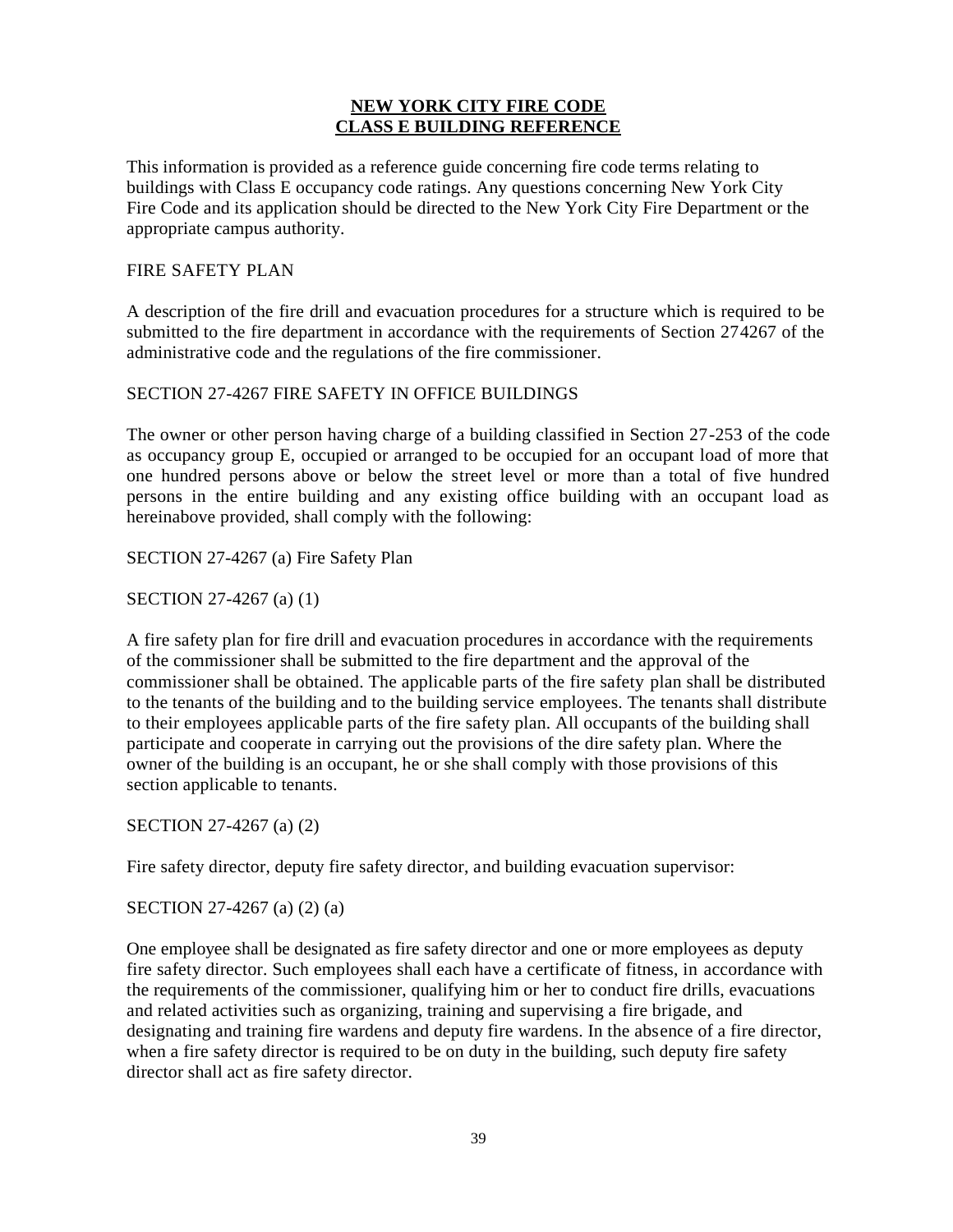#### SECTION 27-4267 (a) (2) (b)

During normal working or business hours, when the building is occupied by more than one hundred persons above or below the street level or more than a total of five hundred persons in the entire building, there shall be at least one person on duty in the building as fire safety director with the required certificate of fitness. During fire emergencies, the primary responsibility of the fire safety director shall be the supervision and manning of a fire command station and the direction and execution of the evacuation as provided in the fire safety plan. Such activities shall be subject to fire department control.

#### SECTION 27-4267 (a) (2) (c)

At all other times when there are occupants in the building, and there is no fire safety director on duty in the building, there shall be at least one employee on duty in the building designated as building evacuation supervisor. Such employee shall be capable of directing the evacuation of the occupants as provided for in the fire safety plan. During fire emergencies, the primary responsibility of the building evacuation supervisor shall be the manning of a fire command station and the direction and execution of the evacuation as provided in the fire safety plan. His or her training and related activities shall be under the direction of the fire safety director in accordance with the requirements of the commissioner

SECTION 27-4267 (a) (3)

A fire brigade consisting of qualified building service employees shall be selected, organized, trained and supervised by the fire safety director.

and the fire safety plan. Such activities shall be subject to fire department control.

#### SECTION 27-4267 (a) (4)

Fire drills shall be conducted in accordance with the fire safety plan at least once every three months for new buildings during the first two years after the issuance of the certificate of occupancy. For other buildings, fire drills shall be conducted at least once every six months. The occupants of the building, other than building service employees, shall not be required to leave the floor or use the exits during the drill. A written record of such drills shall be kept on the premises for a three-year period and shall be readily available for inspection by the fire department.

#### SECTION 27-4267 (a) (5)

In buildings where compliance would cause practical difficulty or undue hardship, the commissioner may waive or modify the requirements of this subdivision and accept alternatives fulfilling the intent of these requirements consistent with public safety.

#### SECTION 27-4267 (a) (6)

The tenant or tenants of each floor shall, upon request of the owner or person in charge of the building, make responsible and dependable employees available for designation and training by the fire safety director as fire wardens and deputy fire wardens. Designated fire wardens and deputy fire wardens shall carry out their responsibilities as contained in the fire safety plan.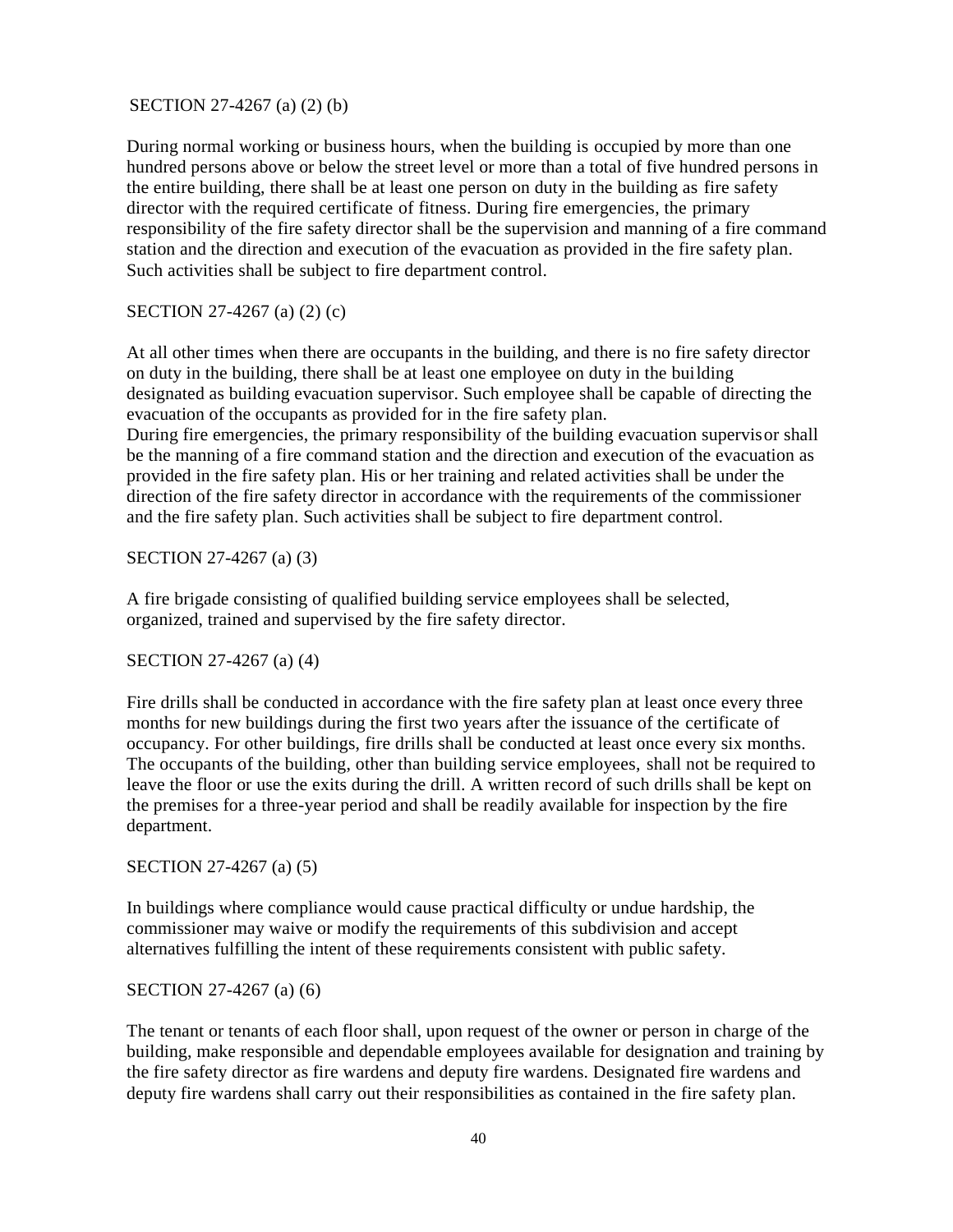#### SECTION 27-4267 (b)

Signs at elevator landings. A sign shall be posted and maintained in a conspicuous place on every floor at the elevator landing, as provided in article nine <27-390> of subchapter six of chapter one of this title of the code, indicating that in case of fire, occupants shall use the stairs unless otherwise instructed. The sign shall contain a diagram showing the location of the stairs, except that such diagram may be omitted provided that signs containing such diagram are posted in conspicuous places on the respective floor.

#### SECTION 27-4267 (c)

Floor numbering signs. A sign shall be posted and maintained within each stair enclosure on every floor indicating the number of the floor, as provided in article nine <27-390> of subchapter six of chapter one of this title of the code.

#### SECTION 27-4267 (d)

Stair and elevator identification signs. Each stair and each bank of elevators shall be identified by an alphabetic letter. A sign indicating the letter of identification shall be posted and maintained at each elevator landing and on the side of the stair door from which egress is to be made, as provided in article nine <27-390> if subchapter six of chapter one of this title of the code.

SECTION 27-4267 (e) Stair re-entry signs. A sign shall be posted and maintained on each floor within each stair and on the occupancy side of each stair door, where applicable, indicating whether re-entry is provided into the building and the floor where such re-entry is provided, in accordance with article nine <27-390> of subchapter six of chapter one of this title of the code.

## SECTION 1116-01 (i) FIRE SAFETY DIRECTOR CERTIFICATE OF FITNESS

## SECTION 1116-01 (i) (1)

Responsibilities. Conduct fire evacuation drills, evacuations and related duties such as organizing, training and supervising a fire brigade; supervise and man a fire command station for implementation and direction of evacuation procedures in building under his control in accordance with the provisions of Fire Department rules and the Fire Safety Plan; develop and implement a fire prevention and protection program to uncover and correct hazards relative to exits and maintenance thereof, fire extinguishing systems and appliances; fire doors in partitions, exit passageways and stairs; the posting of door, elevator and other informational signs; storage and use of combustible or flammable materials; train and be responsible for the activities of the Building Evacuation Supervisor.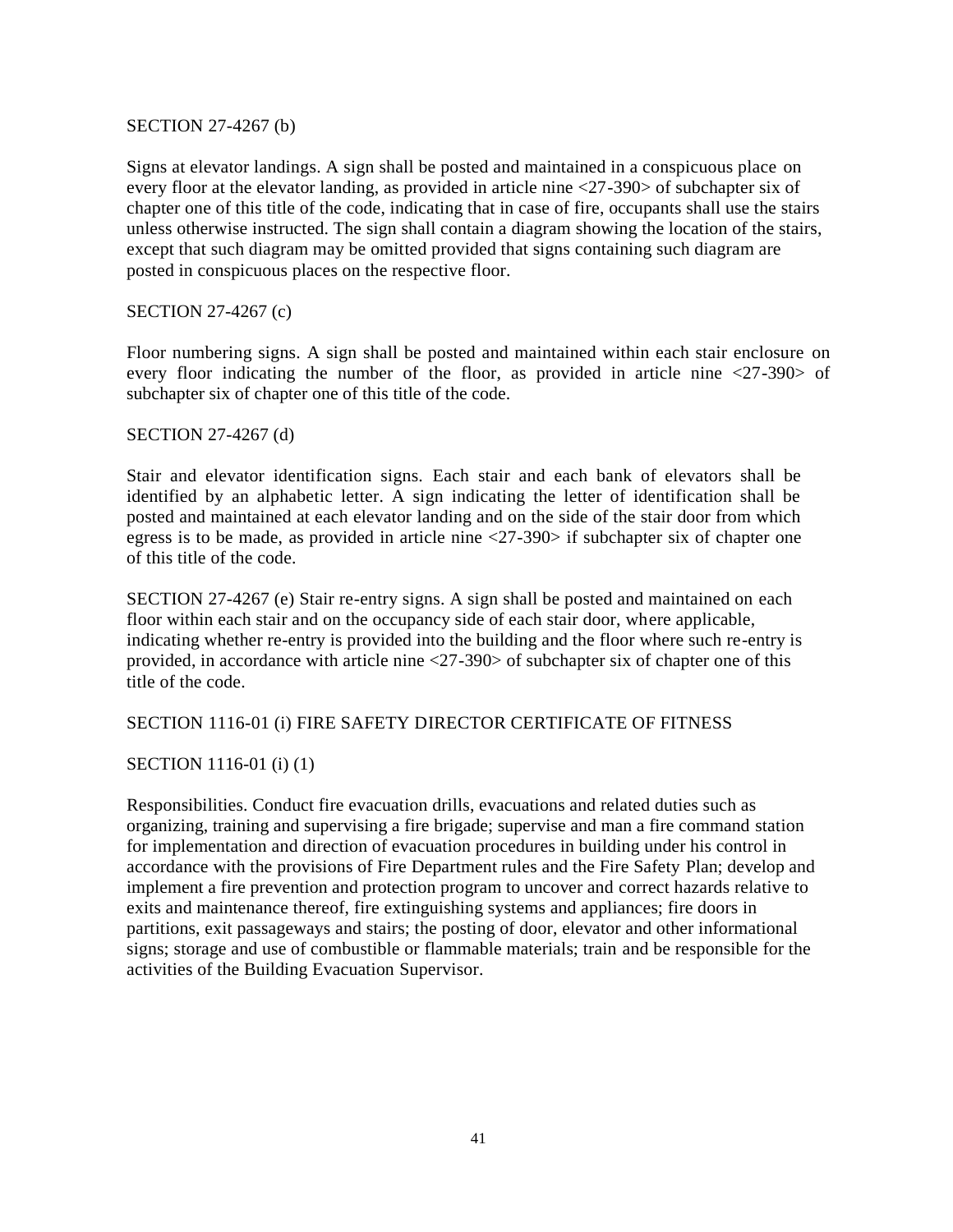SECTION 1116-01 (i) (2)

Qualifications

SECTION 1116-01 (i) (2) (i)

Possess at least five (5) years experience in fire protection and fire prevention activity or five (5) years experience in a responsible position pertaining to operation of building service equipment as defined in the Building Code or a satisfactory combination or equivalent.

SECTION 1116-01 (i) (2) (ii)

Shall satisfactorily complete a course for Fire Safety Director given by a school or other organization accredited by the Fire Department pursuant to Section 1119-05 and 1119-07 of the Rules of the Department. The Fire Department will issue a Certificate of Completion to the applicant after he has passed a written examination administered by the Fire Department. The applicant shall possess such Certificate of Completion when making an application for a Certificate of Fitness.

SECTION 1116-01 (i) (2) (iii)

Shall pass an examination by a person or body designated by the Fire Commissioner relative to the characteristics and occupancy of the building which is to be under the applicant's control and the duties connected with the service to be performed including, among others, the following:

SECTION 1116-01 (i) (2) (iii) (A)

Certificate of Occupancy provisions

SECTION 1116-01 (i) (2) (iii) (B)

Height, area, construction and occupancy

SECTION 1116-01 (i) (2) (iii) (C)

Number, type and location of exits

SECTION 1116-01 (i) (2) (iii) (D)

Number, type, and location of areas of refuge, if any

SECTION 1116-01 (i) (2) (iii) (E)

Number, type, location and operation of elevators and escalators

SECTION 1116-01 (i) (2) (iii) (F)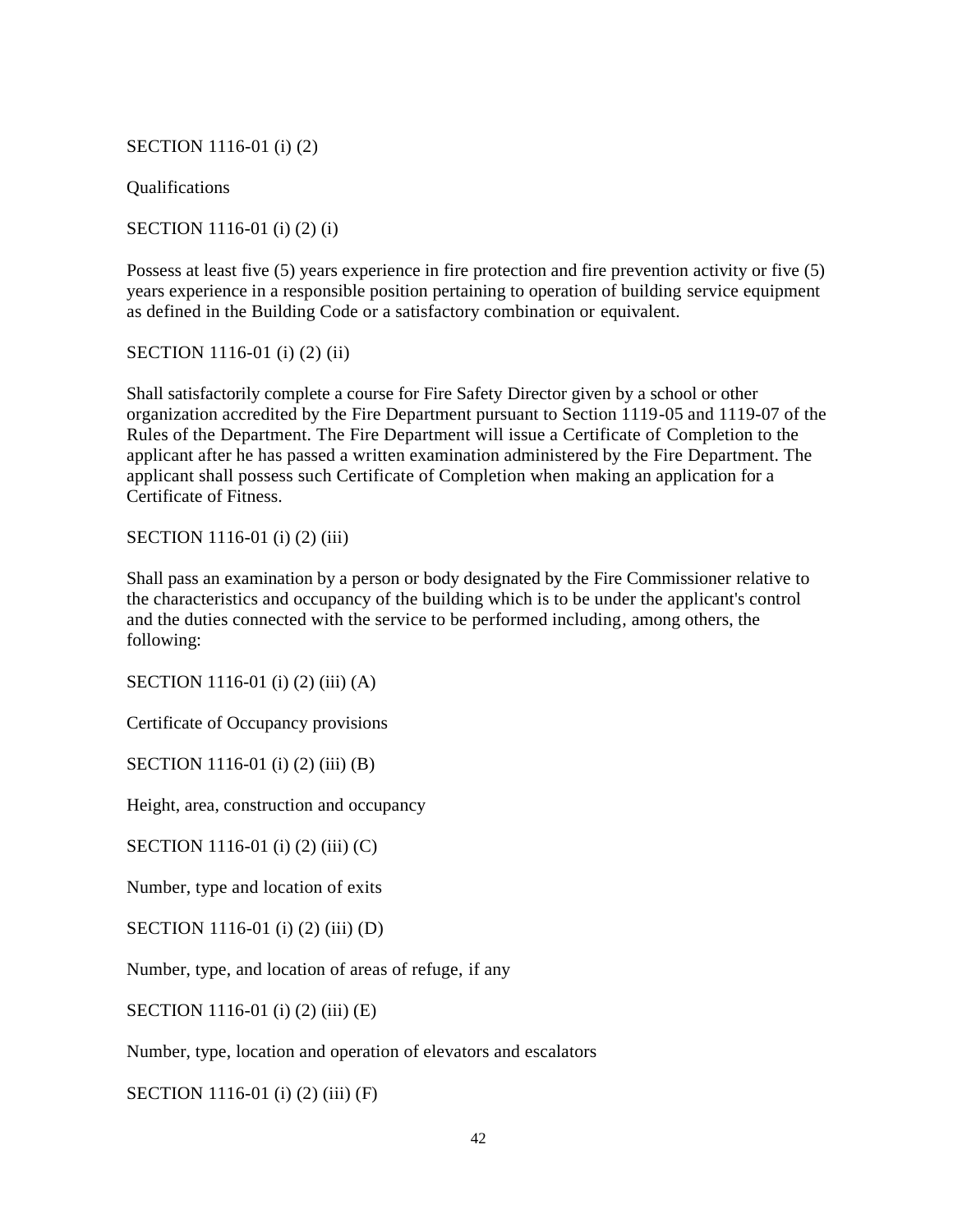Interior Fire Alarms, Special Alarms and/or Communication Systems

SECTION 1116-01 (i) (2) (iii) (G)

Standpipe system components and operation

SECTION 1116-01 (i) (2) (iii) (H)

Sprinkler system components and operation

SECTION 1116-01 (i) (2) (iii) (I)

Special Extinguishing system components and operation

SECTION 1116-01 (i) (2) (iii) (J)

Number of persons normally employed in building

SECTION 1116-01 (i) (2) (iii) (K)

Number of persons normally visiting the building

SECTION 1116-01 (i) (2) (iii) (L)

Plan for fire evacuation drills and evacuation

SECTION 1116-01 (i) (2) (iii) (M)

Table of organization for drill plan and for fire brigade

SECTION 1116-01 (i) (2) (iii) (N)

Operation of service equipment such as power, light, heat, cooling, ventilation, airconditioning, refuse disposal, fire-fighting, transportation, or similar facility

SECTION 1116-01 (i) (2) (iii) (O)

Alterations and repair operations and the protective and preventive measures necessary to safeguard such operations, with priority attention to torch operations and the introduction, storage and use of flammable commodities.

SECTION 1116-01 (i) (2) (iii) (P)

Special occupancies in the building and the proper protection and maintenance thereof

SECTION 1116-01 (i) (2) (iv)

Shall be physically able to perform required duties

SECTION 1116-01 (i) (2) (v)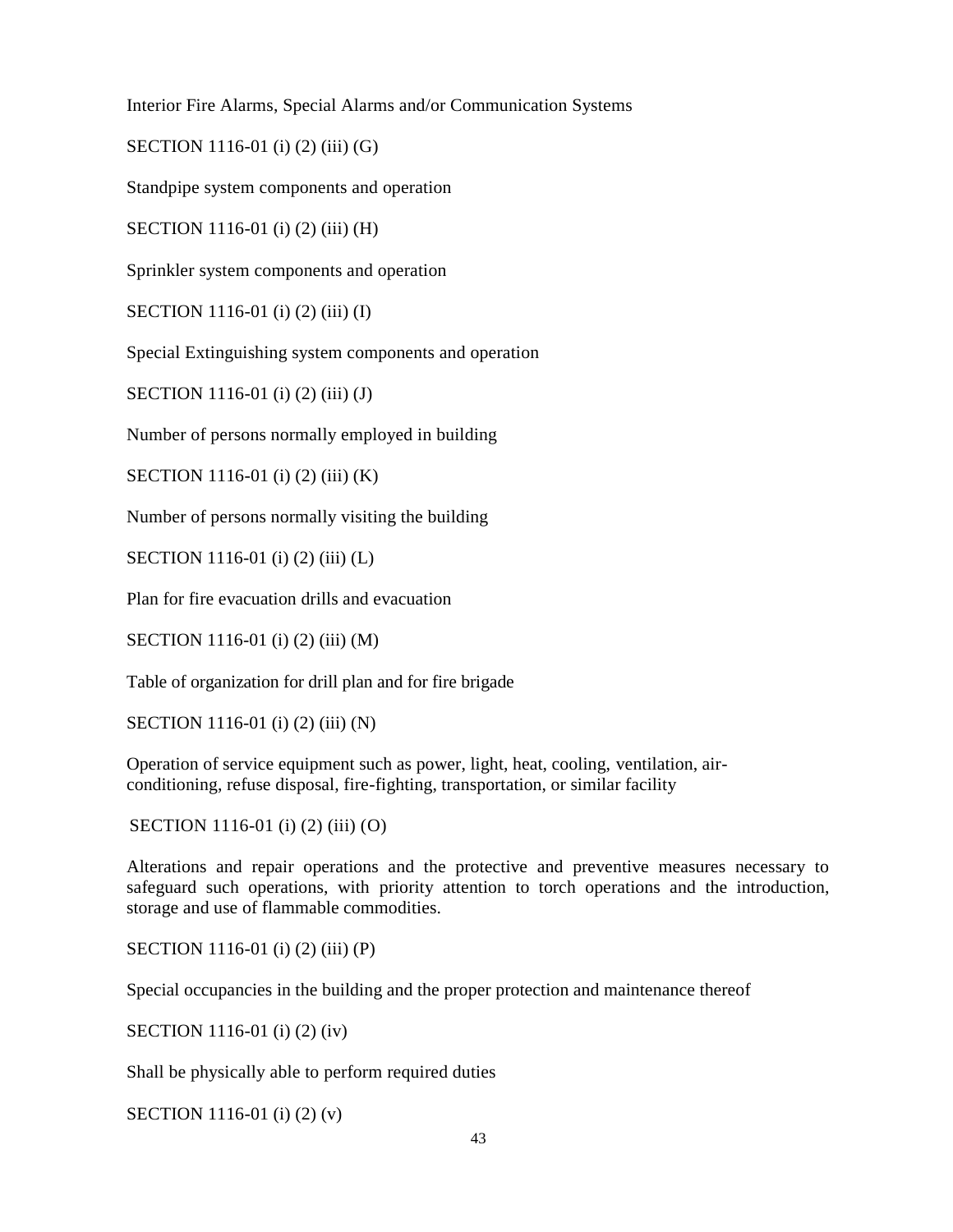In addition to the above, the requirements for a Certificate of Fitness, as contained in Section 27-4014 of the Fire Prevention (Administrative) Code, shall also be applicable, such as:

SECTION 1116-01 (i) (2) (v) (A) Be

at least eighteen years of age

SECTION 1116-01 (i) (2) (v) (B)

Have reasonable understanding of the English language and be able to answer satisfactorily such questions as may be asked of him upon his examination

SECTION 1116-01 (i) (2) (v) (C)

Produce such evidence of his character, habits and past employment as may be satisfactory to the commissioner

SECTION 1116-01 (i) (2) (v) (D)

An applicant for such certificate of fitness, who has failed to pass a satisfactory examination may renew his application after the expiration of three (3) months from the date of his last examination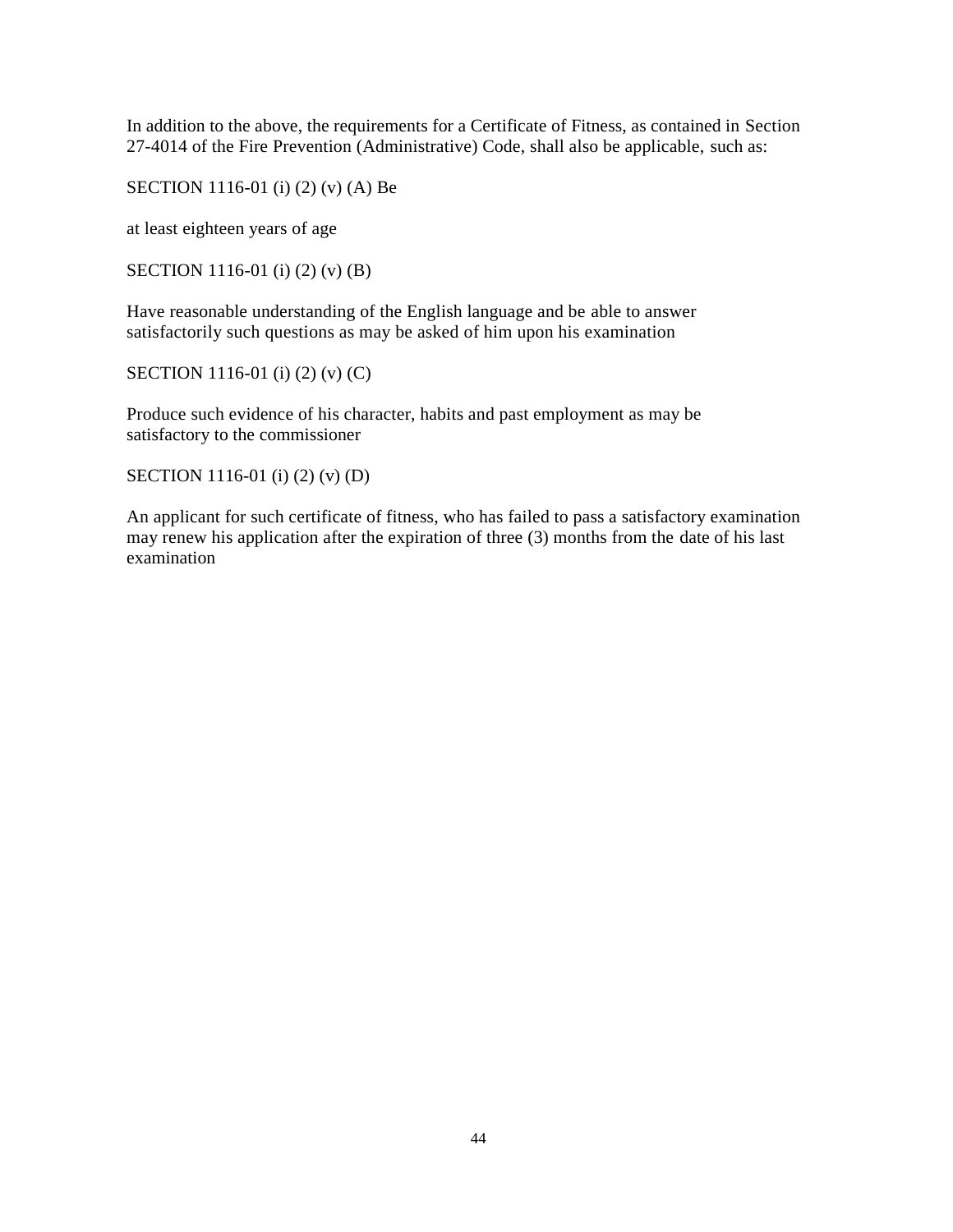## **EMERGENCY PROCEDURES (BUILDING GENERIC)**

#### EMERGENCY ASSISTANCE PROCEDURES

When dialing 718-262-2222 from a campus location to request emergency assistance, the caller will be connected to Public Safety Dispatch.

Call from a safe location and remember to:

- Stay calm
- Be prepared to answer the following questions:
- Where is the emergency located?
- What is the emergency (fire, hazardous materials, medical, etc.)?
- How did it happen?
- When did it happen?
- Who are you (your name)?
- Gather any other information that may be useful for the emergency responders (e.g. are there any injuries involved)
- Do not hang up until instructed to do so by the dispatcher

The caller does not need to know all the answers to these questions, but should quickly gather as much information as possible. The caller should be prepared to give a telephone number or safe location where the emergency responders can be met and wait for the responders at that safe location.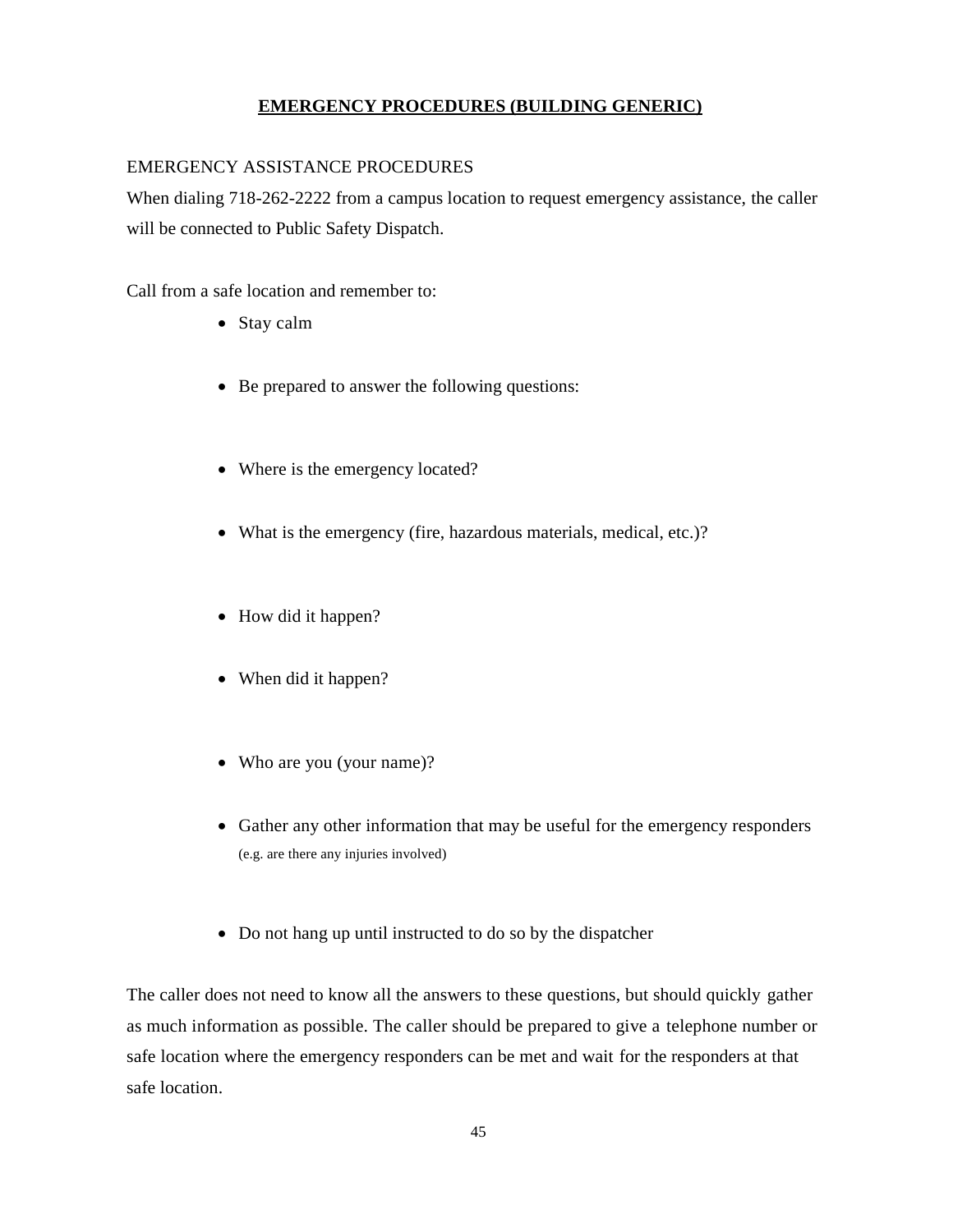## **GENERAL EVACUATION PROCEDURES**

When evacuating the building or work area:

- Stay calm
- **Do not** rush or panic
- Safely stop work
- Gather personal belongings if it is safe to do so. Reminder: take prescription medications, keys, purse, glasses, etc. if at all possible since it may be hours before occupants are allowed back in the building
- If safe, close the office door and window, but do not lock them
- Use the nearest safe stairs and proceed to the nearest exit **Do not** use the elevator
- Proceed to the designated evacuation meeting point
- Wait for instructions from emergency responders
- Do not re-enter the building or work area until instructed to do so by the emergency responders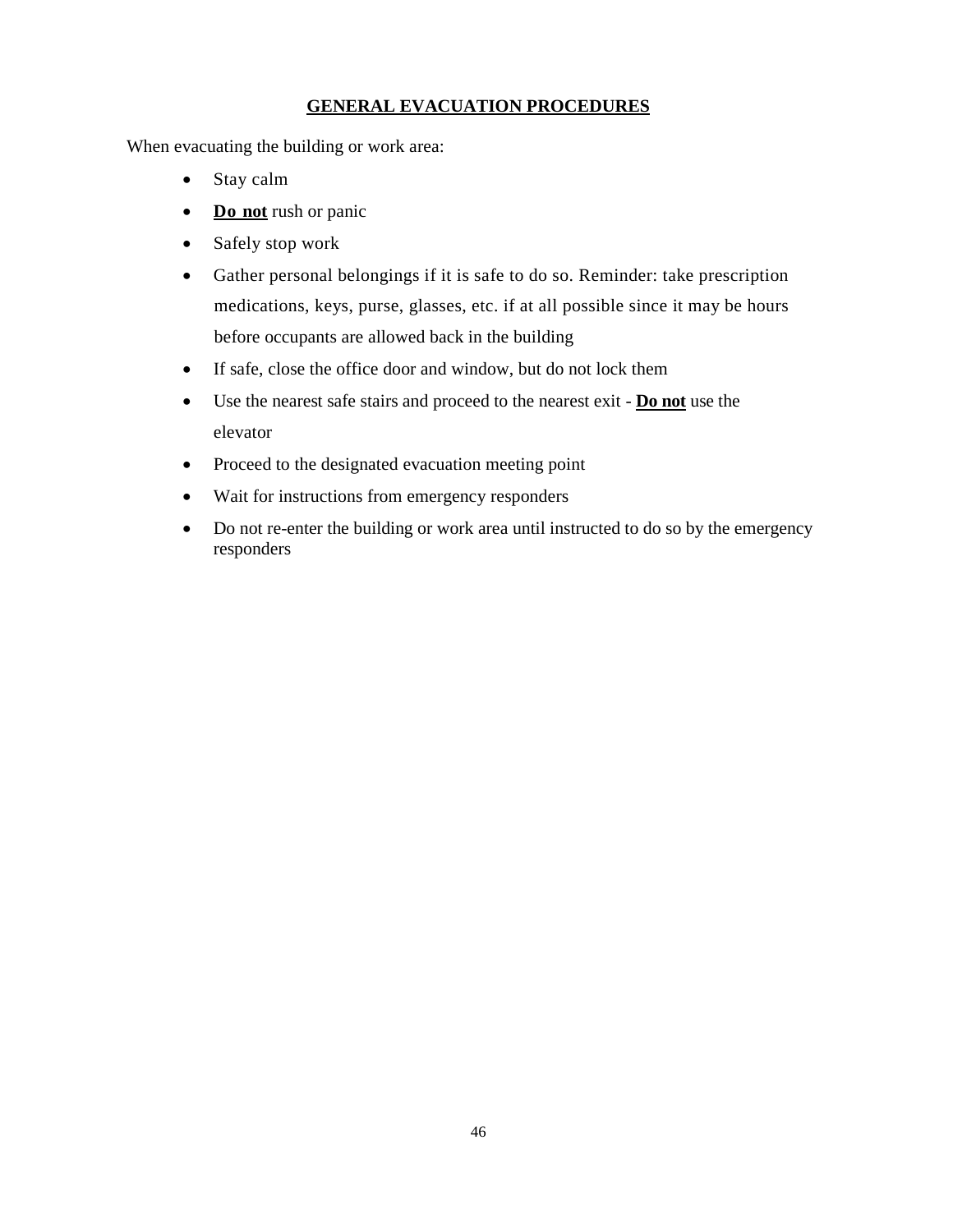## **FIRE PREVENTION PROCEDURES**

To prevent fire, this building maintains a good housekeeping policy. Occupants should always conform to the following guidelines:

- Store flammable and combustible materials in an approved manner
- Avoid accumulation of flammable and combustible materials in work area
- Never throw matches or cigarette butts into waste containers
- Never empty ashtrays into wastebaskets or trash chutes without being sure contents are extinguished
- Observe NO SMOKING signs wherever posted
- Periodically check for frayed or damaged electrical cords
- Never run electrical cords under carpets or chair pads
- Do not overload electric outlets
- Turn off or unplug appliances when they are not in use, especially coffee makers
- Do not let trash overflow in wastebaskets or collection areas
- Do not block corridors and stairwells
- Do not prop open stairwell, corridor or other fire doors. If these doors are propped open and there is a fire, smoke can easily spread throughout the building.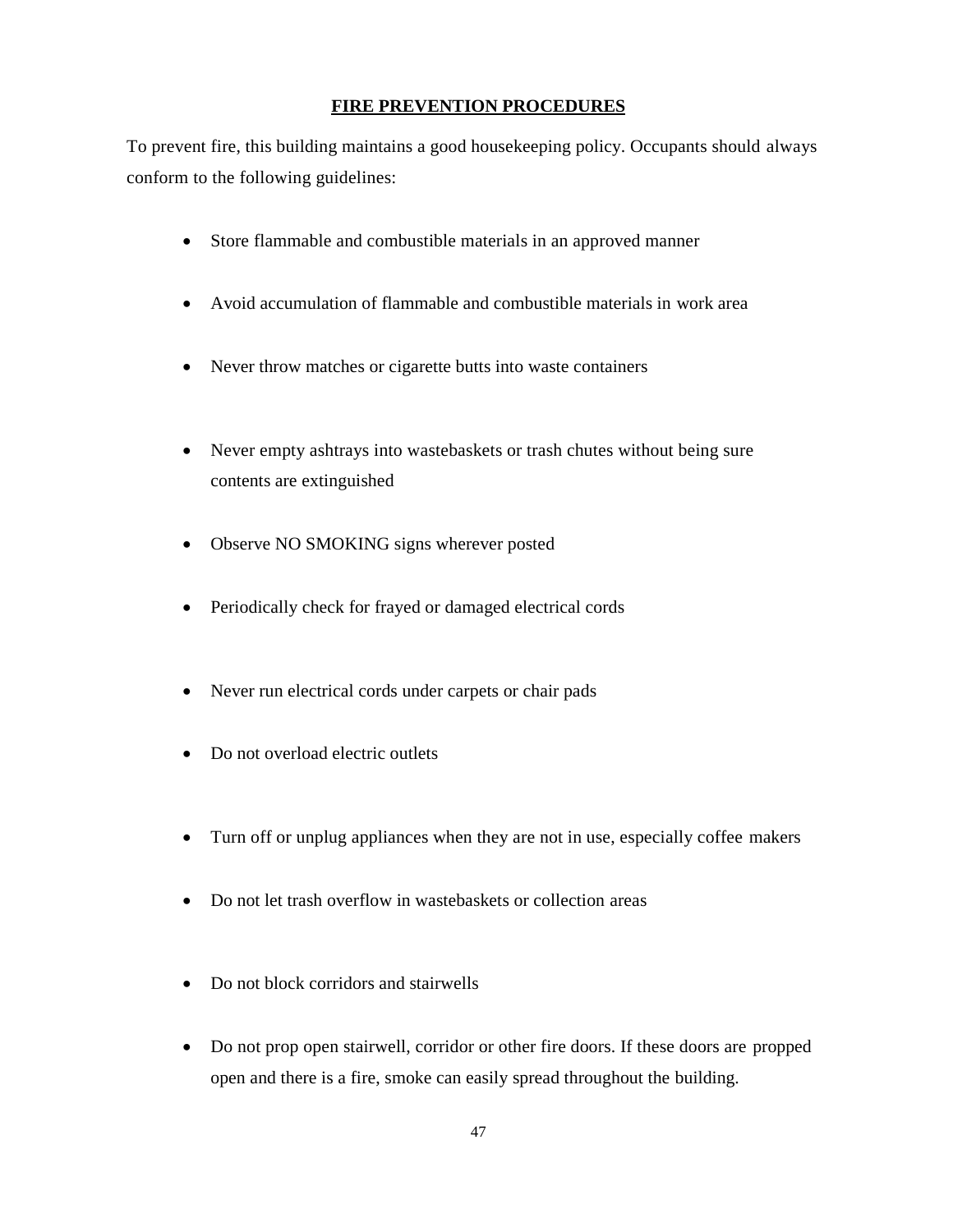- Never store anything in the stairwells. There should be nothing in the stairwells that can burn or that can restrict traffic flow. Remember, the stairwells are your means of exiting in an emergency.
- Check lighting in corridors, stairwells and exit signs. Report any malfunctioning lights.
- Store any permitted flammable liquids, oily rags or combustible materials in containers approved by the fire department
- When leaving an office, keep doors closed. In the event of a fire, closed doors will limit the spread of fire and smoke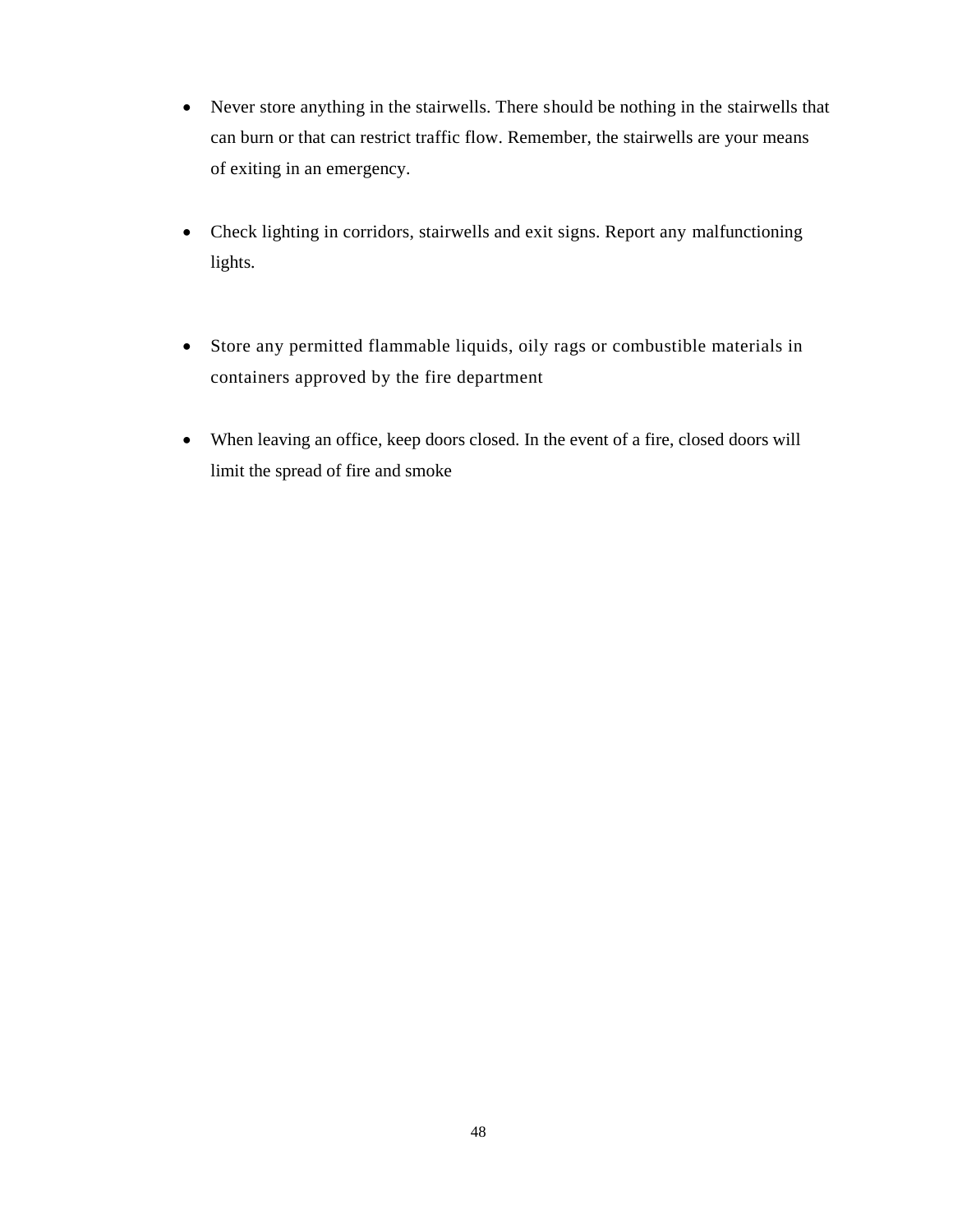## **FIRE PROCEDURES**

Building occupants **are required by law** to evacuate a building when the fire alarm sounds If there is a fire in the work area:

- Only persons properly trained should attempt to extinguish the fire.
- If no one is able to extinguish the fire, leave the area immediately and pull the fire alarm. From a safe location, call 911 and report the fire.
- Evacuate the building as soon as the alarm sounds and proceed to the designated evacuation meeting point.
- Upon exiting, warn others nearby.
- Move away from fire and smoke. Close doors and windows if time permits.
- Touch closed doors. Do not open them if they are hot.
- If doors are hot, if possible, place a wet cloth at the base to keep smoke from entering.
- Use stairs only. Do not use elevators.
- Move away from the building and report to the designated building meeting point.
- Do not re-enter the building or work area until instructed to do so by the emergency responders.
- Remember **R.A.C.E.**
	- **Rescue Evacuate the area**
	- **Alarm Sound the fire alarm**
	- Contain Contain the fire
	- **E**xtinguish Use a fire extinguisher on small fires
- When using a fire extinguisher, remember **P.A.S.S.**
	- **P** Pull the pin
	- **A** Aim at the base of the flame
	- **S** Squeeze the handle
	- **S** Sweep side to side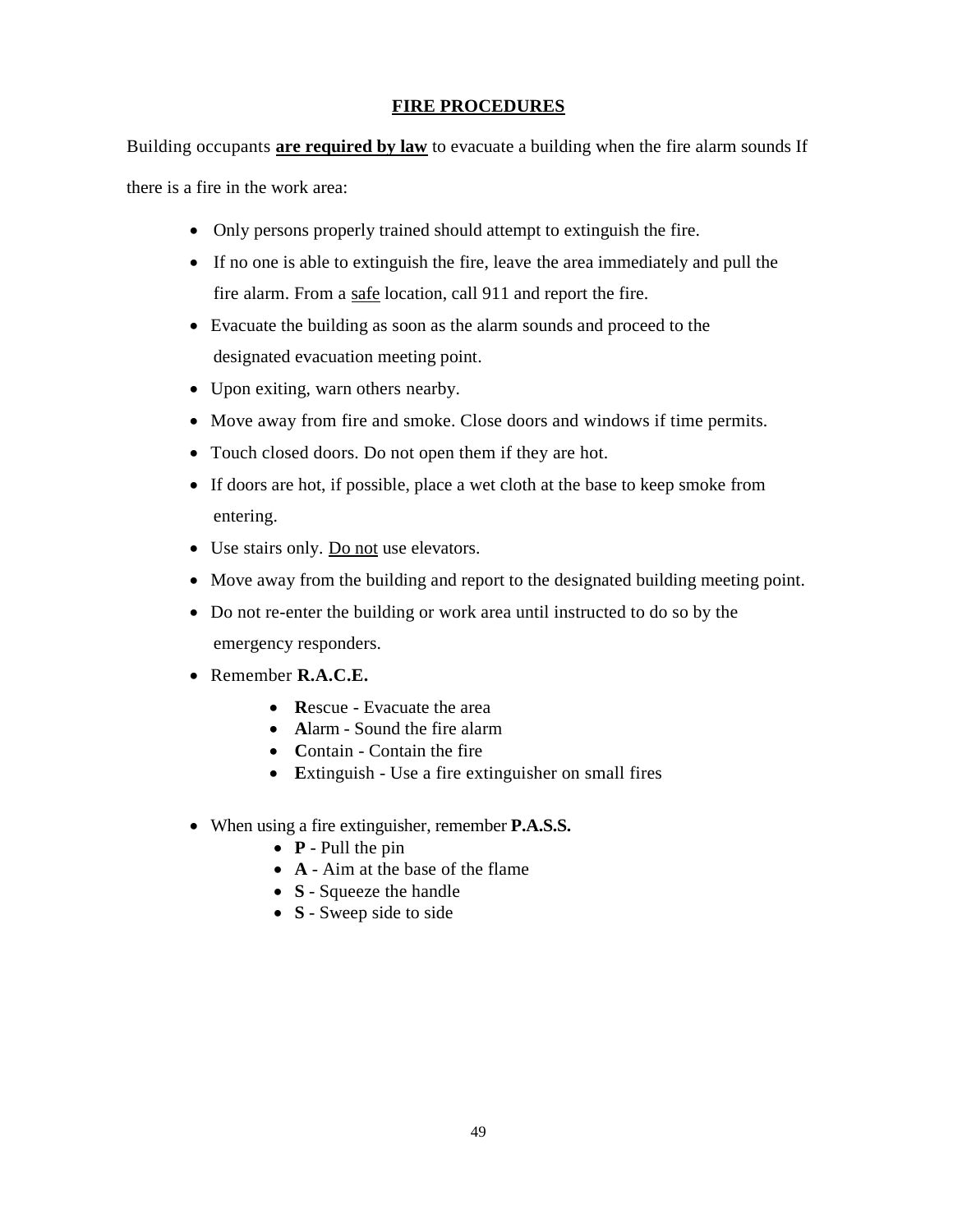## **EMERGENCY RESPONSE PLAN DEMONSTRATIONS**

# I. **INTRODUCTION**

This instruction provides guidelines to the members of The City University of New York Public Safety Service responding to spontaneous demonstrations occurring on or near a campus.

The role of the Public Safety Service during these events is to:

- Ensure the immediate safety of people and property within the affected area
- Gather information concerning the purpose of the demonstration and the identities of the leaders
- Relay the information to the appropriate college authorities in a timely manner
- If on campus, isolate and contain the demonstration pending the arrival of the appropriate college officials

# **II. PROCEDURES**

In an effort to accomplish the above objectives, College Public Safety Directors will ensure that local procedures and/or guidelines are clearly established or defined regarding the following:

- Enforcement of college policies regarding demonstrations on campus
- Chain of command in assuming responsibility for reacting to demonstrations on campus including establishing a chain-of-command during joint operations involving University-level administrators or public safety personnel, and/or outside agencies
- Defining emergencies and the specific circumstances under which requests for outside assistance are to be made (e.g. S.A.F.E. Team, NYPD, FDNY, EMS)
- Maintaining a liaison with local police and other outside agencies to plan and coordinate responses to emergencies on campus to include designating an off campus mobilization/marshaling site for the agencies to rendezvous
- Maintaining current mobilization alert roster of all public safety personnel
- Designating alternate reporting sites during the "TAKEOVER" of key buildings or locations on campus, to avoid or minimize disruption of college functions
- Establishing arrest/transporting procedures for people taken into custody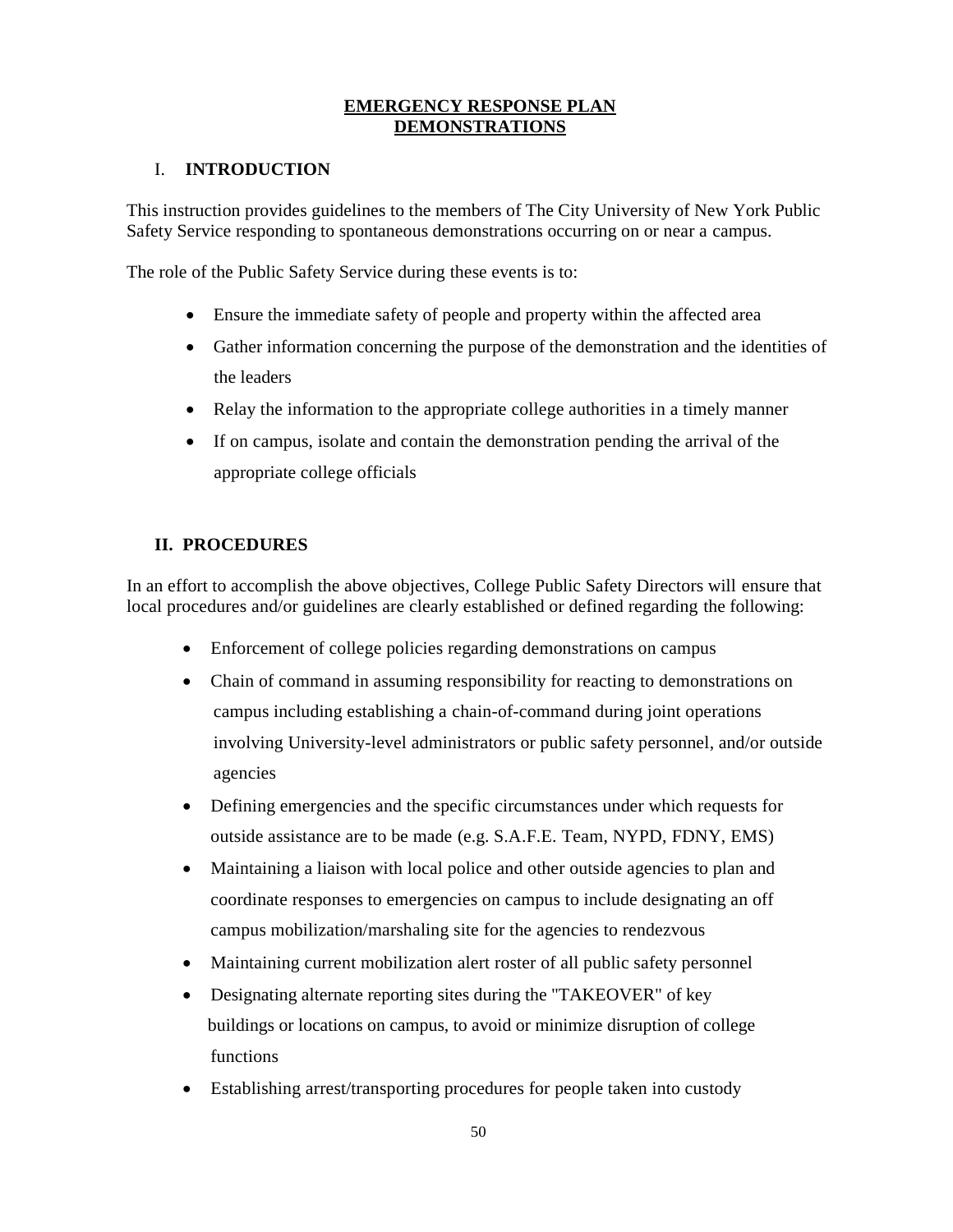Defining the duties and responsibilities of public safety personnel during demonstrations to include:

- First member of public safety on the scene
- Supervisor/Tour Commander duties
- Response and immediate assessment of situation
- Making all necessary assignments to safeguard people and property and maintaining control of key locations on campus (e.g. Public Safety Office, Administration Buildings)
- Making notifications as required by local public safety policies
- Establishing a temporary headquarters at the scene with essential equipment and supplies, if necessary
- Controlling crowds and vehicular and pedestrian traffic
- Maintaining communications with college officials and other responding agencies

The above guidelines are not intended to be construed as an all inclusive listing of factors that are to be considered when establishing local policies and procedures for responding to demonstrations on campus. These guidelines re to be used by the Directors of Public Safety as a basis for establishing an operations plan for demonstrations which conforms to the college rules and regulations that are presently in place at their respective campuses.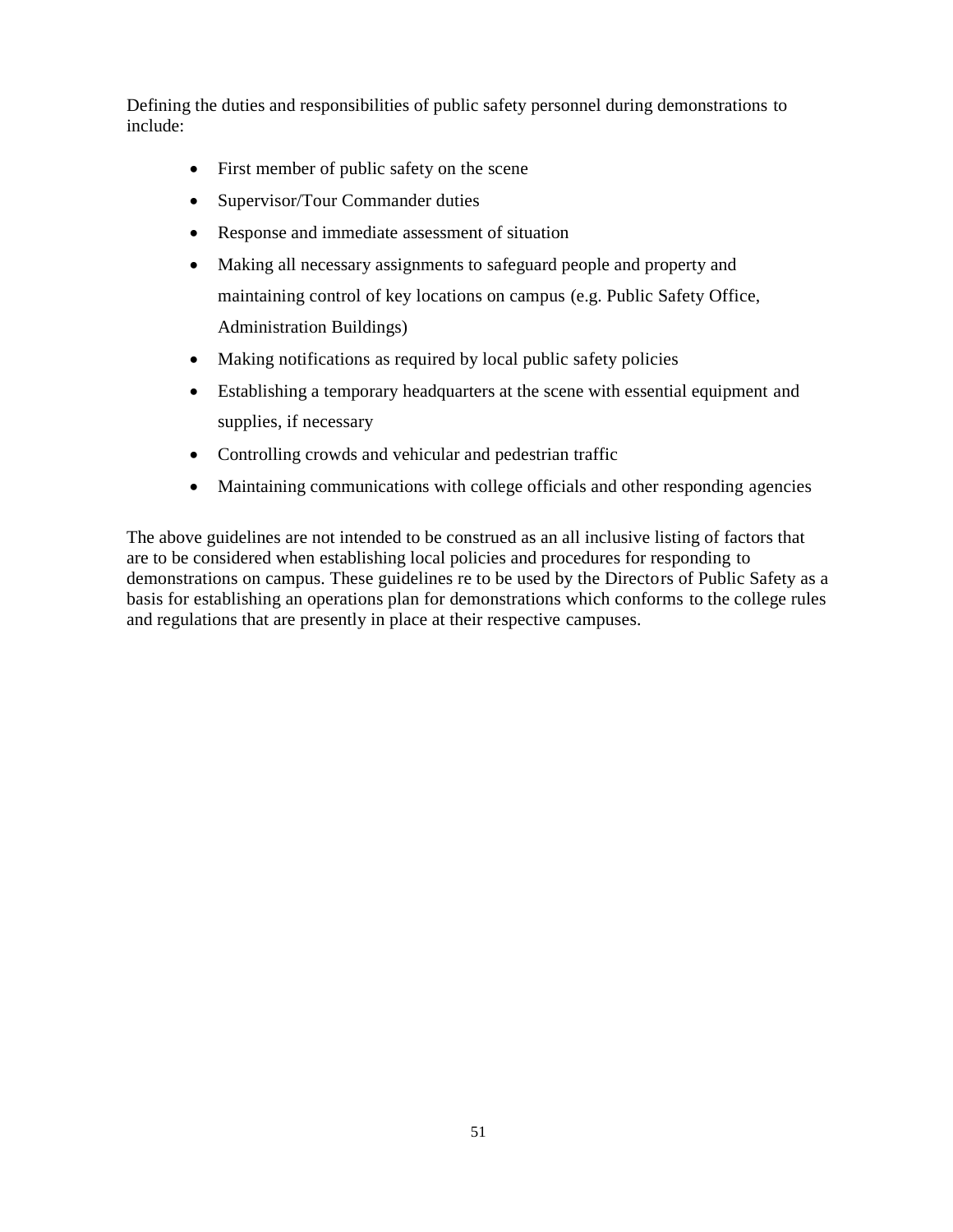### **EMERGENCY RESPONSE PLAN HOSTAGE SITUATIONS**

Date of Incident:\_\_\_\_\_\_\_\_\_\_\_\_\_\_\_\_\_\_\_\_\_\_\_\_\_\_ Today's Date: \_\_\_\_\_\_\_\_\_\_\_\_\_\_\_\_\_\_\_\_\_\_\_\_\_\_\_\_ Name: \_\_\_\_\_\_\_\_\_\_\_\_\_\_\_\_\_\_\_\_\_\_\_\_\_\_\_\_\_\_\_\_\_\_

 $\mathbf{\nabla}$  4:15 PM Check the box and fill in the time when the action has been completed.

# **Prevention**

□ \_\_\_\_\_\_\_\_\_1. All University personnel should be briefed on the emergency response plan to terrorism and hostage situations, including what to do if they are taken hostage.

## **Detection**

- $\Box$ \_\_\_\_\_\_\_\_\_\_\_\_1. Remain calm and do not panic.
- \_\_\_\_\_\_\_\_\_\_2. Attempt to complete the Threat/Hostage Report form.
- $\Box$  3. Notify the police immediately.

## **Assessment**

 \_\_\_\_\_\_\_\_\_\_1. The Office of Public Safety should evaluate the severity of the hostage situation

## **The Office of Public Safety should immediately notify the President or designee**

# **Immediate Action**

- $\Box$ \_\_\_\_\_\_\_\_\_1. Secure the affected area, evacuating all persons from the area and from the building, if necessary.
- $\Box$  2. Only permit the proper authorities to talk and negotiate with the hostage takers.

If *you* are the hostage:

- 1. Remain calm
- 2. Pay close attention to your captors and observe their behavior
- 3. Cooperate with all requests
- 4. Stay alert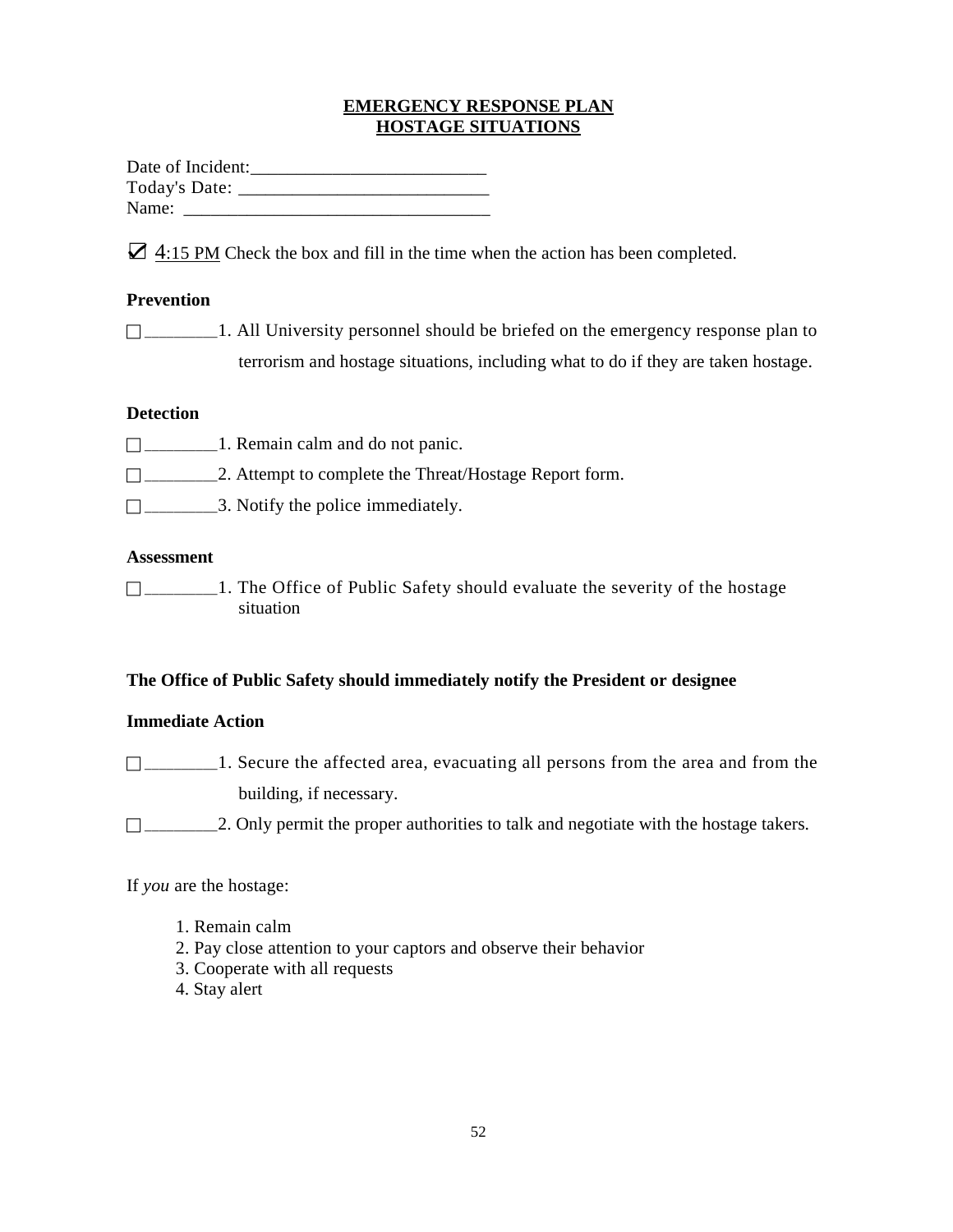# **Post-Incident Action**

- \_\_\_\_\_\_\_\_\_\_1. Establish post-trauma support for victims and other personnel.
- \_\_\_\_\_\_\_\_\_\_2. Keep detailed reports of all events regarding the incident.
- \_\_\_\_\_\_\_\_\_\_3. Evaluate:

What could have been done to better prepare for the incident? What was done?

What could have been done better during the incident?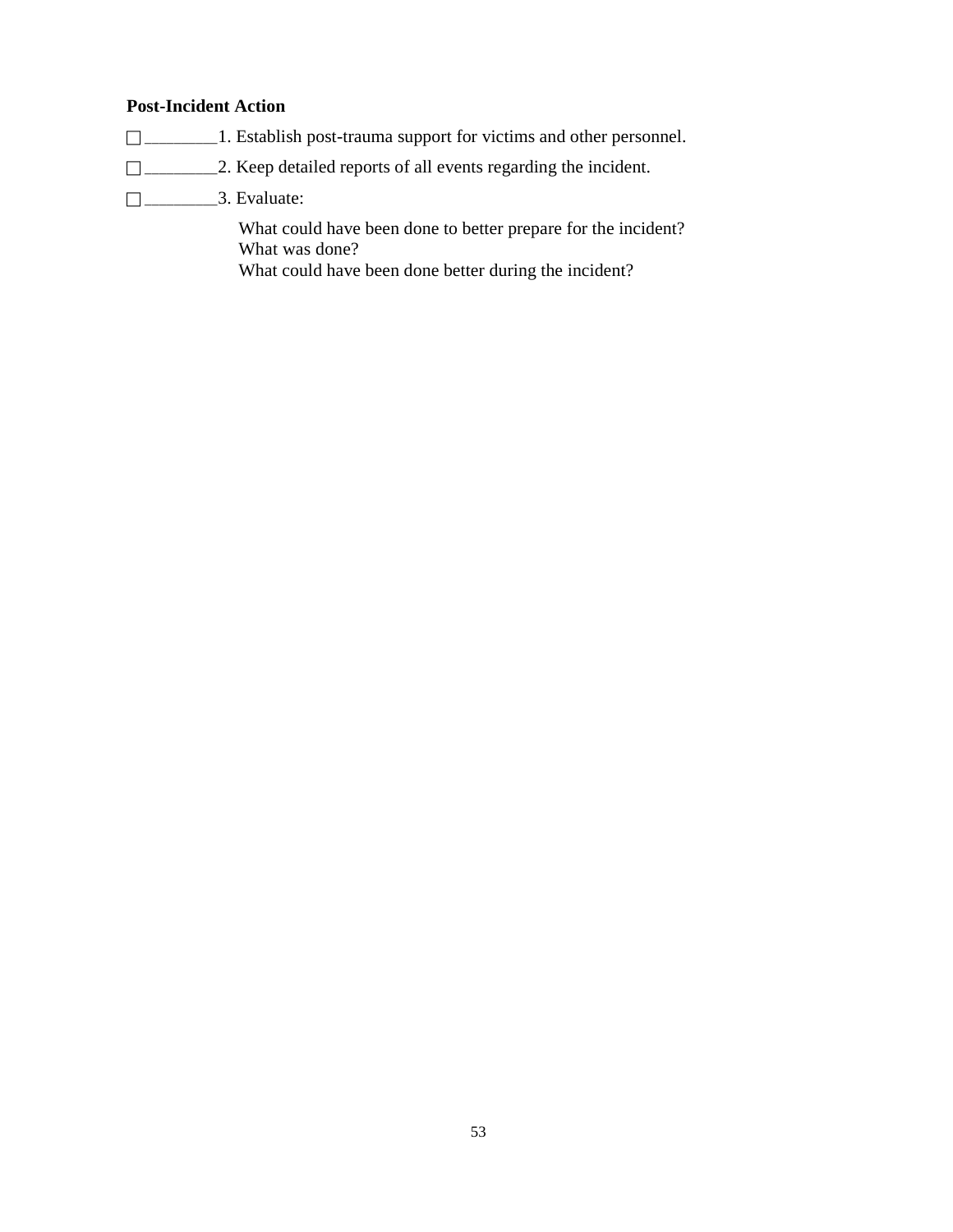### **EMERGENCY RESPONSE PLAN WORKPLACE VIOLENCE**

| Date of Incident: |  |
|-------------------|--|
| Today's Date:     |  |
| Name:             |  |

 $\mathbf{\nabla}$  4:15 PM Check the box and fill in the time when the action has been completed.

## **Prevention**

- $\Box$ \_\_\_\_\_\_\_\_\_\_\_1. Review, revise and update, as appropriate, the emergency plan to cover threats and potentially dangerous situations
- \_\_\_\_\_\_\_\_\_\_2. Instruct all Building Coordinators in the appropriate procedures for effectively dealing with threats and violent acts at their particular location
- \_\_\_\_\_\_\_\_\_\_3. Develop checklists of actions to be taken by Building Coordinators and Building Security personnel (where available) in the event of a threat or violent act at their locations
- $\Box$  4. Inform all building personnel of their responsibility to immediately report all threats and violent acts against other employees and property to the Building Coordinator, Building Security and/or Office of Public Safety
- $\Box$  \_\_\_\_\_\_\_\_\_\_5. Establish liaison with area law enforcement, fire support and emergency medical services agencies. Examine the capabilities and responsiveness of these agencies. Determine shortfalls and if any exist, arrange for an alternate or coordinated response.
- \_\_\_\_\_\_\_\_\_\_6. Conduct periodic tests of the above plans, policies and procedures.

#### **Assessment**

- \_\_\_\_\_\_\_\_\_\_1. Verify the incident and if substantiated, assess its seriousness
- □ \_\_\_\_\_\_\_\_\_\_\_\_\_2. Who was threatened and who was the threat-maker? Have there been any prior incidents of a similar nature involving the victim and/or the threat-maker?
- $\Box$  3. What was the threat, what precipitated the threat, under what circumstances was the threat made, what was the actual intent of the threat-maker and what was the environment in which the threat was made?
- $\Box$  4. At what time was the threat made and when was the threat to be carried out?
- \_\_\_\_\_\_\_\_\_\_5. How was the threat communicated and how was the threat to be carried out?
- $\Box$  6. Notify the local police and provide all the necessary information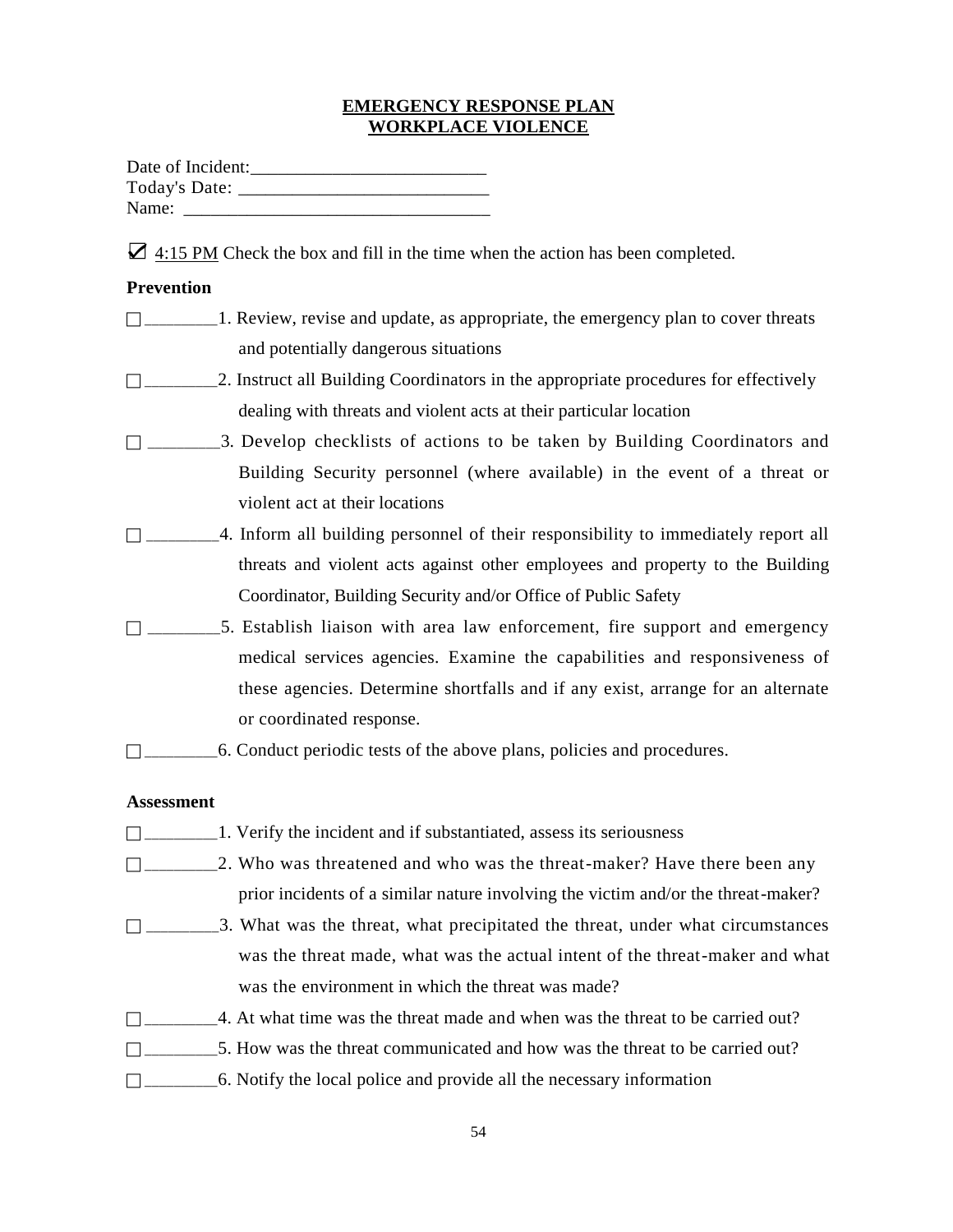- \_\_\_\_\_\_\_\_\_\_7. Obtain, as required, the expertise of specialists such as threat assessment professionals, psychiatrists and psychologists
- \_\_\_\_\_\_\_\_\_\_8. Check, if possible, to determine if the threat maker has access to any type of weapons

## **Immediate Recommended Actions**

\_\_\_\_\_\_\_\_\_\_1. If possible, protect the victim's work environment. Possible options include:

- Increase site security with building security personnel, unarmed contract guards, armed off-duty police or on-duty police as deemed necessary and appropriate
- Increase exterior security patrols
- Increase facility access control
- Increase interior access control
- Control access to the victim's work area
- Install emergency alarm device for use by the victim or the victim's supervisor
- □ \_\_\_\_\_\_\_\_\_\_\_\_\_\_\_2. Have the victim's work shift changed
- $\Box$ \_\_\_\_\_\_\_\_\_\_\_\_\_\_\_\_\_\_\_3. Have the victim transferred to another work area / building / site within the area
- $\Box$  4. Have the victim escorted to and from work
- $\Box$ \_\_\_\_\_\_\_\_\_\_\_\_5. Relocate victim to another facility out of the region temporarily or permanently
- \_\_\_\_\_\_\_\_\_\_6. Evacuate the affected area/floor/building/site as required for the safety of other building occupants
- \_\_\_\_\_\_\_\_\_\_7. Seal off the affected area to contain the threat-maker
- \_\_\_\_\_\_\_\_\_\_8. Maintain a high level of exterior and interior site security/access control and monitoring until a threat no longer exists to the work environment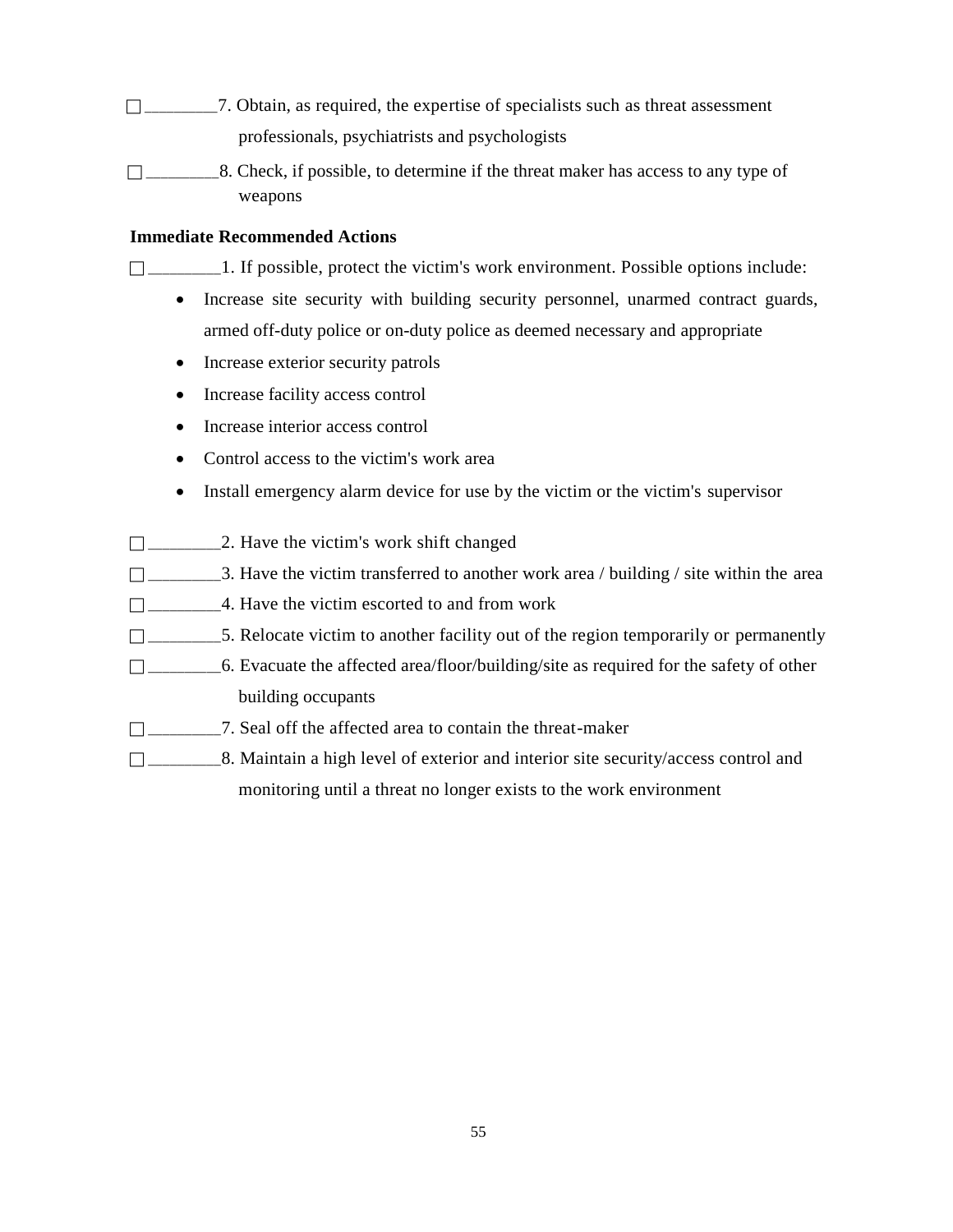# *Telephone Threats*

- Attempt to keep the threat-maker on the telephone as long as possible and obtain as much information as possible.
- Immediately record the information obtained as accurately as possible.
- Alert Public Safety, if available, while the threat-maker is still on the telephone. Public Safety will contact the police for assistance, if appropriate.
- If the threat-maker is on the premises and if safety permits, confront the threatmaker, advise them of university policy concerning threats and request they leave the premises immediately. If the threat-maker refuses to leave the premises or cannot be safely removed, immediately contact Public Safety.
- If the telephone threat-maker is not on the premises, alert the Building Coordinator or Office of Public Safety. If the threat-maker is an employee, distribute his/her photo to site security personnel.

# *Written Threats*

- Secure the written material as evidence by limiting handling and preserving in a folder
- Alert the Building Coordinator and Office of Public Safety
- If the written material is anonymous, consult appropriate specialists such as threat assessment professionals, psychiatrists and psychologists to assess the seriousness of the threat and to possibly identify the threat-maker

# **Post-Incident Action**

- $\Box$  1. Establish post-trauma support for victims and other personnel.
- □ \_\_\_\_\_\_\_\_\_\_\_2. Keep detailed reports of all events regarding the incident.
- $\square$  3. Evaluate:

What could have been done to better prepare for the incident? What was done?

What could have been done better during the incident?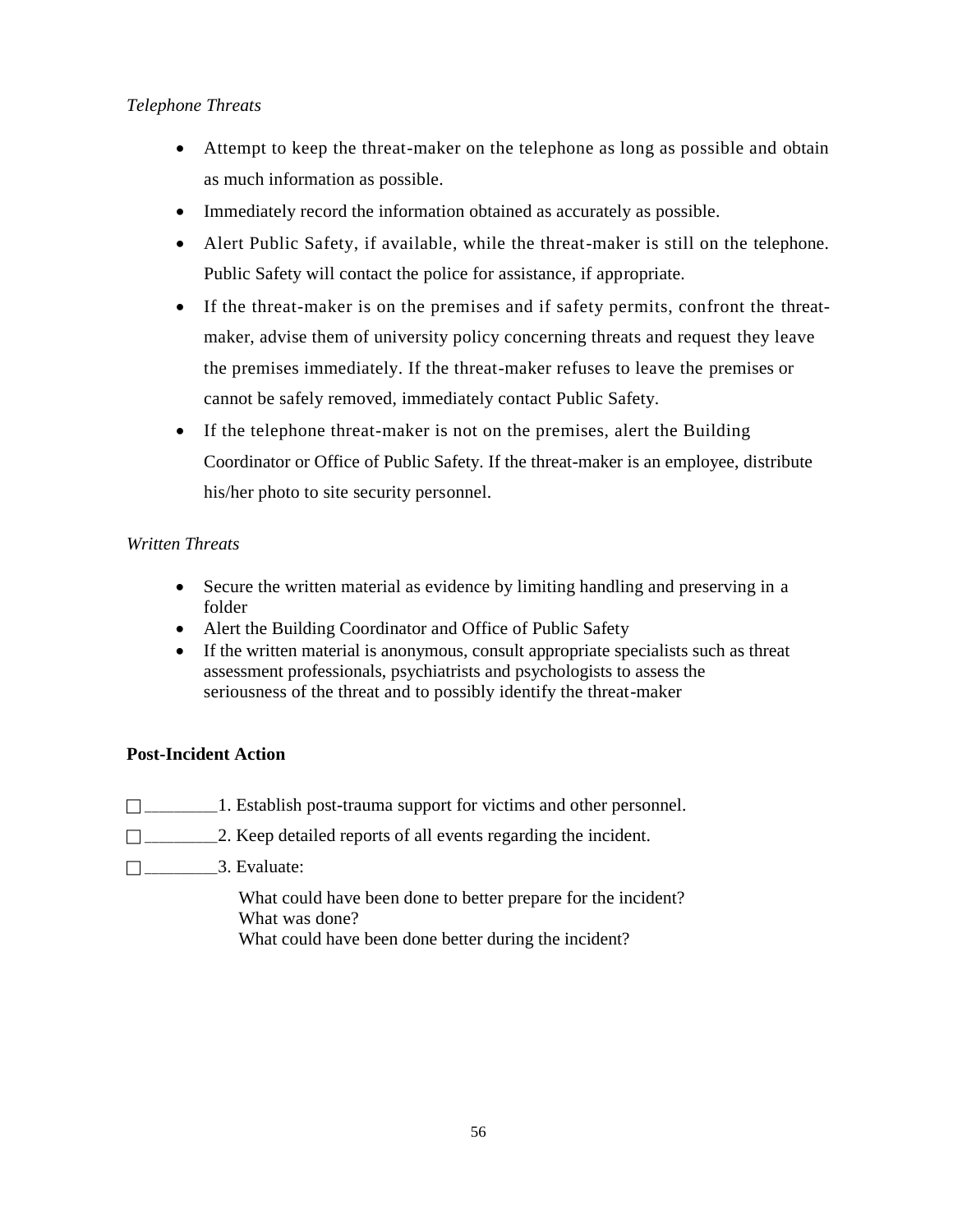## **EMERGENCY RESPONSE PLAN BOMB THREATS**

#### INTRODUCTION

Bombs, explosive devices and bomb threats pose serious public safety problems to colleges and other public and high profile institutions. Extremists have bombed many facilities since 1980and an even greater number of bomb threats, a form of harassment, have been received. This instruction will outline public safety steps to ease the panic and disorder that a bomb threat can cause.

## A BOMB IS AN EXPLOSIVE DEVICE FUSED TO DETONATE UNDER SPECIFIED

## CONDITIONS.

The most common explosive materials are dynamite, TNT, nitroglycerin, gun/blasting powder and plastique. Since they are so compact, today's bombs can easily be hidden. A quart size explosive can do considerable damage, to say nothing of the chain reaction it may trigger. Pipe bombs and plastic charges are even smaller. Placement for maximum damage depends on the skill, daring, and fanaticism of the bomber. Stairways, rest rooms and storerooms are likely hiding places if they are accessible to the public.

Delivery of a bomb to a specific site is the chief concern of public safety personnel. Once placed, the bomb is a real menace. The more vulnerable a facility is, the more it should be shielded from incursion. To complicate matters, sometimes an explosive device may be delivered by mail. (See the last page for mail bomb precautions.)

## BOMB THREATS

Most bomb threats are delivered by telephone. The would-be bomber usually calls when someone can react to the threat. The phone offers the caller a cloak of secrecy. Each threat must be handled as if it is genuine, although most often it is a hoax. The public safety officer who receives a call that a bomb has been planted at the facility where he/she is assigned should:

- Fill in the "Bomb Threat Checklist" (copy attached) while the caller is on the telephone or as soon as practical while the details are still fresh.
- Try to induce conversation. Keep the caller on the line as long as possible. Don't interrupt, except to ask the caller to speak louder, slower or to repeat.
- Ask as many questions as possible utilizing the "Bomb Threat Checklist", and the list of additional questions (see pages 6 & 7 of this instruction). Show levelheaded concern. Information on when and where the bomb is set to explode is of paramount importance. If the caller reveals this vital information, try to alert public safety management while the threat is still on progress. If a fellow officer is nearby, use a code word or hand gesture to get their attention.
- Listen closely to the caller's message, voice and background noises. Take notes. Try to record the caller's exact words. Keep the caller talking as long as possible.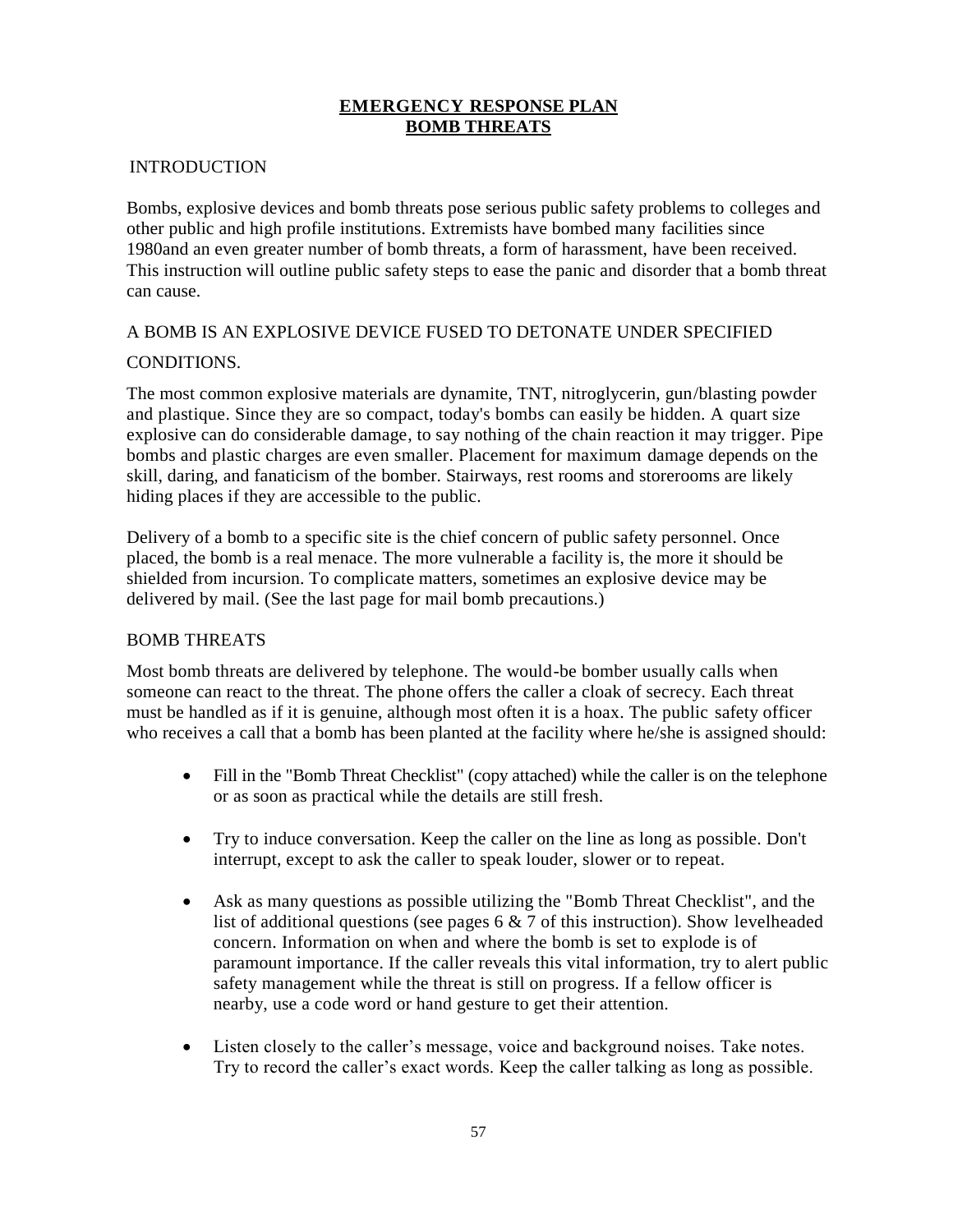- Start the notification chain. Immediately notify the Tour Commander and Public Safety Administrator. One of them may authorize calling the police.
- Never abandon a post in search of a bomb. Await direction.

## SEARCHING FOR A BOMB

To locate a bomb, a good plan includes a search procedure. With all possible haste, appropriate law enforcement officials should be called to the scene to direct the search for a bomb. The New York City Police Department has officers specially trained and experienced in bomb threat investigations.

If the location of a threatened bomb is unknown and urgency dictates a search of critical areas until proper authorities arrive, this should be done by trained search teams and the search should be conducted in a painstaking manner. When the threat indicates that the bomb has been placed in a specific area, the search should start there.

#### **Room Search Technique**

When a **two-person** search team enters the room to be searched, they should first move to various parts of the room and stand quietly with their eyes closed and listen for a clockwork device. Frequently, a clockwork mechanism can be quickly detected without the use of special equipment. Even if no clockwork mechanism is detected, the team is now aware of the background noise level within the room itself.

The officer in charge of the search team should attempt to enlist the aid of the room/area occupants who are familiar with unusual packages in their area. The officer will then look around the room and determine how the room is to be divided for searching and to what height the first search sweep should extend. The first search sweep will cover all items resting on the floor up to the selected height. The second sweep will include the remaining areas. The room should be divided into two parts with an officer assigned to search each area.

#### **Search Guide**

- 1. Divide the area and select a search height.
- 2. Start from the bottom and work up.
- 3. Start back to back and work toward each other.
- 4. Go around the walls and proceed toward the center of the room.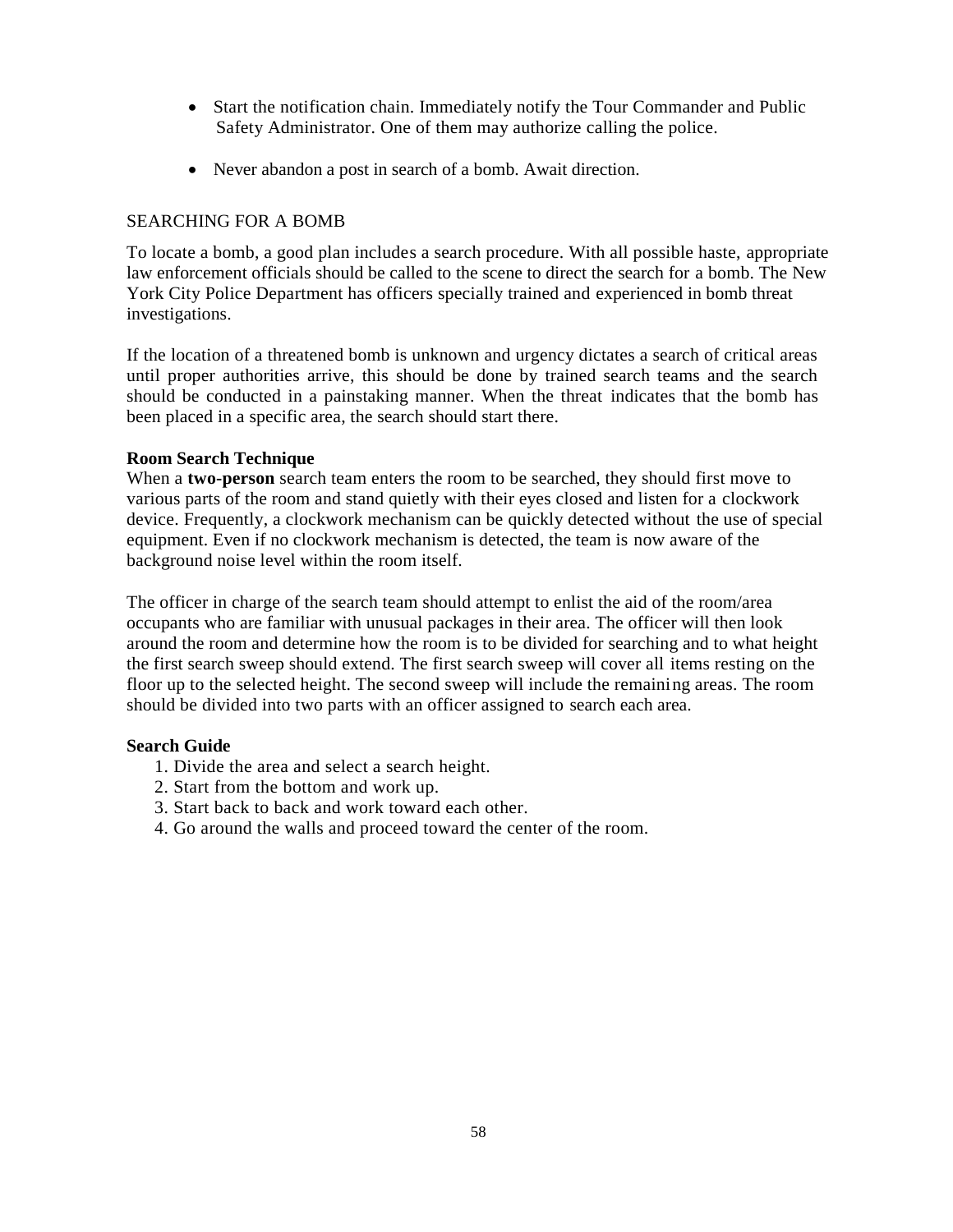## ITEMS TO BE SEARCHED

No piece of furniture or equipment should be taken for granted. Sound or speaker systems, fixtures, bookcases, air conditioners, exposed beams, etc., should be inspected. Do not rely exclusively on random or spot-checking of logical target areas. The bomber may not be a logical person.

### SEARCH MARKERS

Have a sign or marker indicating "search completed" conspicuously posted in the area. Place a piece of colored tape across the door approximately two feet above the floor if the use of signs is not practical.

ACTIONS TO BE TAKEN IF A SUSPECTED OBJECT IS FOUND

- DO NOT MOVE, JAR, TOUCH, TAMPER OR INTERFERE WITH THE OBJECT IN ANY WAY OR ANYTHING ATTACHED TO IT; THE REMOVING AND DISARMING OF A BOMB MUST BE LEFT TO PROFESSIONALS WHO SPECIALIZE IN EXPLOSIVES DETECTION, DISARMING AND REMOVAL, I.E. NYPD BOMB SQUAD.
- NOTIFY THE NEW YORK CITY POLICE DEPARTMENT IMMEDIATELY.
- EVACUATE THE BUILDING TACTFULLY; EVERY EFFORT SHOULD BE MADE TO AVOID PANIC.
- PENDING THE ARRIVAL OF THE POLICE, ENDEAVOR TO PREVENT PERSONS FROM ENTERING THE THREATENED PREMISE.
- DO NOT TRANSMIT MESSAGES VIA WALKIE TALKIE IN THE AREA WHERE THE SUSPECTED OBJECT IS FOUND; USE TELEPHONE LINES TO COMMUNICATE.
- IF POSSIBLE, OPEN ALL DOORS AND WINDOWS TO MINIMIZE THE PRIMARY DAMAGE CAUSED BY THE BLAST AND SECONDARY DAMAGE FORM FRAGMENTATION.
- DO NOT ALLOW RE-ENTRY INTO THE BUILDING UNTIL THE BOMB HAS BEEN SAFELY REMOVED/DISARMED AND THE BUILDING DECLARED SAFE BY NYPD EMERGENCY SERVICES OR BOMB SQUAD.
- ALL PERSONNEL SHOULD BE PLACED AT A PREDETERMINED SAFE LOCATION AWAY FROM SUSPECTED BOMB LOCATION.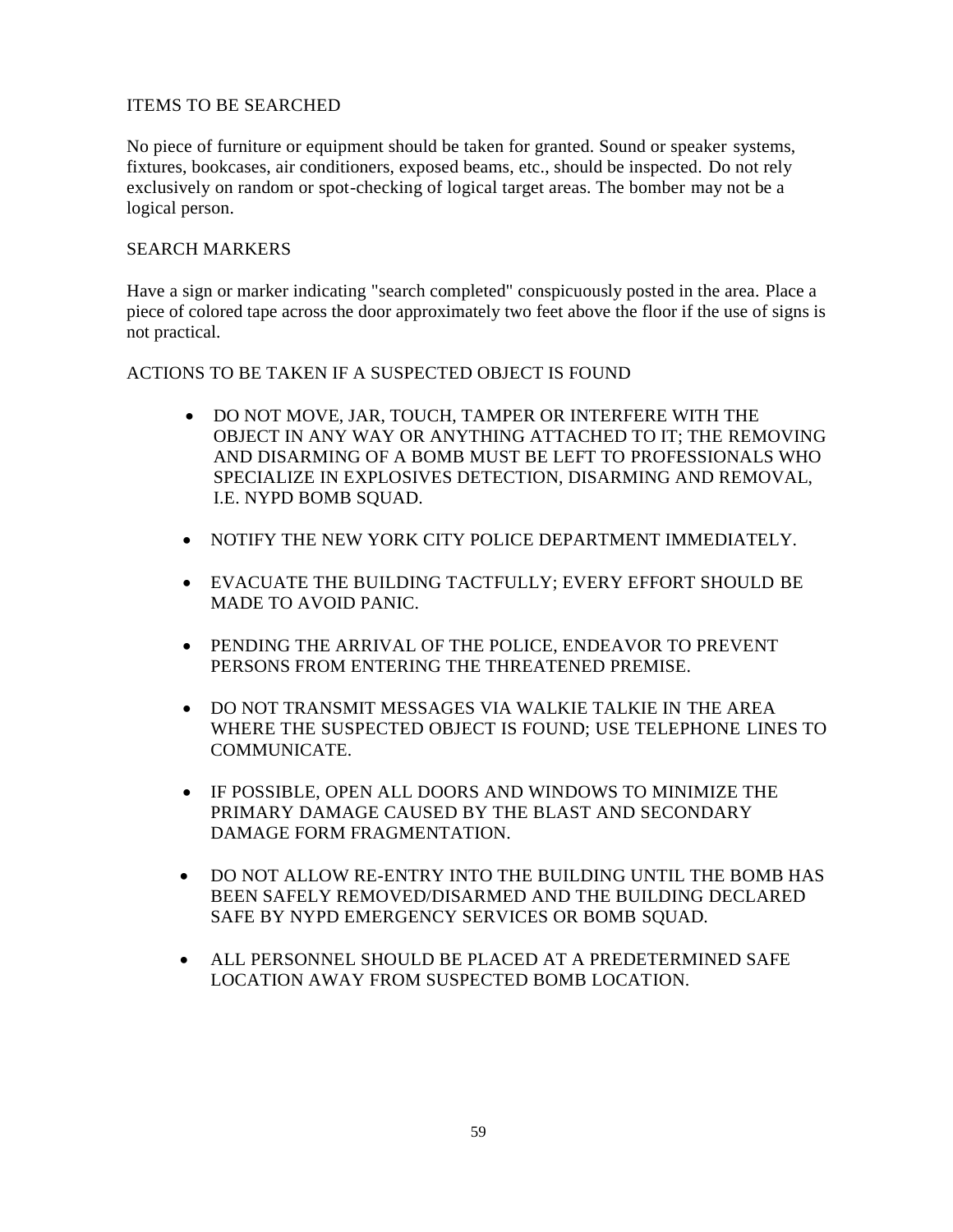# ACTIONS TO BE TAKEN IF NO SUSPECTED OBJECT IS FOUND

- The senior public safety/college official will confer with the police, if present, and be guided by their advice.
- Having conferred with police personnel present and, if no clear or present danger exists, it is recommended that the building not be evacuated.
- Notify the occupants of the condition and that their normal activities should continue.
- The senior public safety official will prepare a detailed report of the incident and direct that public safety personnel resume their normal duties.

# SOME TYPICAL LETTER AND PACKAGE BOMB INDICATORS

- Foreign Mail, Air Mail and Special Delivery
- Restrictive Markings such as Confidential, Personal, etc.
- No Return Address
- Rigid Envelopes
- Protruding Wires, Screws, or Tinfoil
- Lopsided or Uneven Envelope
- Oily Stains or Discolorations
- Excessive Postage
- Visual Distractions (Fragile, Rush, Handle With Care, etc.)
- Postmarked from Area Different than Return Address
- Excessive or Uneven Weight Distribution
- Handwritten or Poorly Typed Address
- Excessive Securing Material Such as Masking, Strapping or Electrical Tape, String, etc.
- Incorrect Titles
- Misspelling of Common Words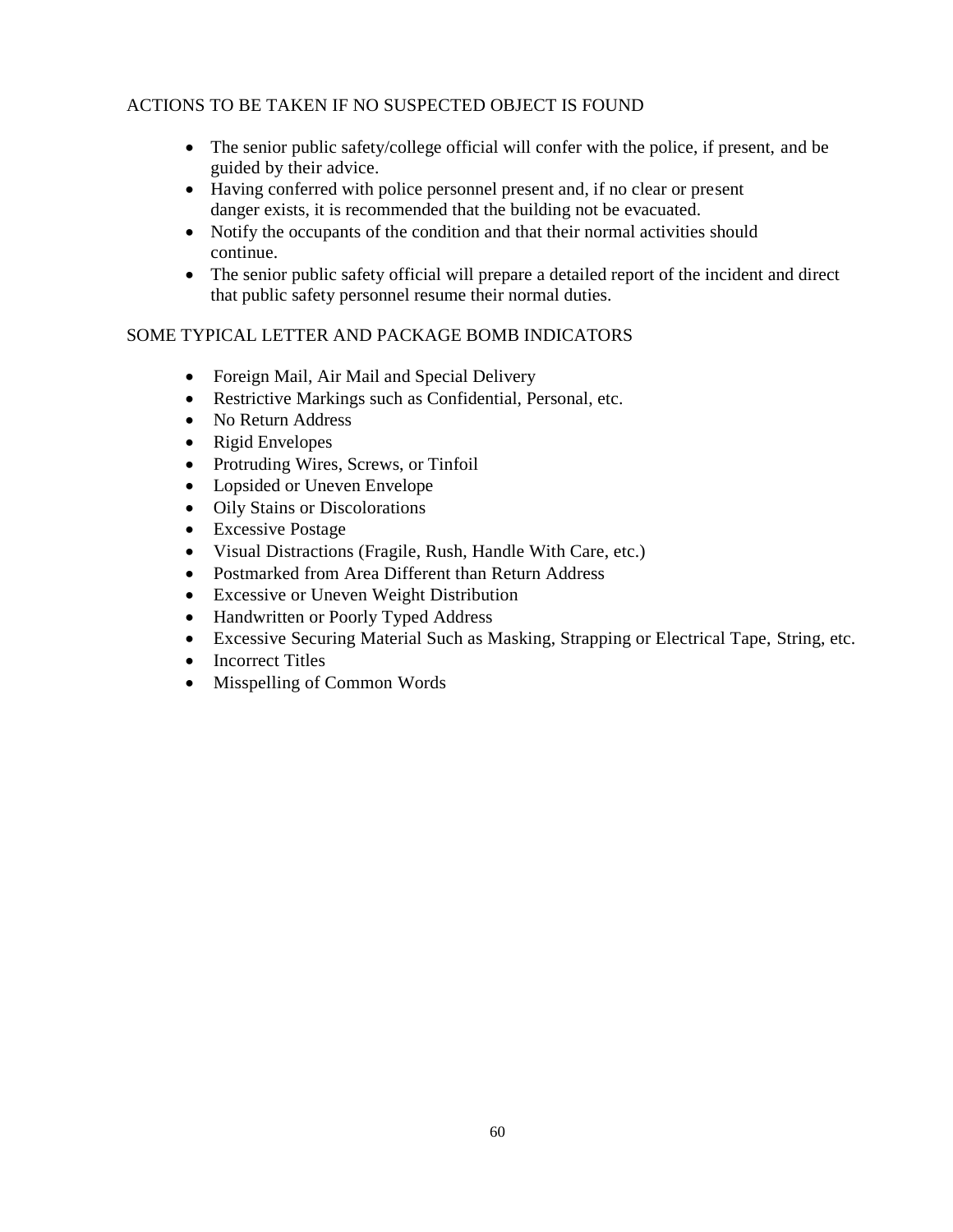|                                                                                                                                                                                                                 | THE CITY UNIVERSITY OF NEW YORK<br><b>Department of Public Safety</b><br><b>BOMB THREAT CHECKLIST</b> | UNIVERSITY OF                                                                                  |
|-----------------------------------------------------------------------------------------------------------------------------------------------------------------------------------------------------------------|-------------------------------------------------------------------------------------------------------|------------------------------------------------------------------------------------------------|
|                                                                                                                                                                                                                 |                                                                                                       |                                                                                                |
|                                                                                                                                                                                                                 |                                                                                                       |                                                                                                |
| <b>QUESTIONS TO ASK:</b>                                                                                                                                                                                        |                                                                                                       |                                                                                                |
|                                                                                                                                                                                                                 |                                                                                                       |                                                                                                |
|                                                                                                                                                                                                                 |                                                                                                       |                                                                                                |
|                                                                                                                                                                                                                 |                                                                                                       |                                                                                                |
|                                                                                                                                                                                                                 |                                                                                                       |                                                                                                |
|                                                                                                                                                                                                                 |                                                                                                       |                                                                                                |
| <b>CALLER'S VOICE:</b><br>(CHECK ALL THAT APPLY)                                                                                                                                                                |                                                                                                       |                                                                                                |
| [] Calm [] Angry [] Disguised [] Nasal<br>[ ] Slow [ ] Sincere [ ] Lisp [ ] Rapid<br>[ ] Crying [ ] Squeaky [ ] Excited [ ] Stressed<br>[ ] Slurred [ ] Normal [ ] Laughter [ ] Distinct<br>[ ] Clearing throat | [ ] Whispering [ ] Cracking voice [ ] Deep breathing                                                  | [ ] Broken [ ] Stutter<br>[ ] Giggling [ ] Deep<br>[ ] Accent [ ] Loud<br>[ ] Raspy [ ] Ragged |
| <b>BACKGROUND NOISES:</b><br>(CHECK ALL THAT APPLY)                                                                                                                                                             |                                                                                                       |                                                                                                |
| [ ] Motor vehicles [ ] Animal noises [ ] Clear [ ] Static [ ] Crockery [ ] Local<br>[ ] Long distances [ ] Telephone booth [ ] Factory machinery                                                                |                                                                                                       | [ ] Street noises [ ] Office machinery [ ] Voices [ ] PA system [ ] Music [ ] House noises     |
| <b>THREAT LANGUAGE:</b><br>(CHECK ALL THAT APPLY)                                                                                                                                                               |                                                                                                       |                                                                                                |
| [ ] Foul [ ] Irrational [ ] Message read by threat maker [ ] Taped [ ] Incoherent [ ] Well-spoken                                                                                                               |                                                                                                       |                                                                                                |
| <b>REMARKS:</b>                                                                                                                                                                                                 |                                                                                                       |                                                                                                |
|                                                                                                                                                                                                                 |                                                                                                       |                                                                                                |
|                                                                                                                                                                                                                 |                                                                                                       |                                                                                                |
|                                                                                                                                                                                                                 |                                                                                                       |                                                                                                |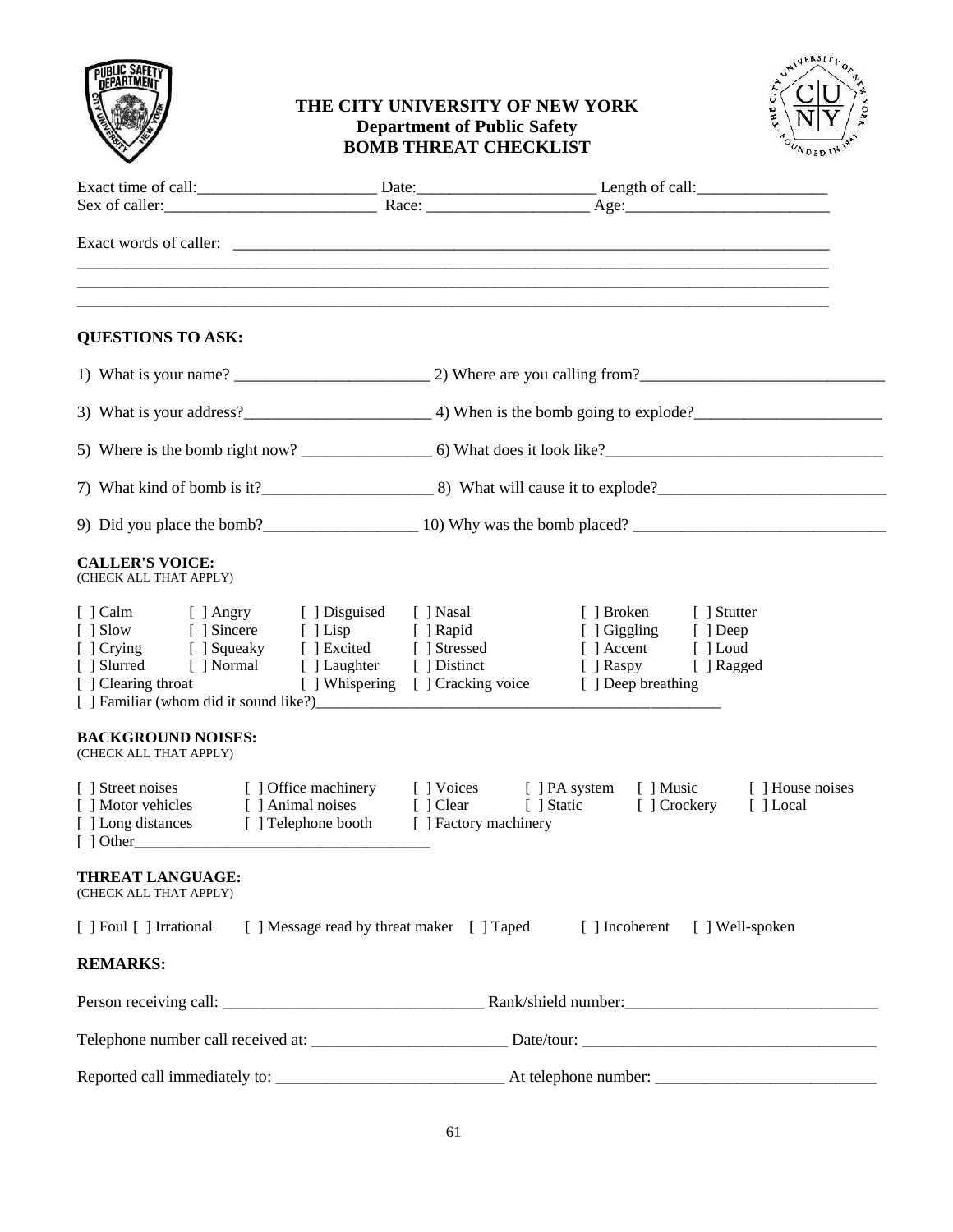# SOME ADDITIONAL QUESTIONS FOR THE CALLER NOT ON THE BOMB THREAT CHECKLIST

To keep a potential bomber talking, ask such questions as these:

- 1. Why are you doing this? Point out that the explosion will injure or kill innocent people.
- 2. If the caller indicates a personal problem, ask how you can help.
- 3. When will the bomb go off?
- 4. Where is it located?
- 5. What kind of bomb is it? The caller may want to brag about it.
- 6. Is the bomb in a briefcase, box or sack?
- 7. When was it placed?
- 8. How did you get it on the property? Are you a student, employee, etc?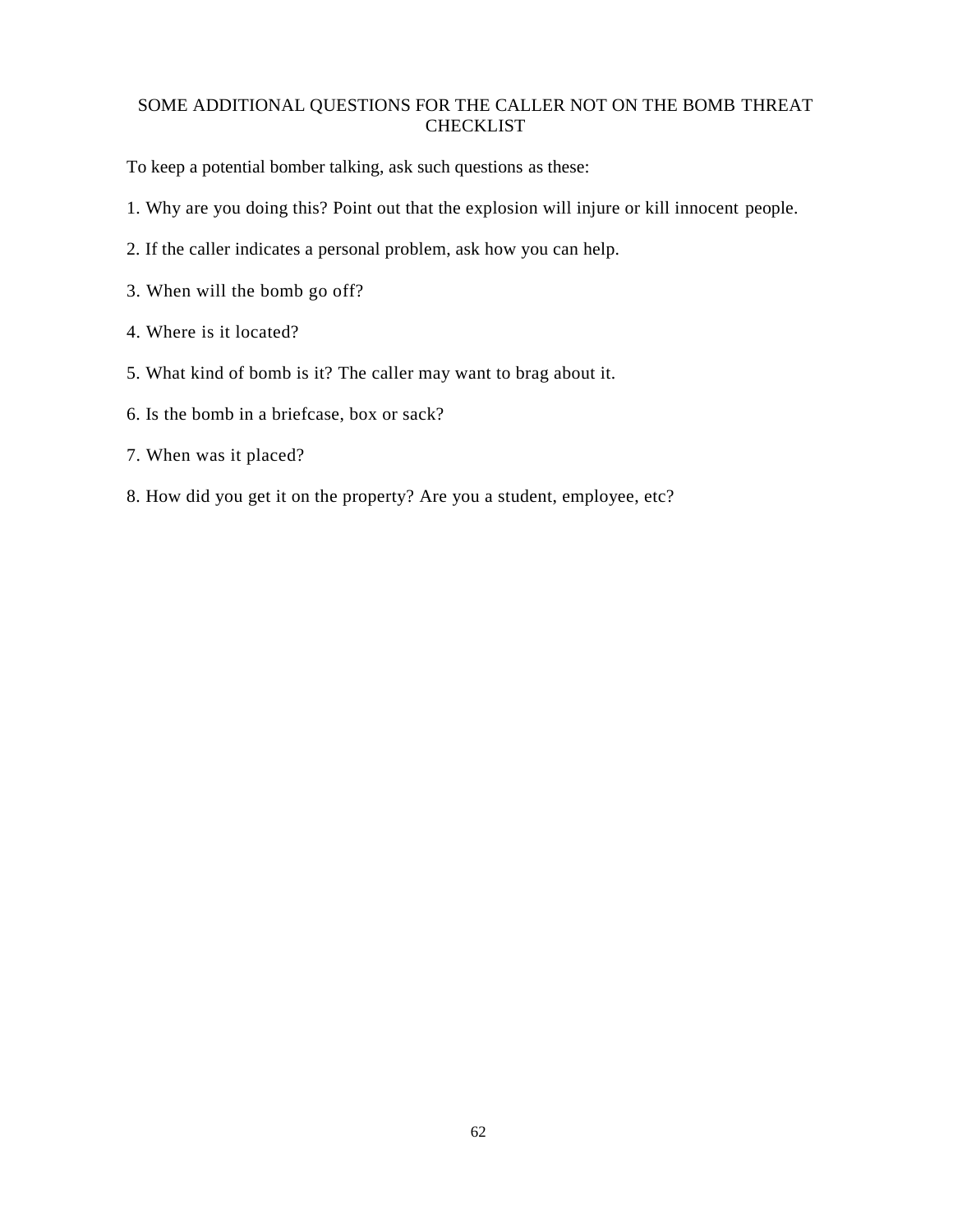### **EMERGENCY RESPONSE PLAN HAZARDOUS MATERIALS**

| Date of Incident: |  |
|-------------------|--|
| Today's Date:     |  |
| Name:             |  |

 $\mathbf{\nabla}$  4:15 PM Check the box and fill in the time when the action has been completed.

## **Prevention**

- □ \_\_\_\_\_\_\_\_1. Review, revise and update as appropriate the emergency plans to respond to hazardous materials situations.
- \_\_\_\_\_\_\_\_\_\_2. Instruct all building personnel in the appropriate procedures for effectively dealing with hazardous materials situations at their particular location.
- \_\_\_\_\_\_\_\_\_\_3. Develop checklists of actions to be taken by Building Coordinators in the event of a hazardous materials situation at their locations.
- $\Box$  \_\_\_\_\_\_\_\_\_\_4. Establish liaison with area law enforcement, fire support and emergency medical services agencies. Examine the capabilities and responsiveness of these agencies. Determine shortfalls and if any exist, arrange for an alternate or coordinated response.
- \_\_\_\_\_\_\_\_\_\_5. Conduct periodic tests of the above plans, policies and procedures.

## **Detection**

- $\Box$ \_\_\_\_\_\_\_\_1. If building occupants are advised of a hazardous materials incident, they should contact the Office of Public Safety as quickly as possible.
- $\Box$  2. City or public health officials may inform the Office of Public Safety of a suspected hazardous materials situation.
- $\Box$ \_\_\_\_\_\_\_\_\_\_\_\_\_3. Several individuals may begin to simultaneously complain of difficulty breathing, chest pains or of a burning sensation either on their skin or in their throat.

#### **Assessment**

- $\Box$  1. Verify the incident and if substantiated, assess its seriousness.
- \_\_\_\_\_\_\_\_\_\_2. Notify local emergency or public health officials and obtain all available information.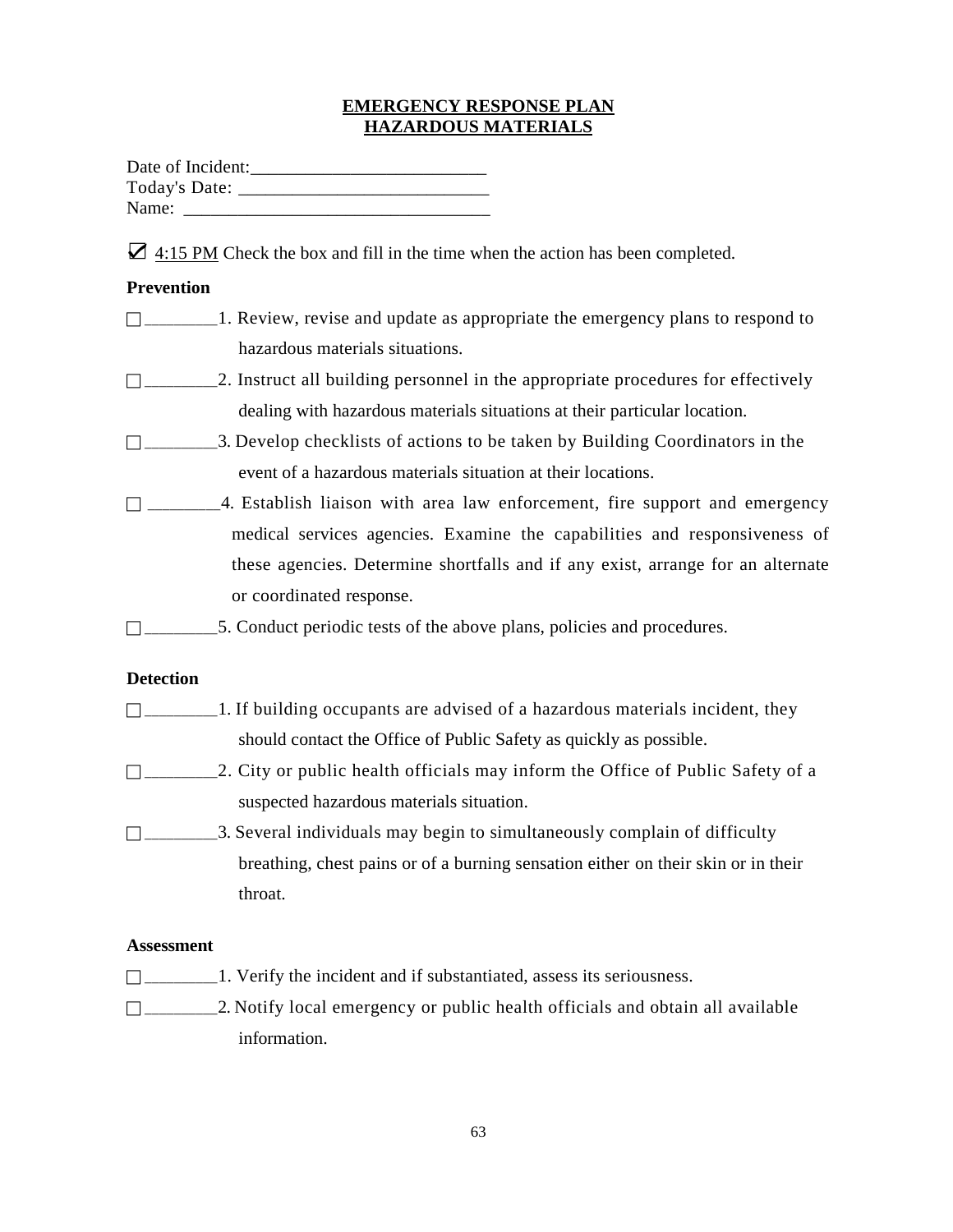### **Immediate Actions**

- \_\_\_\_\_\_\_\_\_\_1. Contact EMS via 911 for medical assistance.
- \_\_\_\_\_\_\_\_\_\_2. Have as much information concerning the hazardous material available for emergency responders to review.
- \_\_\_\_\_\_\_\_\_\_3. If the hazardous materials situation is localized, evacuate the affected area as required.
- $\Box$  4. Seal off the affected area if possible to contain the spill.

# **Post-Incident Action**

- \_\_\_\_\_\_\_\_\_\_1. Establish post-trauma support for victims and other personnel.
- \_\_\_\_\_\_\_\_\_\_2. Keep detailed reports of all events regarding the incident.
- \_\_\_\_\_\_\_\_\_\_3. Evaluate:

What could have been done to better prepare for the incident? What was done? What could have been done better during the incident?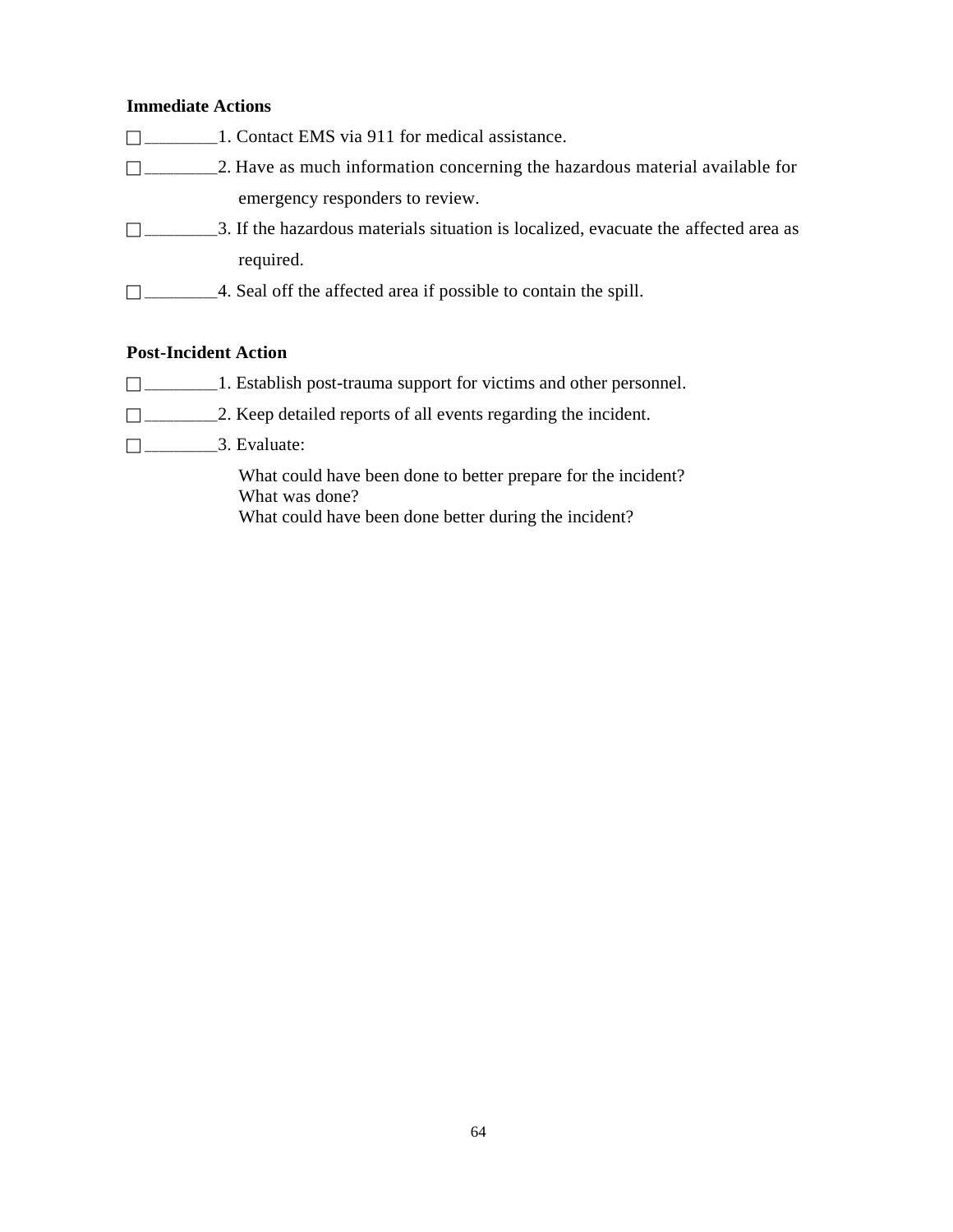### **EMERGENCY RESPONSE PLAN POWER FAILURE**

Date of Incident:\_\_\_\_\_\_\_\_\_\_\_\_\_\_\_\_\_\_\_\_\_\_\_\_\_\_ Today's Date: \_\_\_\_\_\_\_\_\_\_\_\_\_\_\_\_\_\_\_\_\_\_\_\_\_\_\_\_ Name:

 $\mathbf{\nabla}$  4:15 PM Check the box and fill in the time when the action has been completed.

# **Prevention**

 $\Box$ \_\_\_\_\_\_\_\_\_\_1. Ascertain if back-up emergency sources of power are available to the building and for how long those sources could be sustained in an emergency situation.

## **Detection**

 \_\_\_\_\_\_\_\_\_\_1. Ascertain if the power failure affects only (Name of Building) or if surrounding buildings have also lost power.

#### **Assessment**

 \_\_\_\_\_\_\_\_\_\_1. The College Engineering or Building Maintenance Staff should immediately go and determine the severity of the outage.

## **Immediate Action**

- $\Box$ \_\_\_\_\_\_\_\_\_\_1. Call the emergency number for the electric utility serving the affected building and give them the property address and circuit numbers.
- $\Box$  2. Check that the emergency generator is functioning and implement the contingency plan for additional fuel supplies for the generator.
- \_\_\_\_\_\_\_\_\_\_3. Verify that all elevators have returned to the ground floor and that there are no entrapments.
- $\Box$  4. The Building Coordinator should alert the building occupants of the situation and instruct them to remain calm.
- \_\_\_\_\_\_\_\_\_\_5. If the power outage is expected to persist, the Building Coordinator should notify the building occupants again so they can make decisions as to their business operations.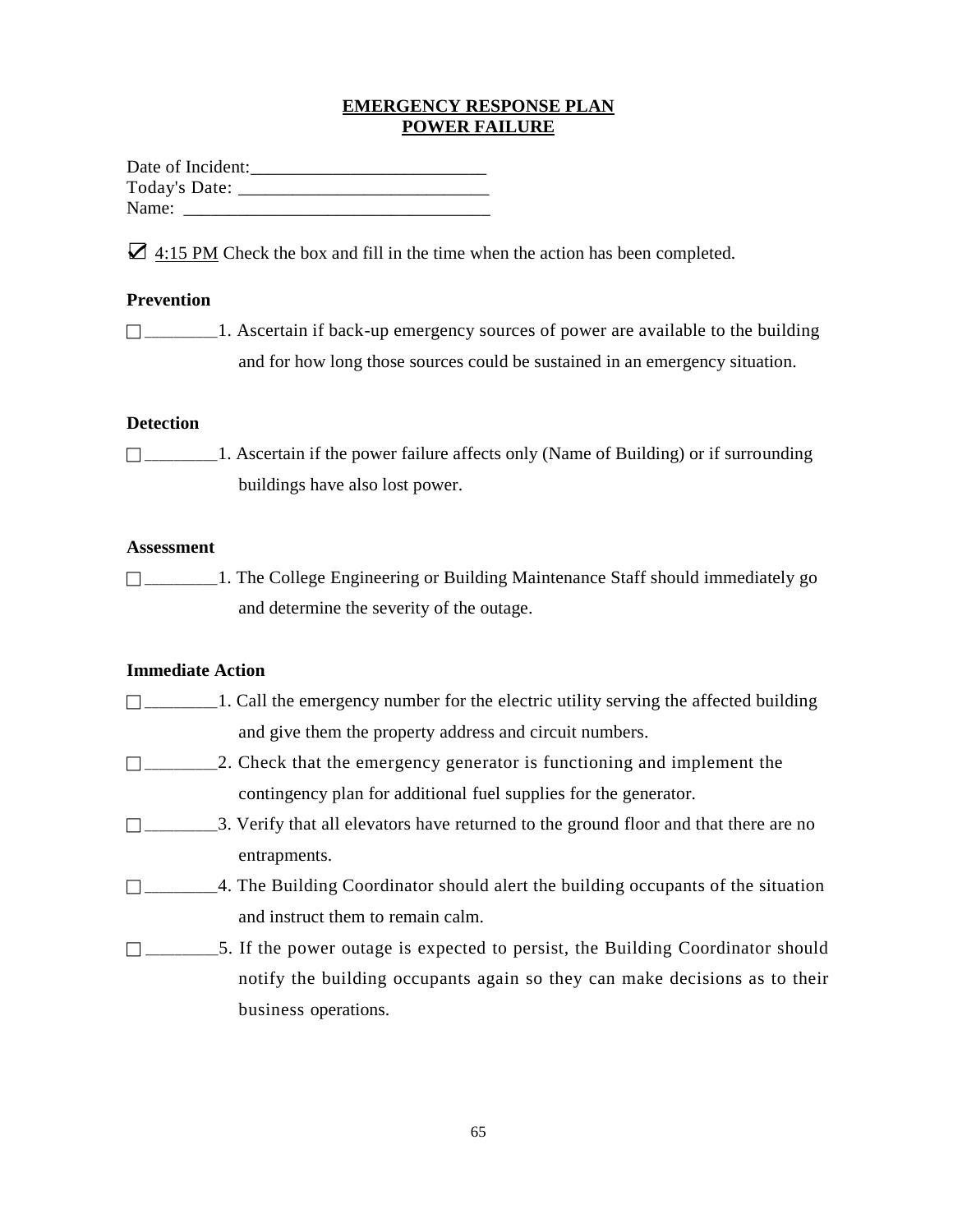# **Post-Incident Action**

- \_\_\_\_\_\_\_\_\_\_1. Restore normal business as soon as possible.
- \_\_\_\_\_\_\_\_\_\_2. Contact the electric utility company to find out the reason for the outage and inform the building occupants.
- \_\_\_\_\_\_\_\_\_\_3. Maintain a log and report all events regarding the power outage.
- \_\_\_\_\_\_\_\_\_\_4. Evaluate:

What could have been done to better prepare for the incident? What was done? What could have been done better during the incident?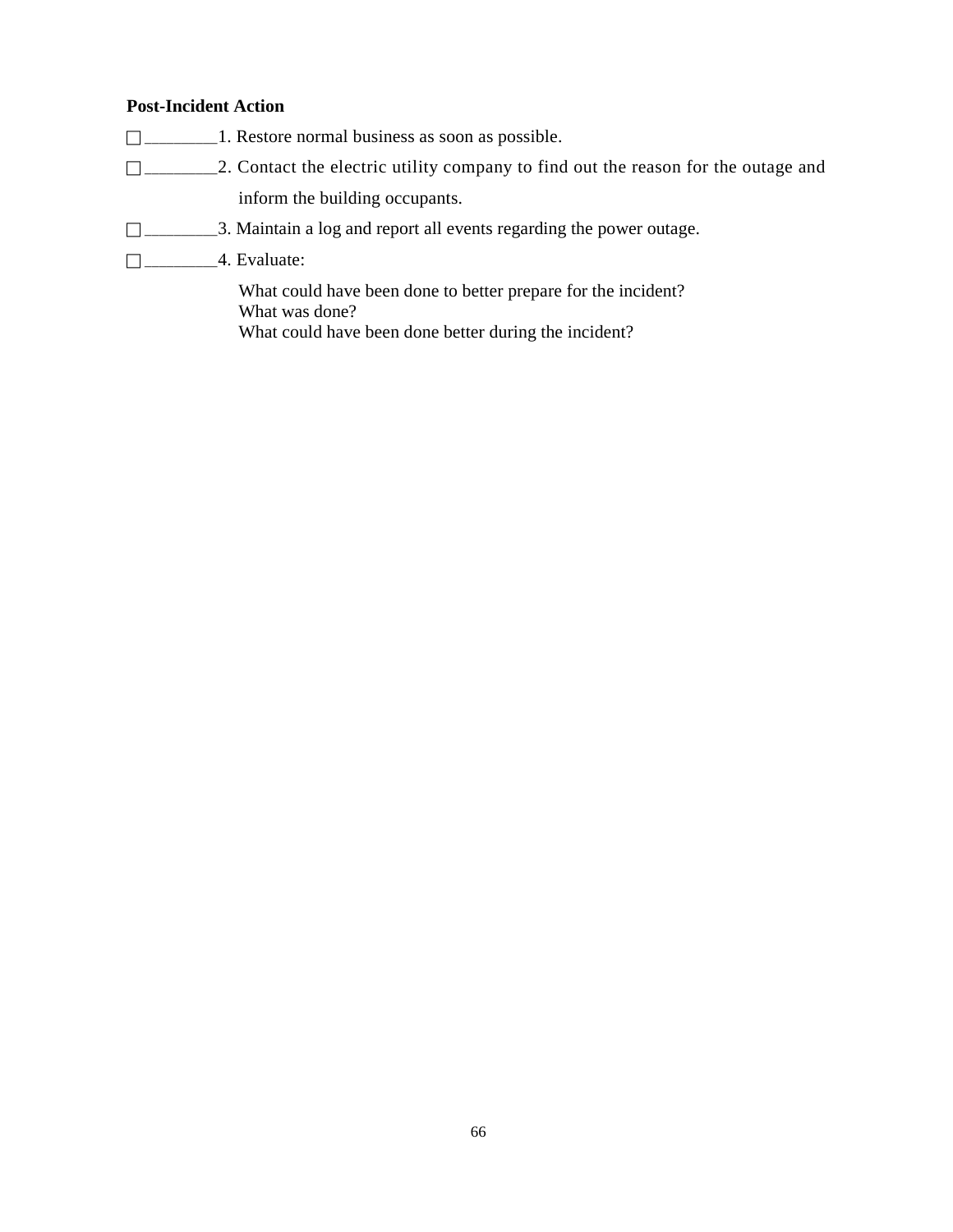### **EMERGENCY RESPONSE PLAN ELEVATOR ENTRAPMENT**

| Date of Incident: |  |
|-------------------|--|
| Today's Date:     |  |
| Name:             |  |

 $\blacktriangleright$  4:15 PM Check the box and fill in the time when the action has been completed.

### **Prevention**

□ \_\_\_\_\_\_\_\_\_1. Building staff should check phones and/or intercoms inside elevators weekly and maintain a log of any problems.

#### **Detection**

- $\Box$ \_\_\_\_\_\_\_\_\_\_\_\_\_1. Ascertain the building location.
- \_\_\_\_\_\_\_\_\_\_2. Ascertain which elevator is stopped.
- \_\_\_\_\_\_\_\_\_\_3. Ascertain on what floor the elevator is stopped.
- \_\_\_\_\_\_\_\_\_\_4. Ascertain the condition of the people on the elevator.
- \_\_\_\_\_\_\_\_\_\_5. Ascertain the number of people on the elevator.

## **Immediate Action**

- \_\_\_\_\_\_\_\_\_\_1. Notify the Building Coordinator of an elevator entrapment and its location.
- \_\_\_\_\_\_\_\_\_\_2. Assure those trapped in the elevator that they are safe and that rescue is on the way.
- \_\_\_\_\_\_\_\_\_\_3. Instruct those trapped in the elevator to stand away from the doors and not to smoke.
- \_\_\_\_\_\_\_\_\_\_4. Contact Public Safety and Buildings & Grounds for an assessment.
- $\Box$ \_\_\_\_\_\_\_\_\_\_\_\_5. The fire department should be notified only if a life-threatening situation exists.
- $\Box$  6. Before opening doors, make sure that the power has been cut off to prevent movement of the cab.
- $\Box$  7. Do not open the doors unless the cab is level with the floor.
- \_\_\_\_\_\_\_\_\_\_8. If the elevator shaft is exposed when the exterior elevator doors on a stalled or incapacitated elevator are opened, passengers are only to be removed by trained professionals from the contracted elevator company or the fire department.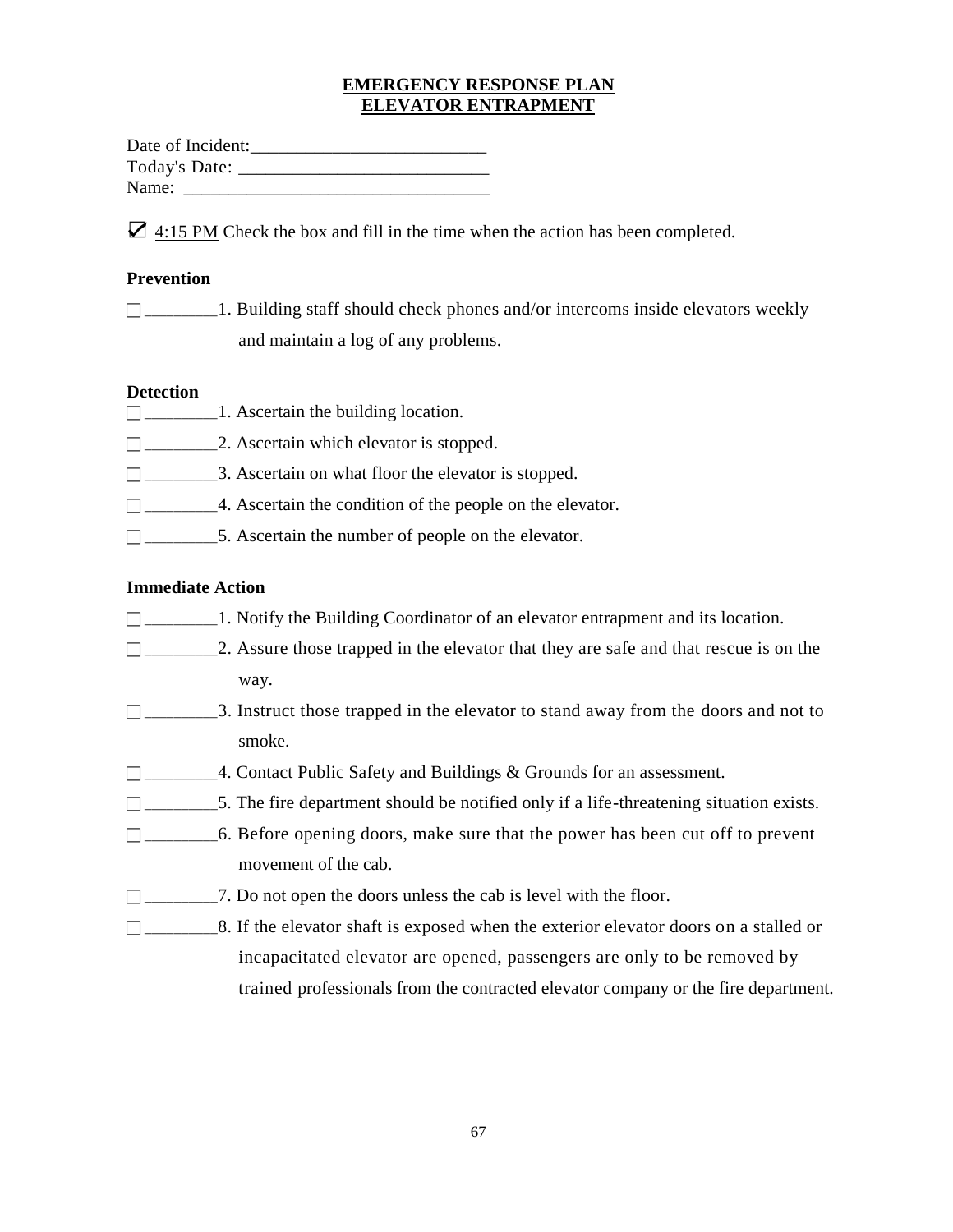# **Post-Incident Action**

- \_\_\_\_\_\_\_\_\_\_1. Maintain communication with the elevator company to ascertain the cause of the elevator entrapment and ensure its proper repair.
- \_\_\_\_\_\_\_\_\_\_2. Keep detailed reports of all incidents of entrapment for each elevator in the building.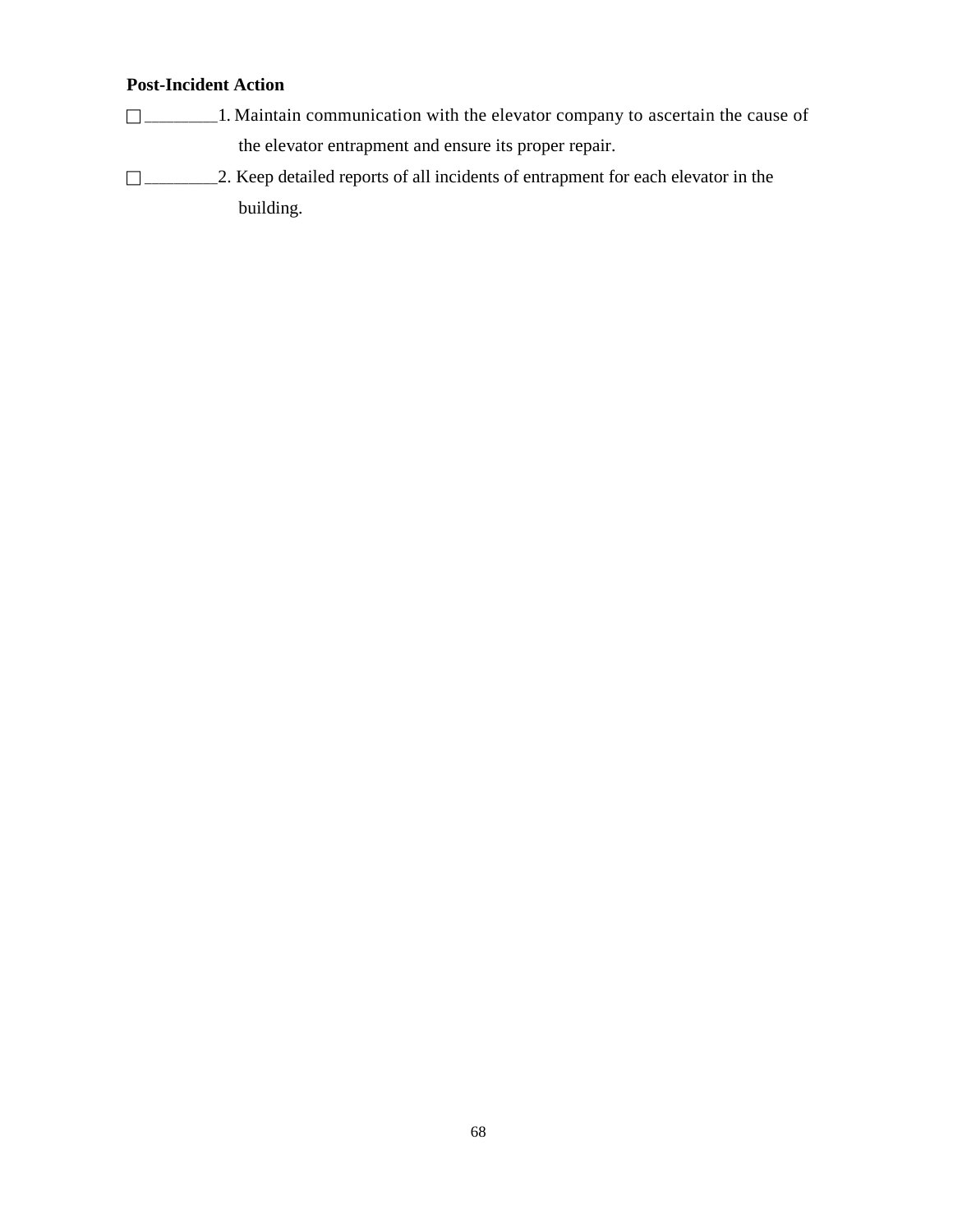### **EMERGENCY RESPONSE PLAN FLOODING** / **PLUMBING FAILURE**

| Date of Incident: |  |
|-------------------|--|
| Today's Date:     |  |
| Name:             |  |

☑ 4:15 PM Check the box and fill in the time when the action has been completed.

# **Prevention**

| 1. Review, revise and update as appropriate the emergency plans to respond to    |
|----------------------------------------------------------------------------------|
| flooding / plumbing failures.                                                    |
| 2. Instruct all building personnel in the appropriate procedures for effectively |
| dealing with flooding / plumbing failures at their particular location.          |
| 3. Develop checklists of actions to be taken by Building Coordinators in the     |
| event of flooding / plumbing failures at their locations.                        |
| 4. Conduct periodic tests of the above plans, policies and procedures.           |

## **Detection**

 $\Box$ \_\_\_\_\_\_\_\_1. If building occupants become aware of a flooding / plumbing failure, they should contact the Buildings & Grounds or Office of Public Safety as soon as possible.

#### **Assessment**

□ \_\_\_\_\_\_\_\_\_1. Verify the incident, and if substantiated, assess its seriousness.

## **Immediate Action**

- \_\_\_\_\_\_\_\_\_\_1. Cease using all electrical equipment immediately.
- □ \_\_\_\_\_\_\_\_\_\_\_\_2. Notify the Public Safety Office.
- \_\_\_\_\_\_\_\_\_\_3. If necessary, evacuate the building.

## **Post-Incident Action**

 $\Box$ \_\_\_\_\_\_\_\_\_\_1. Maintain communication with the appropriate parties to ascertain the cause of the flooding / plumbing failure and ensure its proper repair.

 $\Box$  2. Evaluate:

What could have been done to better prepare for the incident? What was done? What could have been done better during the incident?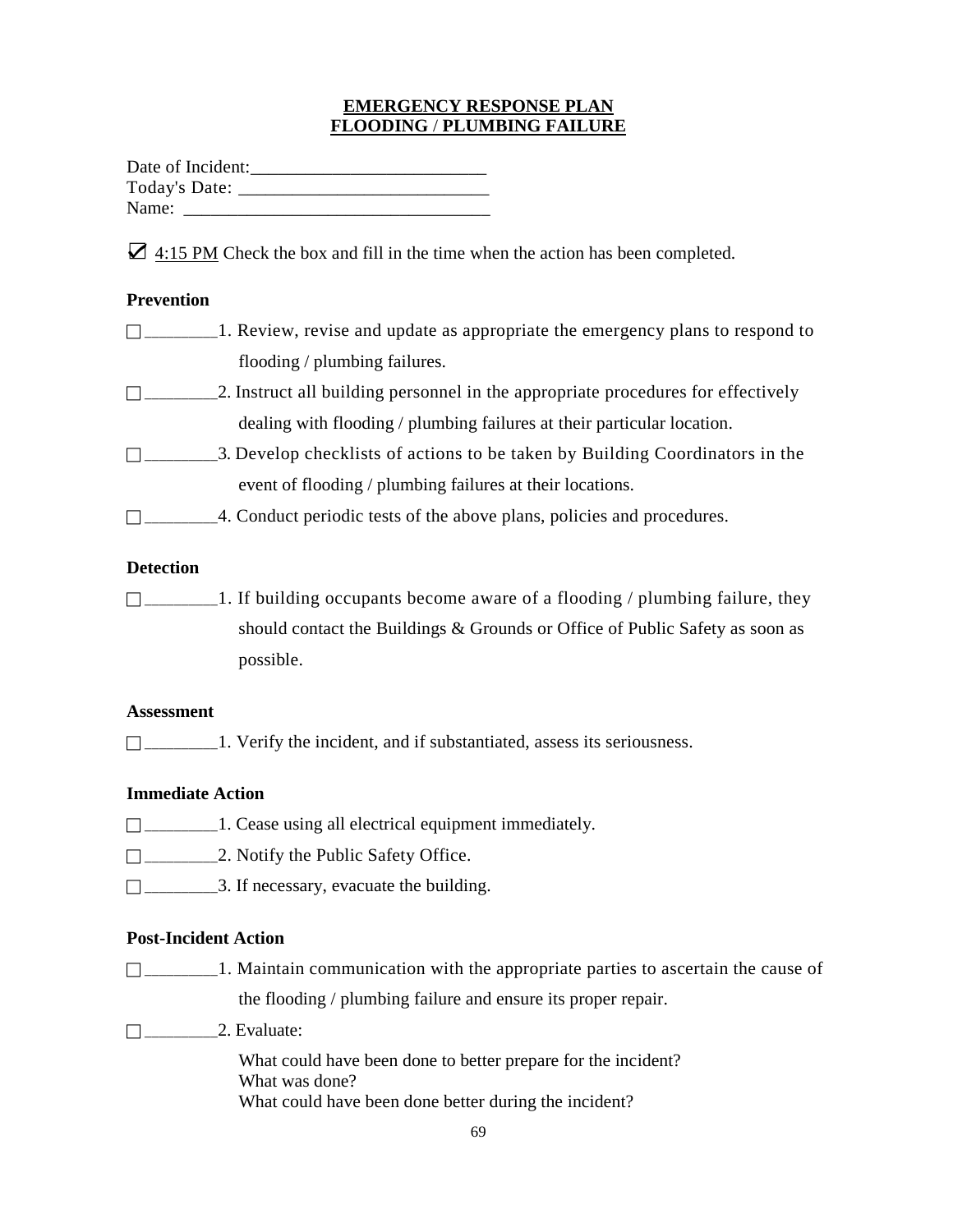# **EMERGENCY RESPONSE PLAN GAS LEAK**

| Date of Incident: |  |
|-------------------|--|
| Today's Date:     |  |
| Name:             |  |

 $\mathbf{\nabla}$  4:15 PM Check the box and fill in the time when the action has been completed.

### **Prevention**

| 1. Review, revise and update as appropriate the emergency plans to respond to |
|-------------------------------------------------------------------------------|
| gas leaks.                                                                    |

- $\Box$ \_\_\_\_\_\_\_\_\_\_\_\_\_\_\_\_2. Instruct all building personnel in the appropriate procedures for effectively dealing with gas leaks at their particular location.
- \_\_\_\_\_\_\_\_\_\_3. Develop checklists of actions to be taken by Building Coordinators in the event of gas leaks at their locations.
- □ \_\_\_\_\_\_\_\_\_4. Conduct periodic tests of the above plans, policies and procedures.

## **Detection**

□ \_\_\_\_\_\_\_\_1. If building occupants become aware of a gas leak, they should contact the Buildings & Grounds or Office of Public Safety as soon as possible.

### **Assessment**

- $\Box$  \_\_\_\_\_\_\_\_\_\_\_\_\_\_1. Verify the incident, and if substantiated, assess its seriousness.
- \_\_\_\_\_\_\_\_\_\_2. Notify local emergency or gas company officials and obtain all available information.

## **Immediate Action**

- $\Box$ \_\_\_\_\_\_\_\_\_\_\_1. Cease all operations immediately.
- $\Box$ \_\_\_\_\_\_\_\_\_\_\_\_\_\_\_2. If the odor is strong, leave the premises immediately and tell others to leave also.
- $\Box$  3. Do not strike a match, switch on electrical appliances, lights, or even a flashlight in the area where you smell gas.
- $\Box$  4. If the odor is faint, open windows to air out the area, if possible, before leaving.
- \_\_\_\_\_\_\_\_\_\_5. Notify the Public Safety Office.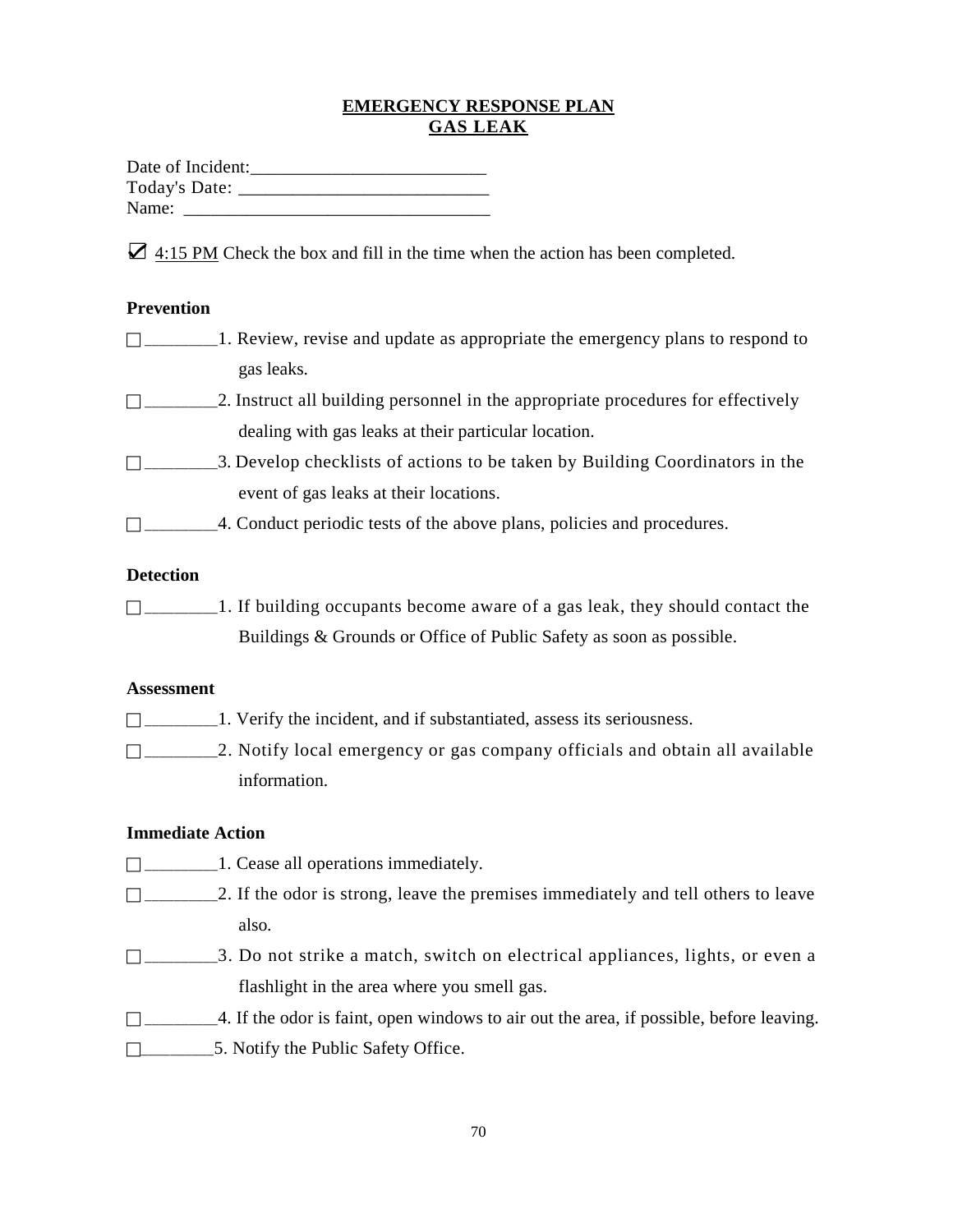# **Post-Incident Action**

- \_\_\_\_\_\_\_\_\_\_1. Maintain communication with the local gas company to ascertain the cause of the gas leak and ensure its proper repair.
- \_\_\_\_\_\_\_\_\_\_2. Keep detailed reports of all gas leaks in the building.
- \_\_\_\_\_\_\_\_\_\_3. Evaluate:

What could have been done to better prepare for the incident? What was done? What could have been done better during the incident?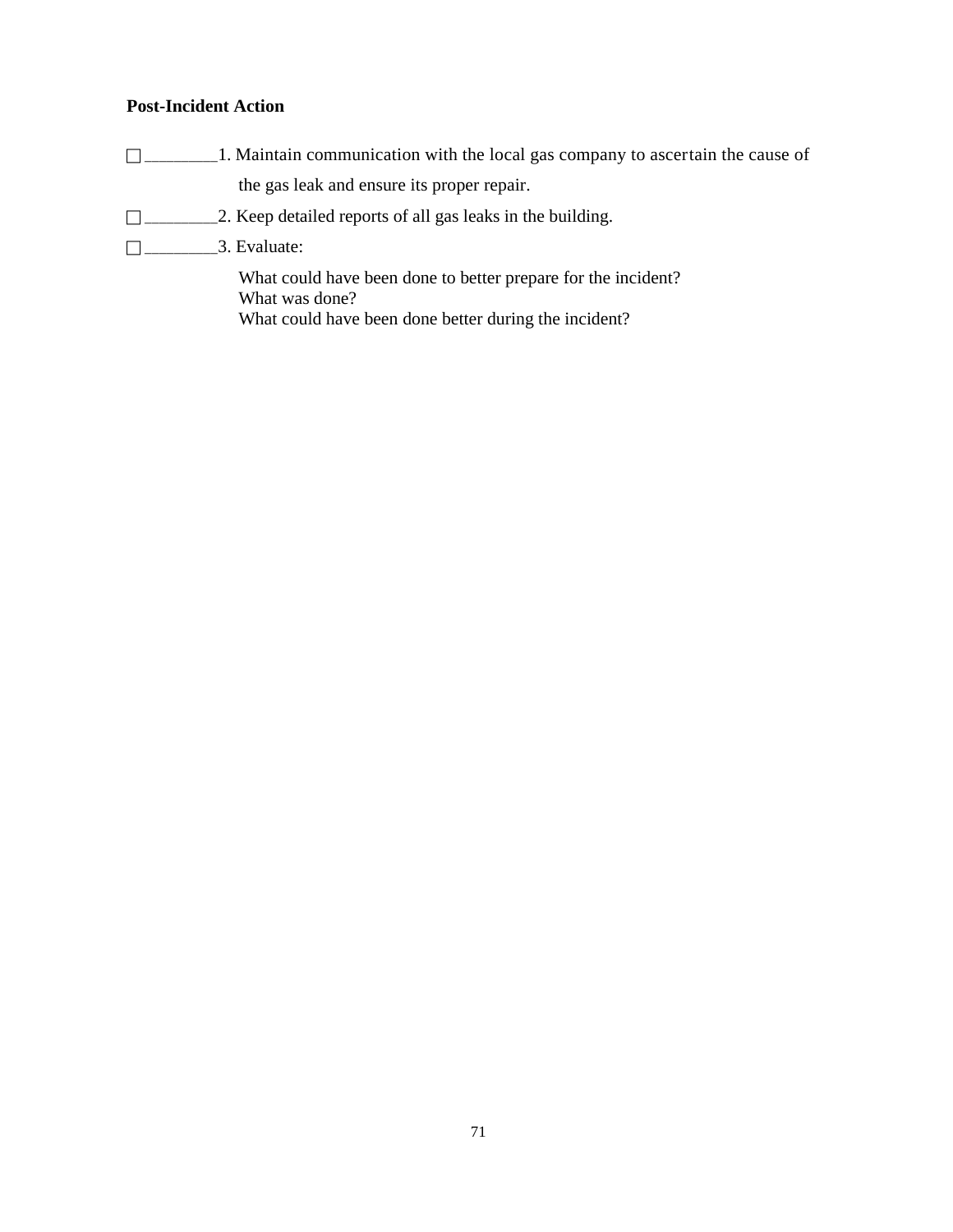# **EMERGENCY RESPONSE PLAN STEAM LINE FAILURE**

| Date of Incident:                                                                                                       |
|-------------------------------------------------------------------------------------------------------------------------|
| $\triangle$ 4:15 PM Check the box and fill in the time when the action has been completed.                              |
| <b>Prevention</b>                                                                                                       |
| $\Box$ ___________1. Review, revise and update as appropriate the emergency plans to respond to<br>steam line failures. |
|                                                                                                                         |
| dealing with steam line failures at their particular location.                                                          |
|                                                                                                                         |
| event of steam line failures at their locations.                                                                        |
| 4. Conduct periodic tests of the above plans, policies and procedures.                                                  |
| <b>Detection</b>                                                                                                        |
| $\Box$ ______________1. If building occupants become aware of a steam line failure, they should contact                 |
| the Buildings & Grounds or Office of Public Safety as soon as possible.                                                 |
| <b>Assessment</b>                                                                                                       |
| $\Box$ _______________1. Verify the incident, and if substantiated, assess its seriousness.                             |
|                                                                                                                         |
| <b>Immediate Action</b>                                                                                                 |
| $\Box$ _____________1. If necessary, cease all operations and evacuate the area as needed.                              |
| □ ____________2. Notify the Public Safety Office.                                                                       |
|                                                                                                                         |

# **Post-Incident Action**

- \_\_\_\_\_\_\_\_\_\_1. Maintain communication with the local utility to ascertain the cause of the steam line failure and ensure its proper repair.
- \_\_\_\_\_\_\_\_\_\_2. Evaluate:

What could have been done to better prepare for the incident? What was done? What could have been done better during the incident?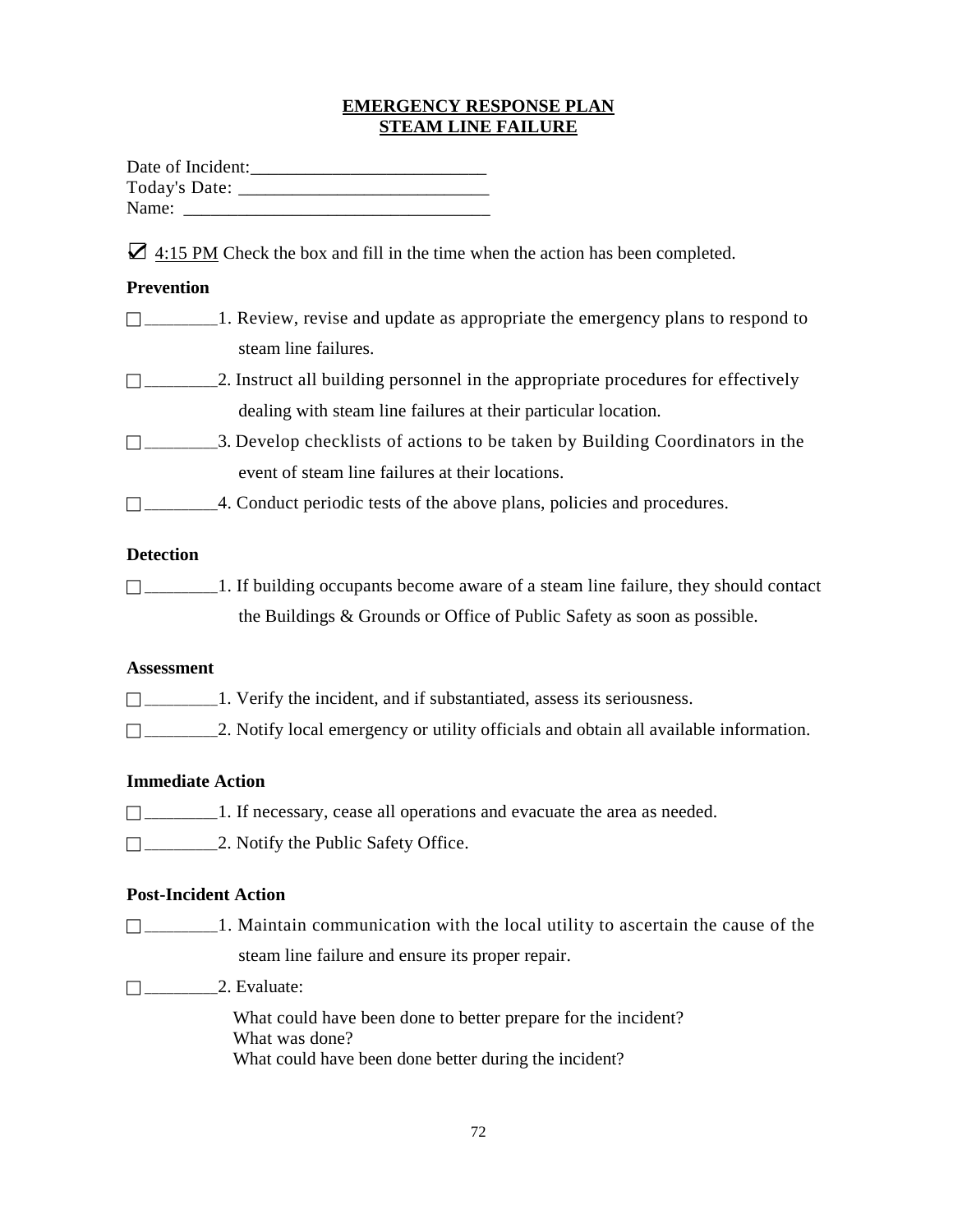### **EMERGENCY RESPONSE PLAN VENTILATION PROBLEM**

| Date of Incident: |  |
|-------------------|--|
| Today's Date:     |  |
| Name:             |  |

☑ 4:15 PM Check the box and fill in the time when the action has been completed.

## **Prevention**

| 1. Review, revise and update as appropriate the emergency plans to respond to    |
|----------------------------------------------------------------------------------|
| ventilation problems.                                                            |
| 2. Instruct all building personnel in the appropriate procedures for effectively |
| dealing with ventilation problems at their particular location.                  |
| 3. Develop checklists of actions to be taken by Building Coordinators in the     |
| event of ventilation problems at their locations.                                |

□ \_\_\_\_\_\_\_\_\_4. Conduct periodic tests of the above plans, policies and procedures.

### **Detection**

 $\Box$ \_\_\_\_\_\_\_\_\_1. If building occupants become aware of a ventilation problem, they should contact the Buildings & Grounds or Office of Public Safety as soon as possible.

#### **Assessment**

- \_\_\_\_\_\_\_\_\_\_1. Verify the incident, and if substantiated, assess its seriousness.
- □ \_\_\_\_\_\_\_\_\_\_\_2. Notify local emergency or utility officials and obtain all available information.

### **Immediate Action**

- \_\_\_\_\_\_\_\_\_\_1. If necessary, cease all operations and evacuate the area as needed.
- □ \_\_\_\_\_\_\_\_\_\_\_\_2. Notify the Public Safety Office.
- $\Box$  \_\_\_\_\_\_\_\_\_\_\_\_\_\_3. If smoke is present, activate the fire alarm then call 911 from a safe location.

### **Post-Incident Action**

 $\Box$  1. Maintain communication with the building engineer to ascertain the cause of the ventilation problem and ensure its proper repair.